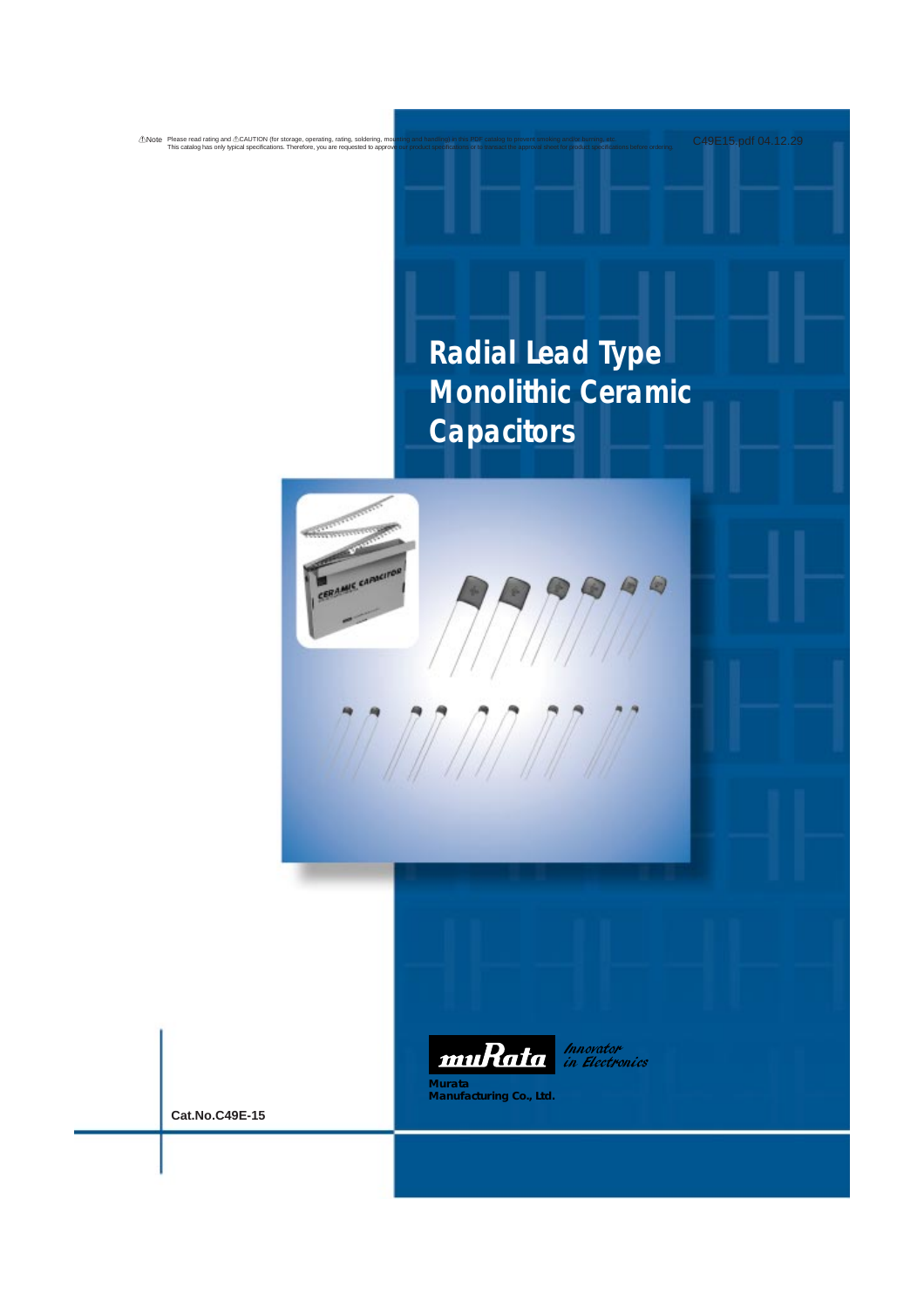# **CONTENTS**

| Part Numbering<br>$\overline{2}$                                                                                                                                                                                                    |
|-------------------------------------------------------------------------------------------------------------------------------------------------------------------------------------------------------------------------------------|
| Radial Lead Type Monolithic Ceramic Capacitors – The Content of Type Monolithic Ceramic Capacitors – The Content of Type Monolithic Ceramic Capacitors – The Content of Type Monolithic Ceramic Capacitors – The Content of Ty<br>3 |
| <u> 1989 - Johann Harry Harry Harry Harry Harry Harry Harry Harry Harry Harry Harry Harry Harry Harry Harry Harry</u><br>Marking $ $<br>4                                                                                           |
| Temperature Compensating Type, COG Characteristics - The Company Company of Temperature Company of Type, COG Characteristics<br>5                                                                                                   |
| High Dielectric Constant Type, X7R Characteristics <b>Constant Constant Constant Constant</b><br>8                                                                                                                                  |
| High Dielectric Constant Type, Z5U Characteristics - The Constant Constant Constant Orientes<br>10                                                                                                                                  |
| High Dielectric Constant Type, Y5V Characteristics <b>National Action Constant Constant</b><br>11                                                                                                                                   |
| 12                                                                                                                                                                                                                                  |
| 13                                                                                                                                                                                                                                  |
| 14                                                                                                                                                                                                                                  |
| 14                                                                                                                                                                                                                                  |
| 15                                                                                                                                                                                                                                  |
| 18                                                                                                                                                                                                                                  |
| <u> 1989 - Johann Harry Harry Harry Harry Harry Harry Harry Harry Harry Harry Harry Harry Harry Harry Harry Harry</u><br>Packaging<br>19                                                                                            |
| <u> 1989 - Johann Stoff, fransk politik (f. 1989)</u><br><b>∆Caution</b><br>21                                                                                                                                                      |
| <u> 1989 - Andrea Stadt Britain, amerikansk politik (</u><br>Notice/QS9000 Certification<br>24                                                                                                                                      |

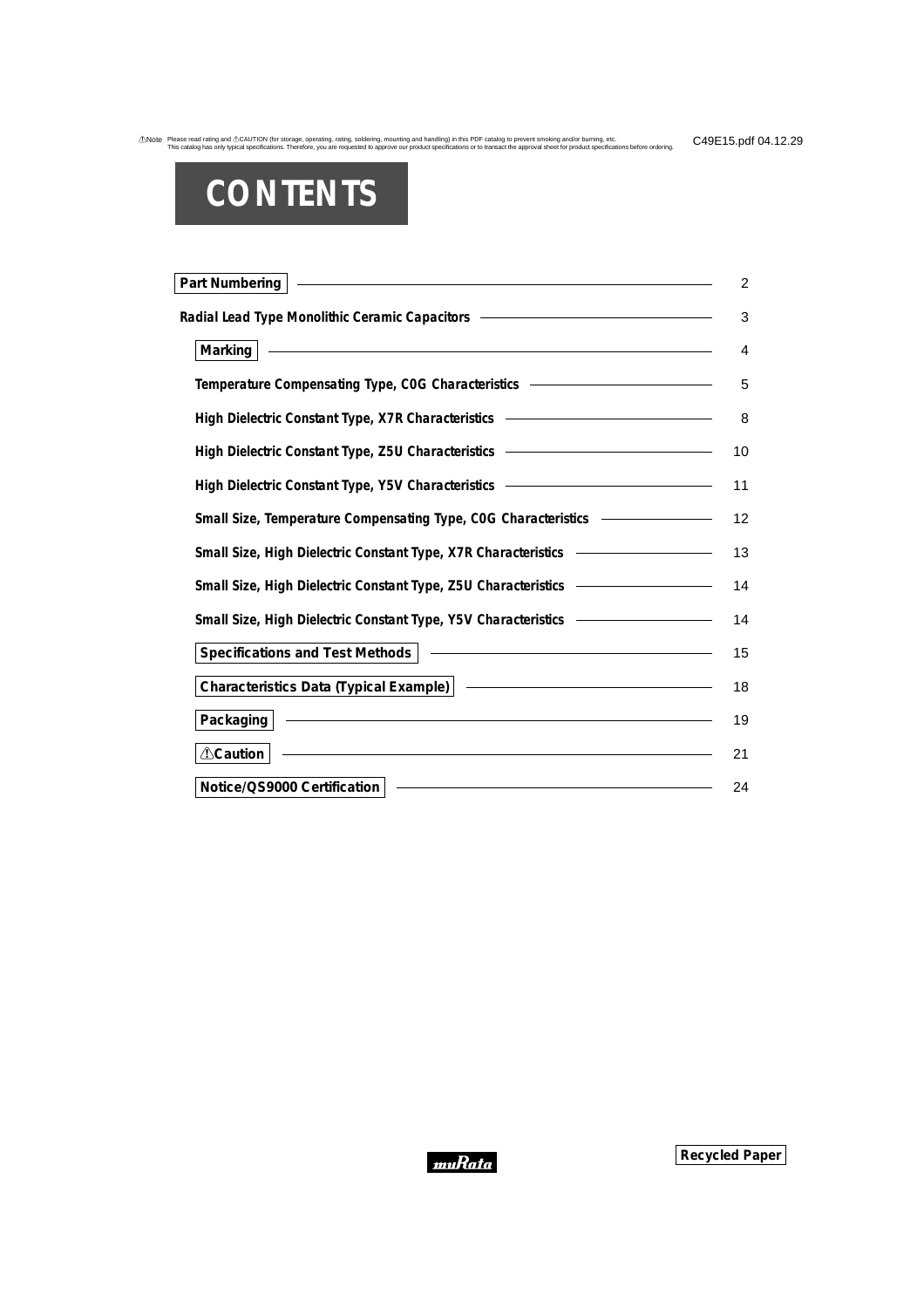#### o **Part Numbering**

**Radial Lead Type Monolithic Ceramic Capacitors**



#### **O**Product ID

(Part Number)

| <b>@Series/Terminal</b> |                 |                                                          |  |  |  |  |  |
|-------------------------|-----------------|----------------------------------------------------------|--|--|--|--|--|
| Product ID              | Series/Terminal |                                                          |  |  |  |  |  |
| RP                      | F               | Radial Lead Type Monolithic<br><b>Ceramic Capacitors</b> |  |  |  |  |  |

#### **@Temperature Characteristics**

| Code                  | Temperature<br>Temperature<br>Characteristics<br>Range |                                   | Capacitance Change or<br><b>Temperature Coefficient</b> | Operating<br>Temperature Range    |  |
|-----------------------|--------------------------------------------------------|-----------------------------------|---------------------------------------------------------|-----------------------------------|--|
| 5C                    | COG                                                    | 25 to 125 $\mathrm{^{\circ}C}$    | $0\pm 30$ ppm/ $\degree$ C                              | $-55$ to 125°C                    |  |
| E4<br>Z5U             |                                                        | 10 to $85^{\circ}$ C              | $+22. -56%$                                             | 10 to $85^{\circ}$ C              |  |
| F <sub>5</sub><br>Y5V |                                                        | $-30$ to 85 $\degree$ C           | $+22. -82%$                                             | $-30$ to 85 $\degree$ C           |  |
| X7R<br>R7             |                                                        | $-55$ to 125 $\mathrm{^{\circ}C}$ | $+15%$                                                  | $-55$ to 125 $\mathrm{^{\circ}C}$ |  |

#### **ORated Voltage**

| . .  |                      |
|------|----------------------|
| Code | <b>Rated Voltage</b> |
| 1E   | DC <sub>25</sub> V   |
| 1H   | DC50V                |
| 2A   | <b>DC100V</b>        |

#### **O**Capacitance

Expressed by three figures. The unit is pico-farad (pF). The first and second figures are significant digits, and the third figure expresses the number of zeros which follow the two numbers. If there is a decimal point, it is expressed by the capital letter "**R**". In this case, all figures are significant digits.

#### **O**Capacitance Tolerance

| Code | Capacitance<br>Tolerance | Temperature<br>Characteristics | Capacitance<br>Step    |
|------|--------------------------|--------------------------------|------------------------|
| С    | ±0.25pF                  |                                | $\leq$ 5pF : 1pF Step  |
| ח    | ±0.5pF                   | C <sub>0</sub> G               | 6 to 9pF : 1pF Step    |
| J    | $+5%$                    |                                | $\geq$ 10 : E12 Series |
| κ    | ±10%                     | X7R                            | E6 Series              |
| М    | $+20%$                   | Z5U                            | E <sub>3</sub> Series  |
| 7    | +80%, -20%               | Y <sub>5</sub> V               | E <sub>3</sub> Series  |

#### **ODimensions (LxW)**

| Code | Dimensions (LxW)    |
|------|---------------------|
| 1    | $3.5\times3.0$ mm   |
| 2    | $5.0 \times 3.5$ mm |
| 3    | $5.0\times4.5$ mm   |
| 4    | $7.5\times5.0$ mm   |
| 5    | $7.5\times7.5$ mm   |
| 6    | 10.0×10.0mm         |
|      | 12.5×12.5mm         |
| Զ    | $7.5\times5.5$ mm   |

# **OLead Style**

| Code           | <b>Lead Style</b>      | Lead Spacing     |
|----------------|------------------------|------------------|
| A1             | Straight Long          | $F = 2.5$ mm     |
| <b>B1</b>      | Straight Long          | $F=5.0$ mm       |
| C <sub>1</sub> | Straight Long          | other than above |
| E1/E2          | <b>Straight Taping</b> | $F=5.0$ mm       |
| K1             | Inside Crimp           | $F=5.0$ mm       |
| M1/M2          | Inside Crimp Taping    | $F = 5.0$ mm     |
| P <sub>1</sub> | Outside Crimp          | $F = 2.5$ mm     |
| S1/S2          | $F = 2.5$ mm           |                  |

Lead distance between reference and bottom planes.

M1, S1 : Ho = 16.0±0.5mm

M2, S2 : H0 = 20.0±0.5mm

E1 : H = 17.5±0.5mm  $E2 : H = 20.0 \pm 0.5$ mm

#### **OIndividual Specification Code** Expressed by three figures

#### **O**Packaging

| Code | Packaging   |
|------|-------------|
|      | Ammo Pack   |
|      | <b>Bulk</b> |

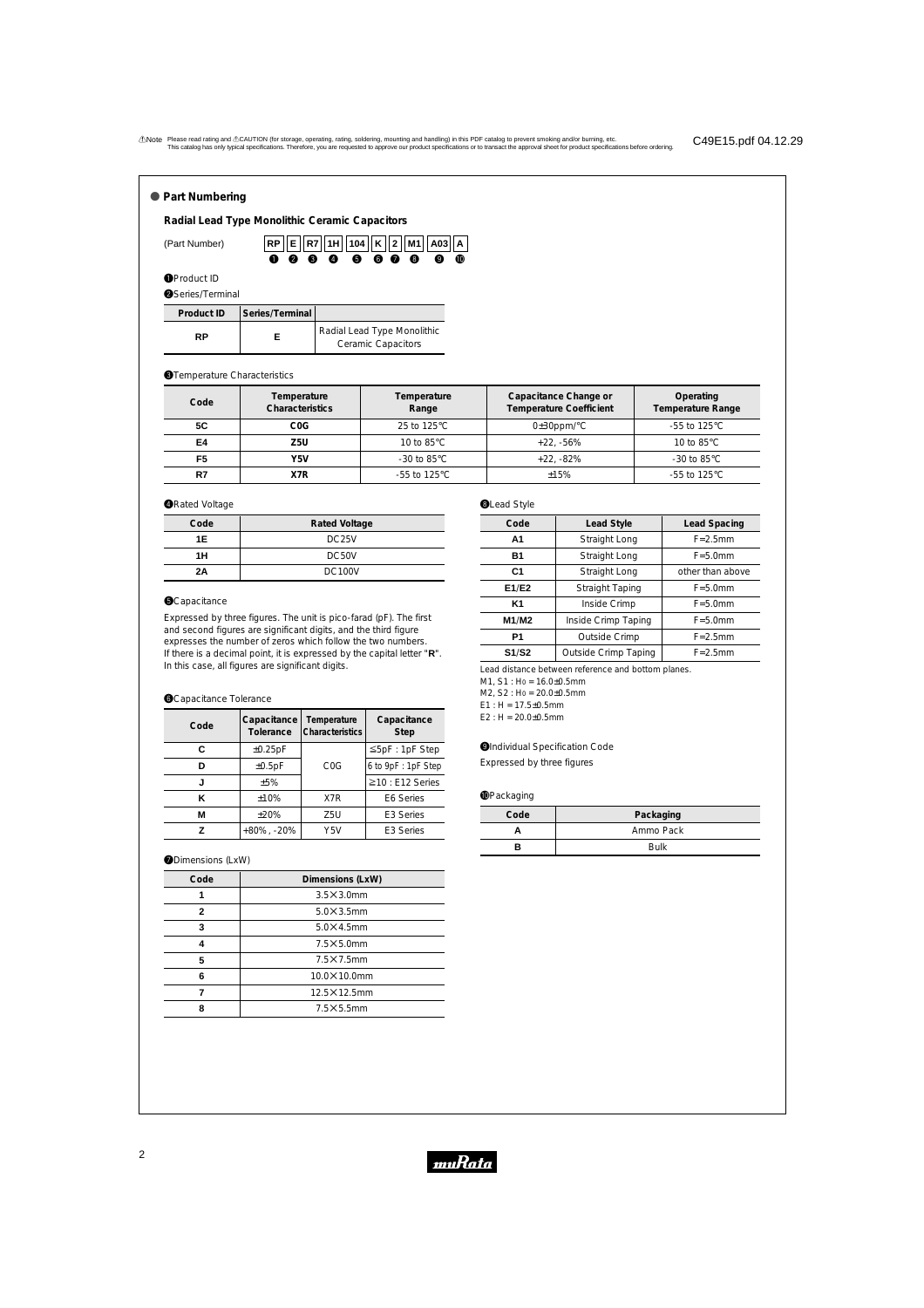# **Radial Lead Type Monolithic Ceramic Capacitors**



T max.

(in mm)

# **Radial Lead Type Monolithic Ceramic Capacitors**

#### ■ **Features**

- 1. The RPE series capacitors have small dimensions, large capacitance, and a capacity volume ratio of 10 micro F/cm cube, close to that of electrolytic capacitors. These do not have polarity.
- 2. These have excellent frequency characteristics and due to these small internal inductance are suitable for high frequencies.
- 3. These are not coated with wax so there is no change in their exterior appearance due to the outflow of wax during soldering or solvent during cleansing.
- 4. These are highly inflammable, having characteristics equivalent to the UL94V-0 standard.





1.5 max.  $F/3.5 \pm 0.8$ W max. 25.0 min. ød : 0.4±0.05 · Lead Wire : Solder Coated Copper Wire or Solder Coated CP Wire **Dimensions code: 1 Lead style code: A1**

L max.



#### ■ **Dimensions**

| Dimensions and  |      |      |                | Dimensions (mm)                                   |      |     |
|-----------------|------|------|----------------|---------------------------------------------------|------|-----|
| Lead style code | L    | W    | W <sub>1</sub> |                                                   | F    | d   |
| <b>1A1</b>      | 3.5  | 3.0  |                |                                                   | 2.5  | 0.4 |
| 2P1/2S1/2S2     | 5.0  | 3.5  | 5.0            |                                                   | 2.5  | 0.5 |
| 2K1/2M1/2M2     | 5.0  | 3.5  | 5.0            |                                                   | 5.0  | 0.5 |
| 3P1/3S1/3S2     | 5.0  | 4.5  | 6.3            | See<br>the individual<br>product<br>specification | 2.5  | 0.5 |
| 3K1/3M1/3M2     | 5.0  | 4.5  | 6.3            |                                                   | 5.0  | 0.5 |
| 4K1/4M1/4M2     | 7.5  | 5.0  | 7.0            |                                                   | 5.0  | 0.5 |
| 5B1/5E1/5E2     | 7.5  | 7.5  |                |                                                   | 5.0  | 0.5 |
| 6B1/6E1/6E2     | 10.0 | 10.0 |                |                                                   | 5.0  | 0.5 |
| <b>7C1</b>      | 12.5 | 12.5 |                |                                                   | 10.0 | 0.5 |
| 8K1/8M1/8M2     | 7.5  | 5.5  | 8.0            |                                                   | 5.0  | 0.5 |
| TB1/TE1/TE2     | 10.0 | 8.5  |                |                                                   | 5.0  | 0.5 |

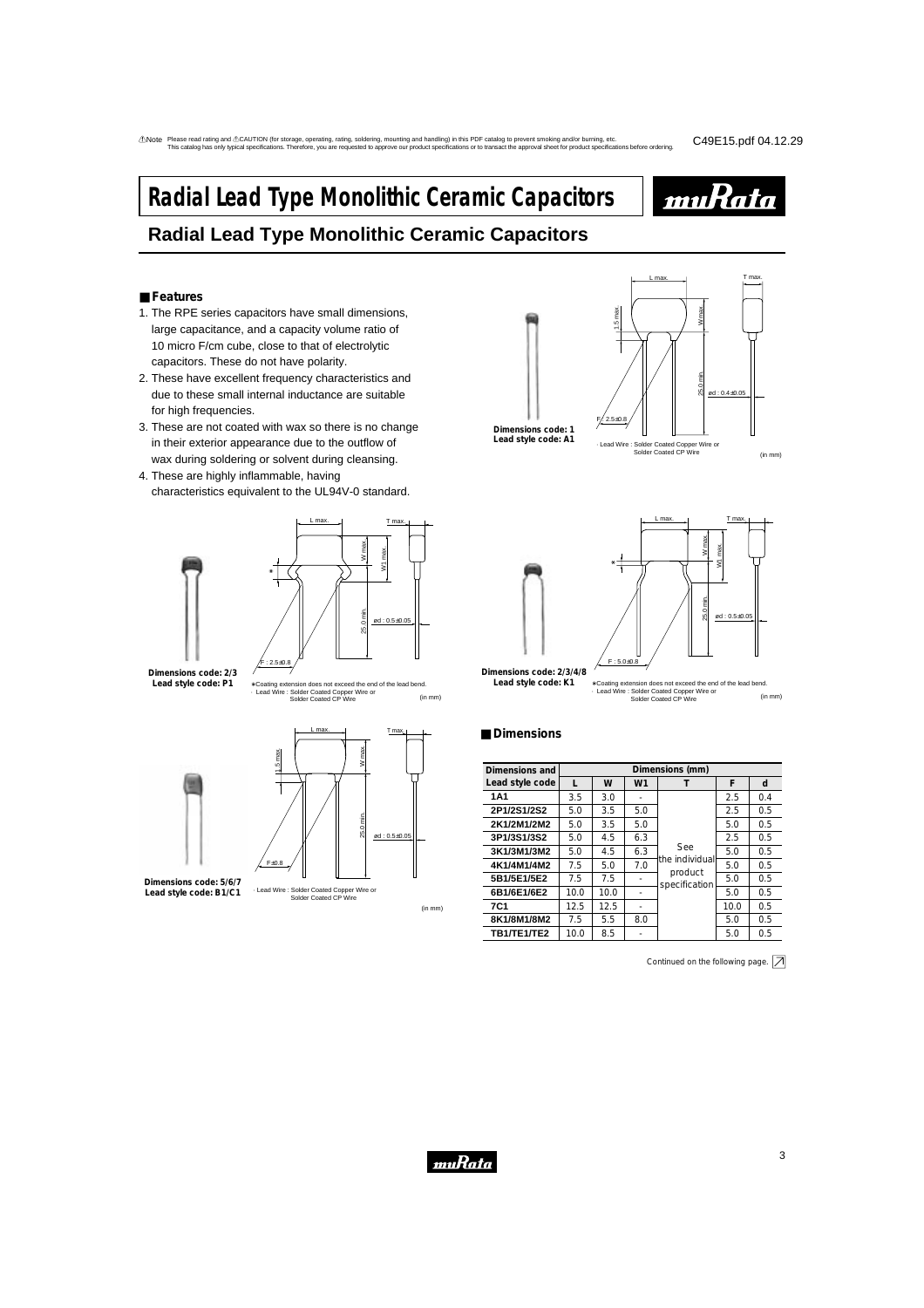$\boxed{\searrow}$  Continued from the preceding page.

#### ■ **Marking**

| Type                               |                                                                                                              | Temperature Compensating Type                                                                                                 | <b>High Dielectric Constant Type</b> |                                 |                                |  |  |  |  |
|------------------------------------|--------------------------------------------------------------------------------------------------------------|-------------------------------------------------------------------------------------------------------------------------------|--------------------------------------|---------------------------------|--------------------------------|--|--|--|--|
| <b>Dimensions</b><br>Code          | Temp. Char.                                                                                                  | C <sub>0</sub> G                                                                                                              | X7R                                  | Z <sub>5U</sub>                 | Y <sub>5</sub> V               |  |  |  |  |
| $\mathbf{1}$                       |                                                                                                              |                                                                                                                               |                                      |                                 |                                |  |  |  |  |
|                                    | Individual<br>Specification<br>Code<br>$A\square\square$                                                     | 102J<br>5A                                                                                                                    | 222K                                 | 222M                            | 224Z                           |  |  |  |  |
|                                    | $B\square\square$<br>$Z\square\square$                                                                       | Marked on both sides                                                                                                          |                                      |                                 |                                |  |  |  |  |
| $\overline{2}$                     | Individual<br>Specification<br>Code<br>Except<br>$A\square\square$<br>$B\square\square$<br>$Z\square\square$ | 682<br>(Ņ<br>J5A                                                                                                              | 224<br>ΫM,<br>'K5C                   | 224<br>"M5E                     | 474<br>(M                      |  |  |  |  |
| 3, 4, 8                            |                                                                                                              | <b>M103</b><br>J <sub>5</sub> A                                                                                               | M684<br>K <sub>5</sub> C             | <b>M105</b><br>M <sub>5</sub> E | <b>M105</b><br>Z <sub>5F</sub> |  |  |  |  |
| 5, 6, 7                            |                                                                                                              | 333                                                                                                                           | 225                                  | 225<br>M <sub>5</sub> E         | 225<br>Z5F                     |  |  |  |  |
| <b>Temperature Characteristics</b> |                                                                                                              | Marked with code (C0G char.: A, X7R char.: C, Z5U char.: E, Y5V char.: F)<br>A part is omitted (Please refer marking example) |                                      |                                 |                                |  |  |  |  |
| <b>Nominal Capacitance</b>         |                                                                                                              | Under 100pF: Actual value<br>100pF and over: marked with 3 figures                                                            |                                      |                                 |                                |  |  |  |  |
| Capacitance Tolerance              |                                                                                                              | Marked with code                                                                                                              |                                      |                                 |                                |  |  |  |  |
| <b>Rated Voltage</b>               |                                                                                                              | Marked with code (DC25V: 2, DC50V: 5, DC100V: 1)<br>A part is omitted (Please refer marking example)                          |                                      |                                 |                                |  |  |  |  |
| Manufacturer's Identification      |                                                                                                              | Marked with $\widehat{M}$<br>A part is omitted (Please refer marking example)                                                 |                                      |                                 |                                |  |  |  |  |

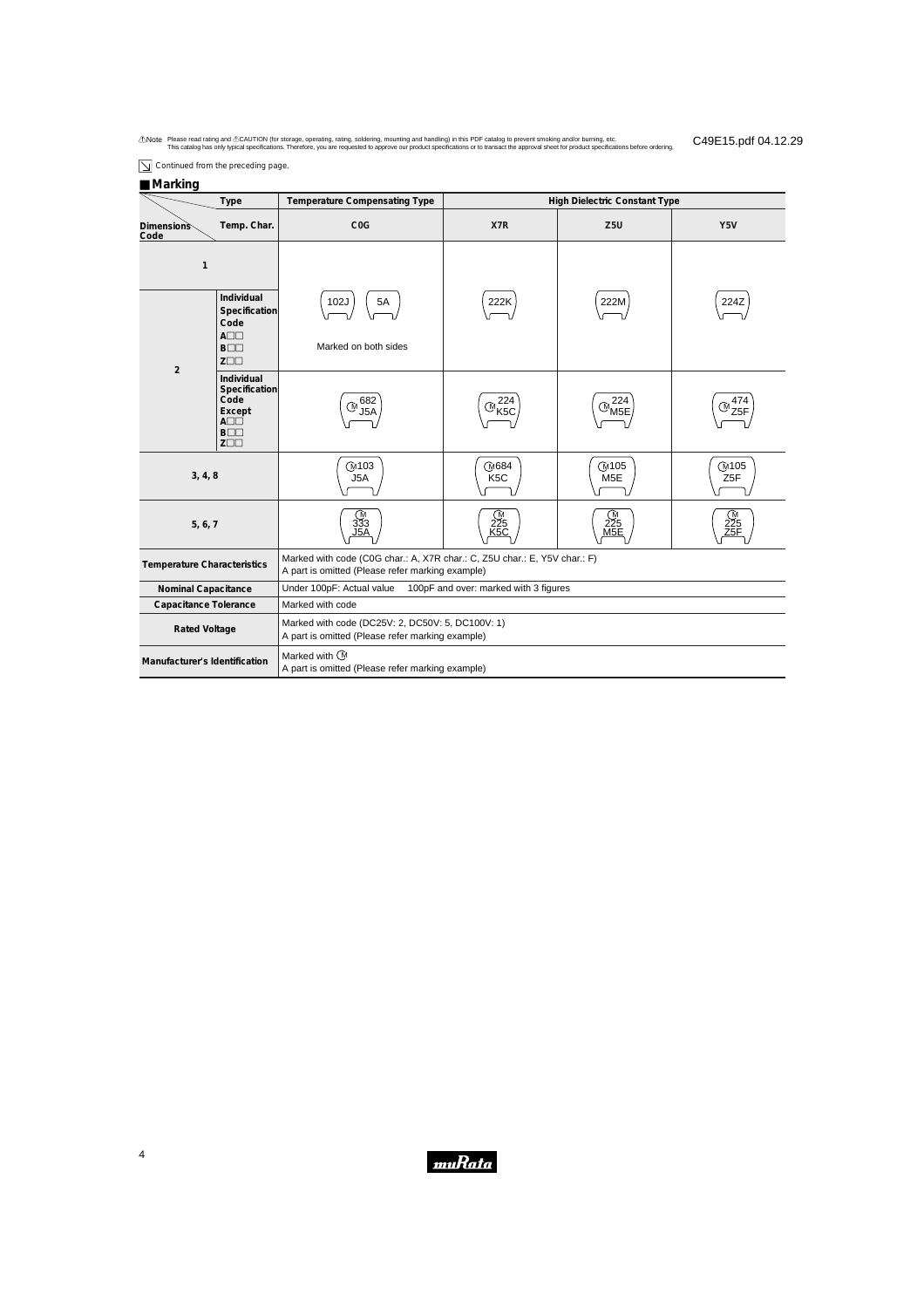# **Temperature Compensating Type, C0G Characteristics**

| <b>Part Number</b>                       | Temp.<br>Char.                       | Rated<br>Voltage  | Capacitance<br>(pF) | Dimensions Dimension<br>LxW          | т           | Lead<br>Space F | <b>Lead Style</b><br>Code | <b>Lead Style</b><br>Code    | <b>Lead Style</b><br>Code        |
|------------------------------------------|--------------------------------------|-------------------|---------------------|--------------------------------------|-------------|-----------------|---------------------------|------------------------------|----------------------------------|
| RPE5C1H1R0C2□□B03□                       | C <sub>0</sub> G                     | $($ Vdc $)$<br>50 | $1.0 \pm 0.25$ pF   | (mm)<br>$5.0 \times 3.5$             | (mm)<br>2.5 | (mm)<br>2.5     | Bulk<br>P <sub>1</sub>    | Taping (1)<br>S <sub>1</sub> | Taping (2)<br>S <sub>2</sub>     |
| RPE5C1H1R0C2□□B03□                       | C <sub>0</sub> G                     | 50                | $1.0 \pm 0.25$ pF   | $5.0 \times 3.5$                     | 2.5         | 5.0             | K1                        | M1                           | M <sub>2</sub>                   |
| RPE5C1H2R0C2□□B03□                       | C <sub>0</sub> G                     | 50                | $2.0 \pm 0.25$ pF   | $5.0 \times 3.5$                     | 2.5         | 2.5             | P <sub>1</sub>            | S <sub>1</sub>               | S <sub>2</sub>                   |
| RPE5C1H2R0C2□□B03□                       | COG                                  | 50                | $2.0 \pm 0.25$ pF   | $5.0 \times 3.5$                     | 2.5         | 5.0             | K1                        | M1                           | M <sub>2</sub>                   |
| RPE5C1H3R0C2□□B03□                       | C <sub>0</sub> G                     | 50                | $3.0 \pm 0.25$ pF   | $5.0 \times 3.5$                     | 2.5         | 2.5             | P <sub>1</sub>            | S1                           | S <sub>2</sub>                   |
| RPE5C1H3R0C2□□B03□                       | C <sub>0</sub> G                     | 50                | $3.0 \pm 0.25$ pF   | $5.0 \times 3.5$                     | 2.5         | 5.0             | K1                        | M1                           | M <sub>2</sub>                   |
| RPE5C1H4R0C2□□B03□                       | C <sub>0</sub> G                     | 50                | $4.0 \pm 0.25$ pF   | $5.0 \times 3.5$                     | 2.5         | 2.5             | P <sub>1</sub>            | S <sub>1</sub>               | S <sub>2</sub>                   |
| RPE5C1H4R0C2□□B03□                       | C <sub>0</sub> G                     | 50                | $4.0 \pm 0.25$ pF   | $5.0 \times 3.5$                     | 2.5         | 5.0             | K1                        | M1                           | M <sub>2</sub>                   |
| RPE5C1H5R0C2□□B03□                       | C <sub>0</sub> G                     | 50                | $5.0 \pm 0.25$ pF   | $5.0 \times 3.5$                     | 2.5         | 2.5             | P <sub>1</sub>            | S <sub>1</sub>               | S <sub>2</sub>                   |
| RPE5C1H5R0C2□□B03□                       | C <sub>0</sub> G                     | 50                | $5.0 \pm 0.25$ pF   | $5.0 \times 3.5$                     | 2.5         | 5.0             | K1                        | M1                           | M <sub>2</sub>                   |
| RPE5C1H6R0D2□□B03□                       | C <sub>0</sub> G                     | 50                | $6.0 \pm 0.5$ pF    | $5.0 \times 3.5$                     | 2.5         | 2.5             | P <sub>1</sub>            | S <sub>1</sub>               | S <sub>2</sub>                   |
| RPE5C1H6R0D2□□B03□                       | C <sub>0</sub> G                     | 50                | $6.0 \pm 0.5$ pF    | $5.0 \times 3.5$                     | 2.5         | 5.0             | K1                        | M1                           | M <sub>2</sub>                   |
| RPE5C1H7R0D2 <sup>1203</sup>             | C <sub>0</sub> G                     | 50                | $7.0 \pm 0.5pF$     | $5.0 \times 3.5$                     | 2.5         | 2.5             | P <sub>1</sub>            | S <sub>1</sub>               | S <sub>2</sub>                   |
| RPE5C1H7R0D2□□Z03□                       | C <sub>0</sub> G                     | 50                | $7.0 \pm 0.5$ pF    | $5.0 \times 3.5$                     | 2.5         | 5.0             | K1                        | M1                           | M <sub>2</sub>                   |
| RPE5C1H8R0D2□□Z03□                       | C <sub>0</sub> G                     | 50                | $8.0 \pm 0.5$ pF    | $5.0 \times 3.5$                     | 2.5         | 2.5             | P <sub>1</sub>            | S <sub>1</sub>               | S <sub>2</sub>                   |
| RPE5C1H8R0D2 <sup>1203</sup>             | C <sub>0</sub> G                     | 50                | $8.0 \pm 0.5$ pF    | $5.0 \times 3.5$                     | 2.5         | 5.0             | K1                        | M1                           | M <sub>2</sub>                   |
| RPE5C1H9R0D2 <sup>1203</sup>             | C <sub>0</sub> G                     | 50                | $9.0 \pm 0.5$ pF    | $5.0 \times 3.5$                     | 2.5         | 2.5             | P <sub>1</sub>            | S <sub>1</sub>               | S <sub>2</sub>                   |
| RPE5C1H9R0D2 <sup>1203</sup>             | C <sub>0</sub> G                     | 50                | $9.0 \pm 0.5$ pF    | $5.0 \times 3.5$                     | 2.5         | 5.0             | K1                        | M1                           | M <sub>2</sub>                   |
| RPE5C1H100J2□□Z03□                       | C <sub>0</sub> G                     | 50                | 10 ±5%              | $5.0 \times 3.5$                     | 2.5         | 2.5             | P <sub>1</sub>            | S <sub>1</sub>               | S <sub>2</sub>                   |
| RPE5C1H100J2□□Z03□                       | C <sub>0</sub> G                     | 50                | 10 ±5%              | $5.0 \times 3.5$                     | 2.5         | 5.0             | K1                        | M1                           | M <sub>2</sub>                   |
| RPE5C1H120J2□□Z03□                       | C <sub>0</sub> G                     | 50                | 12 ±5%              | $5.0 \times 3.5$                     | 2.5         | 2.5             | P <sub>1</sub>            | S <sub>1</sub>               | S <sub>2</sub>                   |
| RPE5C1H120J2□□Z03□                       | C <sub>0</sub> G                     | 50                | 12 ±5%              | $5.0 \times 3.5$                     | 2.5         | 5.0             | K1                        | M1                           | M <sub>2</sub>                   |
| RPE5C1H150J2□□Z03□                       | C <sub>0</sub> G                     | 50                | 15 ±5%              | $5.0 \times 3.5$                     | 2.5         | 2.5             | P <sub>1</sub>            | S <sub>1</sub>               | S <sub>2</sub>                   |
| RPE5C1H150J2□□Z03□                       | C <sub>0</sub> G                     | 50                | 15 ±5%              | $5.0 \times 3.5$                     | 2.5         | 5.0             | K1                        | M1                           | M <sub>2</sub>                   |
| RPE5C1H180J2□□Z03□                       | C <sub>0</sub> G                     | 50                | 18 ±5%              | $5.0 \times 3.5$                     | 2.5         | 2.5             | P <sub>1</sub>            | S <sub>1</sub>               | S <sub>2</sub>                   |
| RPE5C1H180J2□□Z03□                       | C <sub>0</sub> G                     | 50                | 18 ±5%              | $5.0 \times 3.5$                     | 2.5         | 5.0             | K1                        | M1                           | M <sub>2</sub>                   |
| RPE5C1H220J2□□Z03□                       | C <sub>0</sub> G                     | 50                | 22 ±5%              | $5.0 \times 3.5$                     | 2.5         | 2.5             | P <sub>1</sub>            | S <sub>1</sub>               | S <sub>2</sub>                   |
| RPE5C1H220J2□□Z03□                       | C <sub>0</sub> G                     | 50                | 22 ±5%              | $5.0 \times 3.5$                     | 2.5         | 5.0             | K1                        | M1                           | M <sub>2</sub>                   |
| RPE5C1H270J2□□Z03□                       | C <sub>0</sub> G                     | 50                | 27 ±5%              | $5.0 \times 3.5$                     | 2.5         | 2.5             | P <sub>1</sub>            | S1                           | S <sub>2</sub>                   |
| RPE5C1H270J2□□Z03□                       | C <sub>0</sub> G                     | 50                | 27 ±5%              | $5.0 \times 3.5$                     | 2.5         | 5.0             | K1                        | M1                           | M <sub>2</sub>                   |
| RPE5C1H330J2□□Z03□                       | C <sub>0</sub> G                     | 50                | 33 ±5%              | $5.0 \times 3.5$                     | 2.5         | 2.5             | P <sub>1</sub>            | S <sub>1</sub>               | S <sub>2</sub>                   |
| RPE5C1H330J2□□Z03□<br>RPE5C1H390J2□□Z03□ | C <sub>0</sub> G<br>C <sub>0</sub> G | 50<br>50          | 33 ±5%<br>$39 + 5%$ | $5.0 \times 3.5$<br>$5.0 \times 3.5$ | 2.5<br>2.5  | 5.0<br>2.5      | K1<br>P <sub>1</sub>      | M1<br>S <sub>1</sub>         | M <sub>2</sub><br>S <sub>2</sub> |
| RPE5C1H390J2□□Z03□                       | C <sub>0</sub> G                     | 50                | 39 ±5%              | $5.0 \times 3.5$                     | 2.5         | 5.0             | K1                        | M1                           | M2                               |
| RPE5C1H470J2□□Z03□                       | C <sub>0</sub> G                     | 50                | 47 ±5%              | $5.0 \times 3.5$                     | 2.5         | 2.5             | P <sub>1</sub>            | S <sub>1</sub>               | S <sub>2</sub>                   |
| $RPE5C1H470J2\square Z03\square$         | C <sub>0</sub> G                     | 50                | 47 ±5%              | $5.0 \times 3.5$                     | 2.5         | 5.0             | K1                        | M1                           | M2                               |
| RPE5C1H560J2□□Z03□                       | C <sub>0</sub> G                     | 50                | 56 ±5%              | $5.0 \times 3.5$                     | 2.5         | 2.5             | P <sub>1</sub>            | S1                           | S <sub>2</sub>                   |
| RPE5C1H560J2□□Z03□                       | C <sub>0</sub> G                     | 50                | 56 ±5%              | $5.0 \times 3.5$                     | 2.5         | 5.0             | K1                        | M1                           | M2                               |
| RPE5C1H680J2□□Z03□                       | C <sub>0</sub> G                     | 50                | 68 ±5%              | $5.0 \times 3.5$                     | 2.5         | 2.5             | P <sub>1</sub>            | S1                           | S <sub>2</sub>                   |
| RPE5C1H680J2 <sup>12031</sup>            | C <sub>0</sub> G                     | 50                | 68 ±5%              | $5.0 \times 3.5$                     | 2.5         | 5.0             | K1                        | M1                           | M2                               |
| RPE5C1H820J2□□Z03□                       | C <sub>0</sub> G                     | 50                | 82 ±5%              | $5.0 \times 3.5$                     | 2.5         | 2.5             | P <sub>1</sub>            | S <sub>1</sub>               | S <sub>2</sub>                   |
| RPE5C1H820J2□□Z03□                       | C <sub>0</sub> G                     | 50                | 82 ±5%              | $5.0 \times 3.5$                     | 2.5         | 5.0             | K1                        | M1                           | M <sub>2</sub>                   |
| RPE5C1H101J2□□A03□                       | C <sub>0</sub> G                     | 50                | 100 ±5%             | $5.0 \times 3.5$                     | 2.5         | 2.5             | P <sub>1</sub>            | S1                           | S <sub>2</sub>                   |
| RPE5C1H101J2□□A03□                       | C <sub>0</sub> G                     | 50                | 100 ±5%             | $5.0 \times 3.5$                     | 2.5         | 5.0             | K1                        | M1                           | M2                               |
| RPE5C1H121J2□□A03□                       | C <sub>0</sub> G                     | 50                | 120 ±5%             | $5.0 \times 3.5$                     | 2.5         | 2.5             | P <sub>1</sub>            | S1                           | S2                               |
| RPE5C1H121J2□□A03□                       | C <sub>0</sub> G                     | 50                | 120 ±5%             | $5.0 \times 3.5$                     | 2.5         | 5.0             | K1                        | M1                           | M2                               |
| RPE5C1H151J2□□A03□                       | C <sub>0</sub> G                     | 50                | 150 ±5%             | $5.0 \times 3.5$                     | 2.5         | 2.5             | P <sub>1</sub>            | S1                           | S <sub>2</sub>                   |
| RPE5C1H151J2□□A03□                       | C <sub>0</sub> G                     | 50                | 150 ±5%             | $5.0 \times 3.5$                     | 2.5         | 5.0             | K1                        | M1                           | M2                               |
| RPE5C1H181J2□□A03□                       | C <sub>0</sub> G                     | 50                | 180 ±5%             | $5.0 \times 3.5$                     | 2.5         | 2.5             | P <sub>1</sub>            | S <sub>1</sub>               | S <sub>2</sub>                   |
| RPE5C1H181J2□□A03□                       | C <sub>0</sub> G                     | 50                | 180 ±5%             | $5.0 \times 3.5$                     | 2.5         | 5.0             | K1                        | M1                           | M <sub>2</sub>                   |
| RPE5C1H221J2□□A03□                       | C <sub>0</sub> G                     | 50                | 220 ±5%             | $5.0 \times 3.5$                     | 2.5         | 2.5             | P <sub>1</sub>            | S1                           | S <sub>2</sub>                   |
| RPE5C1H221J2□□A03□                       | C <sub>0</sub> G                     | 50                | 220 ±5%             | $5.0 \times 3.5$                     | 2.5         | 5.0             | K1                        | M1                           | M2                               |
| RPE5C1H271J2□□A03□                       | C <sub>0</sub> G                     | 50                | 270 ±5%             | $5.0 \times 3.5$                     | 2.5         | 2.5             | P <sub>1</sub>            | S1                           | S <sub>2</sub>                   |
| RPE5C1H271J2□□A03□                       | COG                                  | 50                | 270 ±5%             | $5.0 \times 3.5$                     | 2.5         | 5.0             | K1                        | M1                           | M2                               |

muRata

5

Continued on the following page.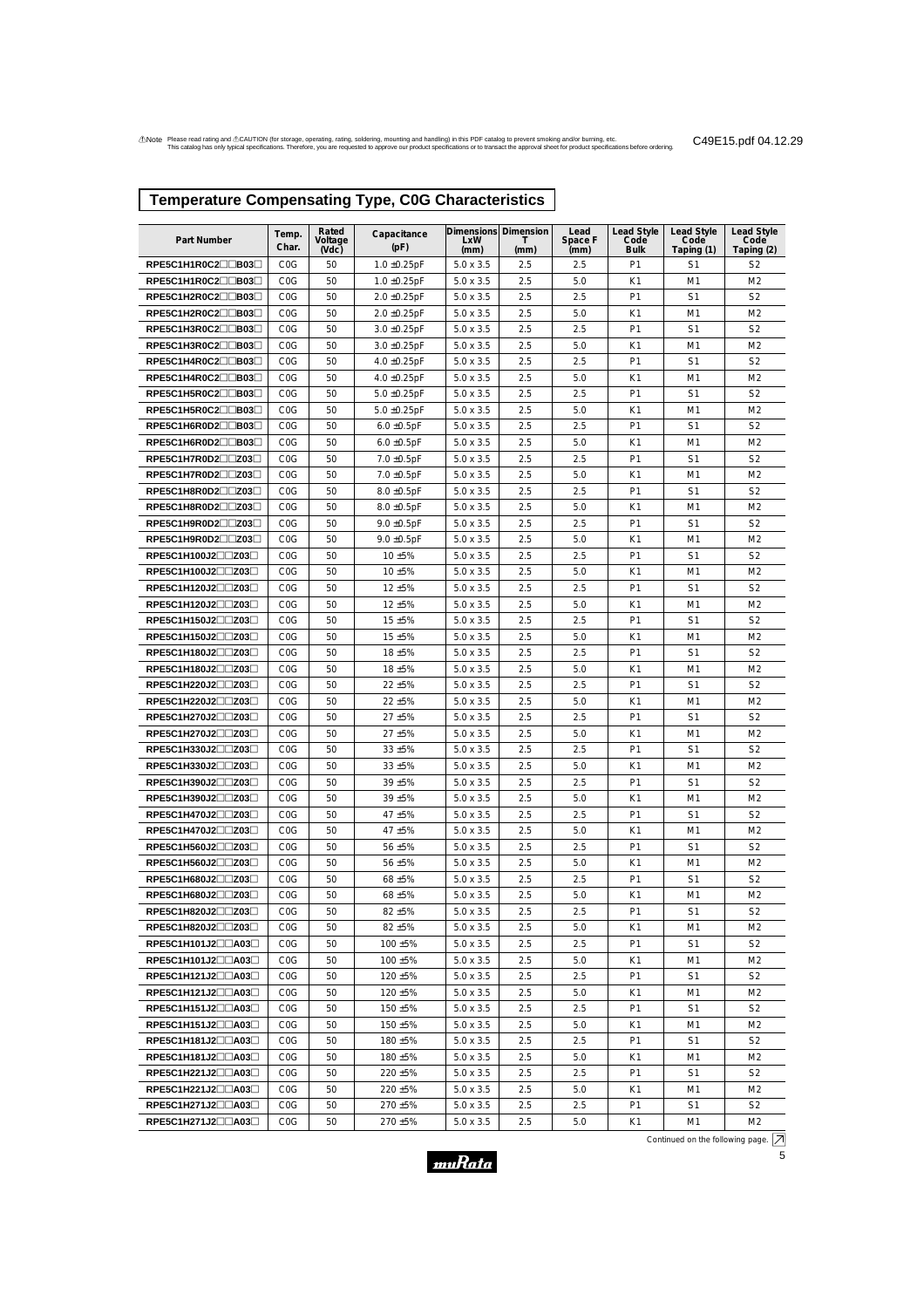$\boxed{\searrow}$  Continued from the preceding page.

| Committed from the preceding page.         |                  |                           |                     |                                     |           |                         |                                          |                                         |                                  |
|--------------------------------------------|------------------|---------------------------|---------------------|-------------------------------------|-----------|-------------------------|------------------------------------------|-----------------------------------------|----------------------------------|
| Part Number                                | Temp.<br>Char.   | Rated<br>Voltage<br>(VdC) | Capacitance<br>(pF) | Dimensions Dimension<br>LxW<br>(mm) | T<br>(mm) | Lead<br>Space F<br>(mm) | <b>Lead Style</b><br>Code<br><b>Bulk</b> | <b>Lead Style</b><br>Code<br>Taping (1) | Lead Style<br>Code<br>Taping (2) |
| RPE5C1H331J2□□A03□                         | C <sub>0</sub> G | 50                        | 330 ±5%             | $5.0 \times 3.5$                    | 2.5       | 2.5                     | P1                                       | S <sub>1</sub>                          | S <sub>2</sub>                   |
| RPE5C1H331J2□□A03□                         | C <sub>0</sub> G | 50                        | 330 ±5%             | $5.0 \times 3.5$                    | 2.5       | 5.0                     | K1                                       | M1                                      | M <sub>2</sub>                   |
| RPE5C1H391J2□□A03□                         | C <sub>0</sub> G | 50                        | 390 ±5%             | $5.0 \times 3.5$                    | 2.5       | 2.5                     | P <sub>1</sub>                           | S <sub>1</sub>                          | S <sub>2</sub>                   |
| RPE5C1H391J2□□A03□                         | C <sub>0</sub> G | 50                        | 390 ±5%             | $5.0 \times 3.5$                    | 2.5       | 5.0                     | K1                                       | M1                                      | M <sub>2</sub>                   |
| RPE5C1H471J2□□A03□                         | C <sub>0</sub> G | 50                        | 470 ±5%             | $5.0 \times 3.5$                    | 2.5       | 2.5                     | P <sub>1</sub>                           | S <sub>1</sub>                          | S <sub>2</sub>                   |
| $RPE5C1H471J2 \Box \Box A03 \Box$          | C <sub>0</sub> G | 50                        | 470 ±5%             | $5.0 \times 3.5$                    | 2.5       | 5.0                     | K1                                       | M1                                      | M <sub>2</sub>                   |
| RPE5C1H561J2□□A03□                         | C <sub>0</sub> G | 50                        | 560 ±5%             | $5.0 \times 3.5$                    | 2.5       | 2.5                     | P <sub>1</sub>                           | S <sub>1</sub>                          | S <sub>2</sub>                   |
| RPE5C1H561J2□□A03□                         | C <sub>0</sub> G | 50                        | 560 ±5%             | $5.0 \times 3.5$                    | 2.5       | 5.0                     | K1                                       | M1                                      | M <sub>2</sub>                   |
| RPE5C1H681J2□□A03□                         | C <sub>0</sub> G | 50                        | 680 ±5%             | $5.0 \times 3.5$                    | 2.5       | 2.5                     | P <sub>1</sub>                           | S1                                      | S <sub>2</sub>                   |
| RPE5C1H681J2□□A03□                         | C <sub>0</sub> G | 50                        | 680 ±5%             | $5.0 \times 3.5$                    | 2.5       | 5.0                     | K1                                       | M1                                      | M <sub>2</sub>                   |
| RPE5C1H821J2□□A03□                         | C <sub>0</sub> G | 50                        | 820 ±5%             | $5.0 \times 3.5$                    | 2.5       | 2.5                     | P <sub>1</sub>                           | S <sub>1</sub>                          | S <sub>2</sub>                   |
| RPE5C1H821J2□□A03□                         | C <sub>0</sub> G | 50                        | 820 ±5%             | $5.0 \times 3.5$                    | 2.5       | 5.0                     | K1                                       | M1                                      | M <sub>2</sub>                   |
| RPE5C1H102J2□□A03□                         | C <sub>0</sub> G | 50                        | 1000 ±5%            | $5.0 \times 3.5$                    | 2.5       | 2.5                     | P <sub>1</sub>                           | S <sub>1</sub>                          | S <sub>2</sub>                   |
| RPE5C1H102J2□□A03□                         | C <sub>0</sub> G | 50                        | 1000 ±5%            | $5.0 \times 3.5$                    | 2.5       | 5.0                     | K1                                       | M1                                      | M <sub>2</sub>                   |
| RPE5C1H122J2□□A03□                         | C <sub>0</sub> G | 50                        | 1200 ±5%            | $5.0 \times 3.5$                    | 3.15      | 2.5                     | P <sub>1</sub>                           | S <sub>1</sub>                          | S <sub>2</sub>                   |
| RPE5C1H122J2□□A03□                         | C <sub>0</sub> G | 50                        | 1200 ±5%            | $5.0 \times 3.5$                    | 3.15      | 5.0                     | K1                                       | M1                                      | M <sub>2</sub>                   |
| RPE5C1H152J2□□A03□                         | C <sub>0</sub> G | 50                        | 1500 ±5%            | $5.0 \times 3.5$                    | 3.15      | 2.5                     | P <sub>1</sub>                           | S <sub>1</sub>                          | S <sub>2</sub>                   |
| RPE5C1H152J2□□A03□                         | C <sub>0</sub> G | 50                        | 1500 ±5%            | $5.0 \times 3.5$                    | 3.15      | 5.0                     | K1                                       | M1                                      | M <sub>2</sub>                   |
| RPE5C1H182J2□□C03□                         | C <sub>0</sub> G | 50                        | 1800 ±5%            | $5.0 \times 3.5$                    | 3.15      | 2.5                     | P <sub>1</sub>                           | S <sub>1</sub>                          | S <sub>2</sub>                   |
| RPE5C1H182J2□□A03□                         | C <sub>0</sub> G | 50                        | 1800 ±5%            | $5.0 \times 3.5$                    | 3.15      | 5.0                     | K1                                       | M1                                      | M <sub>2</sub>                   |
| RPE5C1H222J2□□C03□                         | C <sub>0</sub> G | 50                        | 2200 ±5%            | $5.0 \times 3.5$                    | 3.15      | 2.5                     | P <sub>1</sub>                           | S <sub>1</sub>                          | S <sub>2</sub>                   |
| RPE5C1H222J2□□A03□                         | C <sub>0</sub> G | 50                        | 2200 ±5%            | $5.0 \times 3.5$                    | 3.15      | 5.0                     | K1                                       | M1                                      | M <sub>2</sub>                   |
| RPE5C1H272J2□□C03□                         | C <sub>0</sub> G | 50                        | 2700 ±5%            | $5.0 \times 3.5$                    | 3.15      | 2.5                     | P <sub>1</sub>                           | S <sub>1</sub>                          | S <sub>2</sub>                   |
| $RPE5C1H272J2 \square \square A03 \square$ | C <sub>0</sub> G | 50                        | 2700 ±5%            | $5.0 \times 3.5$                    | 3.15      | 5.0                     | K1                                       | M1                                      | M <sub>2</sub>                   |
| RPE5C1H332J2□□C03□                         | C <sub>0</sub> G | 50                        | 3300 ±5%            | $5.0 \times 3.5$                    | 3.15      | 2.5                     | P <sub>1</sub>                           | S <sub>1</sub>                          | S <sub>2</sub>                   |
| RPE5C1H332J2□□A03□                         | C <sub>0</sub> G | 50                        | 3300 ±5%            | $5.0 \times 3.5$                    | 3.15      | 5.0                     | K1                                       | M1                                      | M <sub>2</sub>                   |
| RPE5C1H392J2□□C03□                         | C <sub>0</sub> G | 50                        | 3900 ±5%            | $5.0 \times 3.5$                    | 3.15      | 2.5                     | P <sub>1</sub>                           | S <sub>1</sub>                          | S <sub>2</sub>                   |
| RPE5C1H392J2□□A03□                         | C <sub>0</sub> G | 50                        | 3900 ±5%            | $5.0 \times 3.5$                    | 3.15      | 5.0                     | K1                                       | M1                                      | M <sub>2</sub>                   |
| RPE5C1H472J2□□C03□                         | C <sub>0</sub> G | 50                        | 4700 ±5%            | $5.0 \times 3.5$                    | 3.15      | 2.5                     | P <sub>1</sub>                           | S <sub>1</sub>                          | S <sub>2</sub>                   |
| $RPE5C1H472J2 \square \square A03 \square$ | C <sub>0</sub> G | 50                        | 4700 ±5%            | $5.0 \times 3.5$                    | 3.15      | 5.0                     | K1                                       | M1                                      | M <sub>2</sub>                   |
| RPE5C1H562J2□□C03□                         | C <sub>0</sub> G | 50                        | 5600 ±5%            | $5.0 \times 3.5$                    | 3.15      | 2.5                     | P <sub>1</sub>                           | S <sub>1</sub>                          | S <sub>2</sub>                   |
| RPE5C1H562J2□□A03□                         | C <sub>0</sub> G | 50                        | 5600 ±5%            | $5.0 \times 3.5$                    | 3.15      | 5.0                     | K1                                       | M1                                      | M <sub>2</sub>                   |
| RPE5C1H682J2□□C03□                         | C <sub>0</sub> G | 50                        | 6800 ±5%            | $5.0 \times 3.5$                    | 3.15      | 5.0                     | K1                                       | M1                                      | M <sub>2</sub>                   |
| RPE5C1H822J2□□C03□                         | C <sub>0</sub> G | 50                        | 8200 ±5%            | $5.0 \times 3.5$                    | 3.15      | 5.0                     | K1                                       | M1                                      | M2                               |
| RPE5C1H103J2□□C03□                         | COG              | 50                        | 10000 ±5%           | $5.0 \times 3.5$                    | 3.15      | 5.0                     | K1                                       | M1                                      | M <sub>2</sub>                   |
| RPE5C1H123J4□□F03□                         | C <sub>0</sub> G | 50                        | 12000 ±5%           | $7.5 \times 5.0$                    | 3.15      | 5.0                     | K1                                       | M1                                      | M <sub>2</sub>                   |
| $RPE5C1H153J4\square F03\square$           | C <sub>0</sub> G | 50                        | 15000 ±5%           | $7.5 \times 5.0$                    | 3.15      | 5.0                     | K1                                       | M1                                      | M <sub>2</sub>                   |
| $RPE5C1H183J5 \square Z03 \square$         | C <sub>0</sub> G | 50                        | 18000 ±5%           | $7.5 \times 7.5$                    | 4.0       | 5.0                     | <b>B1</b>                                | E1                                      | E2                               |
| $RPE5C1H223J6\square F12\square$           | C <sub>0</sub> G | 50                        | 22000 ±5%           | 10.0 x 10.0                         | 4.0       | 5.0                     | <b>B1</b>                                | E1                                      | E2                               |
| RPE5C1H273J6 <sup>1</sup> F12 <sup>1</sup> | C <sub>0</sub> G | 50                        | 27000 ±5%           | 10.0 x 10.0                         | 4.0       | 5.0                     | <b>B1</b>                                | E1                                      | E <sub>2</sub>                   |
| RPE5C1H333J6□□F03□                         | COG              | 50                        | 33000 ±5%           | 10.0 x 10.0                         | 4.0       | 5.0                     | <b>B1</b>                                | E1                                      | E <sub>2</sub>                   |
| $RPE5C1H393J6\square F03\square$           | C <sub>0</sub> G | 50                        | 39000 ±5%           | 10.0 x 10.0                         | 4.0       | 5.0                     | <b>B1</b>                                | E <sub>1</sub>                          | E <sub>2</sub>                   |
| RPE5C1H473J7□□F03□                         | COG              | 50                        | 47000 ±5%           | 12.5 x 12.5                         | 5.0       | 10.0                    | C1                                       |                                         |                                  |
| RPE5C1H563J7□□F03□                         | C <sub>0</sub> G | 50                        | 56000 ±5%           | 12.5 x 12.5                         | 5.0       | 10.0                    | C1                                       |                                         |                                  |
| RPE5C1H683J7□□F03□                         | C <sub>0</sub> G | 50                        | 68000 ±5%           | 12.5 x 12.5                         | 5.0       | 10.0                    | C1                                       |                                         |                                  |
| RPE5C2A1R0C2 <sup>1803</sup>               | C <sub>0</sub> G | 100                       | $1.0 \pm 0.25$ pF   | $5.0 \times 3.5$                    | 2.5       | 2.5                     | P <sub>1</sub>                           | S <sub>1</sub>                          | S <sub>2</sub>                   |
| RPE5C2A1R0C2□□B03□                         | COG              | 100                       | $1.0 \pm 0.25$ pF   | $5.0 \times 3.5$                    | 2.5       | 5.0                     | K1                                       | M1                                      | M <sub>2</sub>                   |
| RPE5C2A2R0C200B030                         | COG              | 100                       | $2.0 \pm 0.25$ pF   | $5.0 \times 3.5$                    | 2.5       | 2.5                     | P1                                       | S1                                      | S2                               |
| RPE5C2A2R0C2□□B03□                         | COG              | 100                       | $2.0 \pm 0.25$ pF   | $5.0 \times 3.5$                    | 2.5       | 5.0                     | K1                                       | M1                                      | M <sub>2</sub>                   |
| RPE5C2A3R0C2 <sup>1803</sup>               | C <sub>0</sub> G | 100                       | $3.0 \pm 0.25$ pF   | $5.0 \times 3.5$                    | 2.5       | 2.5                     | P <sub>1</sub>                           | S <sub>1</sub>                          | S <sub>2</sub>                   |
| RPE5C2A3R0C2□□B03□                         | C <sub>0</sub> G | 100                       | $3.0 \pm 0.25$ pF   | $5.0 \times 3.5$                    | 2.5       | 5.0                     | K1                                       | M1                                      | M <sub>2</sub>                   |
| RPE5C2A4R0C2□□B03□                         | C <sub>0</sub> G | 100                       | $4.0 \pm 0.25$ pF   | $5.0 \times 3.5$                    | 2.5       | 2.5                     | P <sub>1</sub>                           | S1                                      | S <sub>2</sub>                   |
| RPE5C2A4R0C200B030                         | C <sub>0</sub> G | 100                       | $4.0 \pm 0.25$ pF   | $5.0 \times 3.5$                    | 2.5       | 5.0                     | K1                                       | M1                                      | M <sub>2</sub>                   |
| RPE5C2A5R0C2□□B03□                         | C <sub>0</sub> G | 100                       | $5.0 \pm 0.25$ pF   | $5.0 \times 3.5$                    | 2.5       | 2.5                     | P <sub>1</sub>                           | S <sub>1</sub>                          | S <sub>2</sub>                   |
| RPE5C2A5R0C2□□B03□                         | C <sub>0</sub> G | 100                       | $5.0 \pm 0.25$ pF   | $5.0 \times 3.5$                    | 2.5       | 5.0                     | K1                                       | M1                                      | M <sub>2</sub>                   |
| RPE5C2A6R0D2□□B03□                         | COG              | 100                       | $6.0 \pm 0.5$ pF    | $5.0 \times 3.5$                    | 2.5       | 2.5                     | P1                                       | S1                                      | S2                               |
| RPE5C2A6R0D2□□B03□                         | C <sub>0</sub> G | 100                       | $6.0 \pm 0.5$ pF    | $5.0 \times 3.5$                    | 2.5       | 5.0                     | K1                                       | M1                                      | M <sub>2</sub>                   |

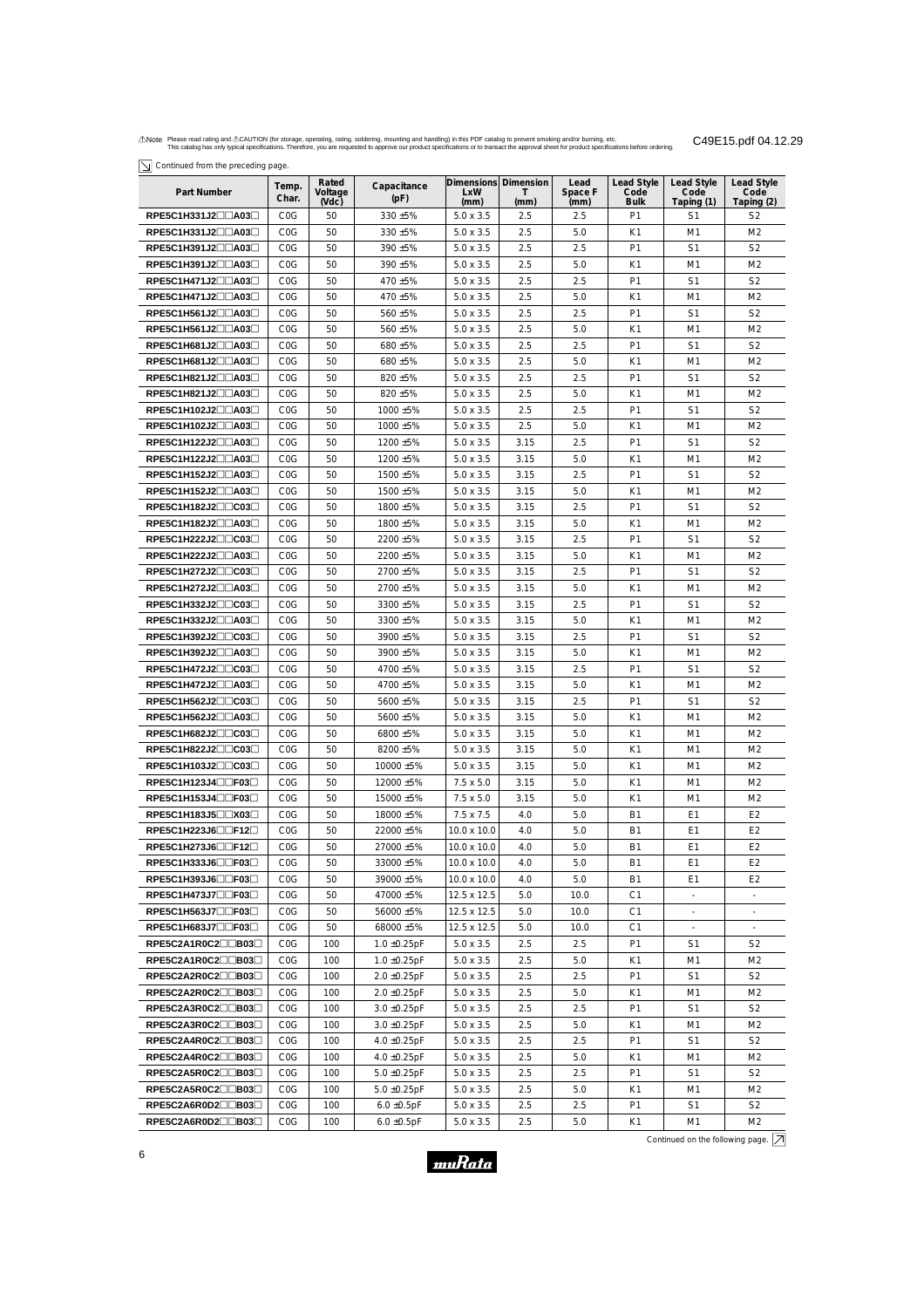$\boxed{\searrow}$  Continued from the preceding page.

| 7 commencement and because bade            |                         |                           |                     |                                      |            |                         |                                   |                                         |                                  |
|--------------------------------------------|-------------------------|---------------------------|---------------------|--------------------------------------|------------|-------------------------|-----------------------------------|-----------------------------------------|----------------------------------|
| Part Number                                | Temp.<br>Char.          | Rated<br>Voltage<br>(Vdc) | Capacitance<br>(pF) | Dimensions Dimension<br>LxW<br>(mm)  | т<br>(mm)  | Lead<br>Space F<br>(mm) | Lead Style<br>Code<br><b>Bulk</b> | <b>Lead Style</b><br>Code<br>Taping (1) | Lead Style<br>Code<br>Taping (2) |
| RPE5C2A7R0D2□□Z03□                         | C <sub>0</sub> G        | 100                       | $7.0 \pm 0.5pF$     | $5.0 \times 3.5$                     | 2.5        | 2.5                     | P1                                | S <sub>1</sub>                          | S <sub>2</sub>                   |
| RPE5C2A7R0D2□□Z03□                         | COG                     | 100                       | $7.0 \pm 0.5pF$     | $5.0 \times 3.5$                     | 2.5        | 5.0                     | K1                                | M1                                      | M <sub>2</sub>                   |
| RPE5C2A8R0D2□□Z03□                         | C <sub>0</sub> G        | 100                       | $8.0 \pm 0.5$ pF    | $5.0 \times 3.5$                     | 2.5        | 2.5                     | P1                                | S <sub>1</sub>                          | S <sub>2</sub>                   |
| RPE5C2A8R0D2□□Z03□                         | C <sub>0</sub> G        | 100                       | $8.0 \pm 0.5$ pF    | $5.0 \times 3.5$                     | 2.5        | 5.0                     | K1                                | M1                                      | M <sub>2</sub>                   |
| RPE5C2A9R0D2□□Z03□                         | C <sub>0</sub> G        | 100                       | $9.0 \pm 0.5$ pF    | $5.0 \times 3.5$                     | 2.5        | 2.5                     | P1                                | S <sub>1</sub>                          | S <sub>2</sub>                   |
| RPE5C2A9R0D2□□Z03□                         | C <sub>0</sub> G        | 100                       | $9.0 \pm 0.5$ pF    | $5.0 \times 3.5$                     | 2.5        | 5.0                     | K1                                | M1                                      | M <sub>2</sub>                   |
| RPE5C2A100J2□□Z03□                         | C <sub>0</sub> G        | 100                       | 10 ±5%              | $5.0 \times 3.5$                     | 2.5        | 2.5                     | P1                                | S <sub>1</sub>                          | S <sub>2</sub>                   |
| RPE5C2A100J2□□Z03□                         | C <sub>0</sub> G        | 100                       | 10 ±5%              | $5.0 \times 3.5$                     | 2.5        | 5.0                     | K1                                | M1                                      | M <sub>2</sub>                   |
| RPE5C2A120J2□□Z03□                         | COG                     | 100                       | 12 ±5%              | $5.0 \times 3.5$                     | 2.5        | 2.5                     | P1                                | S1                                      | S <sub>2</sub>                   |
| RPE5C2A120J2□□Z03□                         | C <sub>0</sub> G        | 100                       | 12 ±5%              | $5.0 \times 3.5$                     | 2.5        | 5.0                     | K1                                | M1                                      | M <sub>2</sub>                   |
| RPE5C2A150J2□□Z03□                         | C <sub>0</sub> G        | 100                       | 15 ±5%              | $5.0 \times 3.5$                     | 2.5        | 2.5                     | P1                                | S <sub>1</sub>                          | S <sub>2</sub>                   |
| RPE5C2A150J2□□Z03□                         | C <sub>0</sub> G        | 100                       | 15 ±5%              | $5.0 \times 3.5$                     | 2.5        | 5.0                     | K1                                | M1                                      | M <sub>2</sub>                   |
| RPE5C2A180J2□□Z03□                         | C <sub>0</sub> G        | 100                       | 18 ±5%              | $5.0 \times 3.5$                     | 2.5        | 2.5                     | P1                                | S <sub>1</sub>                          | S <sub>2</sub>                   |
| RPE5C2A180J2□□Z03□                         | C <sub>0</sub> G        | 100                       | 18 ±5%              | $5.0 \times 3.5$                     | 2.5        | 5.0                     | K1                                | M1                                      | M <sub>2</sub>                   |
| RPE5C2A220J2□□Z03□                         | C <sub>0</sub> G        | 100                       | 22 ±5%              | $5.0 \times 3.5$                     | 2.5        | 2.5                     | P <sub>1</sub>                    | S <sub>1</sub>                          | S <sub>2</sub>                   |
| RPE5C2A220J2□□Z03□                         | C <sub>0</sub> G        | 100                       | 22 ±5%              | $5.0 \times 3.5$                     | 2.5        | 5.0                     | K1                                | M <sub>1</sub>                          | M <sub>2</sub>                   |
| RPE5C2A270J2□□Z03□                         | COG                     | 100                       | 27 ±5%              | $5.0 \times 3.5$                     | 2.5        | 2.5                     | P <sub>1</sub>                    | S <sub>1</sub>                          | S <sub>2</sub>                   |
| RPE5C2A270J2□□Z03□                         | C <sub>0</sub> G        | 100                       | 27 ±5%              | $5.0 \times 3.5$                     | 2.5        | 5.0                     | K1                                | M1                                      | M <sub>2</sub>                   |
| RPE5C2A330J2□□Z03□                         | COG                     | 100                       | 33 ±5%              | $5.0 \times 3.5$                     | 2.5        | 2.5                     | P <sub>1</sub>                    | S <sub>1</sub>                          | S <sub>2</sub>                   |
| RPE5C2A330J2□□Z03□                         | C <sub>0</sub> G        | 100                       | 33 ±5%              | $5.0 \times 3.5$                     | 2.5        | 5.0                     | K1                                | M1                                      | M <sub>2</sub>                   |
| RPE5C2A390J2□□Z03□                         | COG                     | 100                       | 39 ±5%              | $5.0 \times 3.5$                     | 2.5        | 2.5                     | P1                                | S <sub>1</sub>                          | S <sub>2</sub>                   |
| RPE5C2A390J2□□Z03□                         | C <sub>0</sub> G        | 100                       | 39 ±5%              | $5.0 \times 3.5$                     | 2.5        | 5.0                     | K1                                | M1                                      | M <sub>2</sub>                   |
| $RPE5C2A470J2\square Z03\square$           | C <sub>0</sub> G        | 100                       | 47 ±5%              | $5.0 \times 3.5$                     | 2.5        | 2.5                     | P <sub>1</sub>                    | S <sub>1</sub>                          | S <sub>2</sub>                   |
| RPE5C2A470J2□□Z03□                         | C <sub>0</sub> G        | 100                       | 47 ±5%              | $5.0 \times 3.5$                     | 2.5        | 5.0                     | K1                                | M <sub>1</sub>                          | M <sub>2</sub>                   |
| RPE5C2A560J2□□Z03□                         | COG                     | 100                       | 56 ±5%              | $5.0 \times 3.5$                     | 2.5        | 2.5                     | P <sub>1</sub>                    | S <sub>1</sub>                          | S <sub>2</sub>                   |
| RPE5C2A560J2□□Z03□                         | C <sub>0</sub> G        | 100                       | 56 ±5%              | $5.0 \times 3.5$                     | 2.5        | 5.0                     | K1                                | M1                                      | M <sub>2</sub>                   |
| RPE5C2A680J2□□Z03□                         | COG                     | 100                       | 68 ±5%              | $5.0 \times 3.5$                     | 2.5        | 2.5                     | P <sub>1</sub>                    | S <sub>1</sub>                          | S <sub>2</sub>                   |
| RPE5C2A680J2□□Z03□                         | C <sub>0</sub> G        | 100                       | 68 ±5%              | $5.0 \times 3.5$                     | 2.5        | 5.0                     | K1                                | M <sub>1</sub>                          | M <sub>2</sub>                   |
| RPE5C2A820J2□□Z03□                         | C <sub>0</sub> G        | 100                       | 82 ±5%              | $5.0 \times 3.5$                     | 2.5        | 2.5                     | P1                                | S <sub>1</sub>                          | S <sub>2</sub>                   |
| RPE5C2A820J2□□Z03□                         | C <sub>0</sub> G        | 100                       | 82 ±5%              | $5.0 \times 3.5$                     | 2.5        | 5.0                     | K1                                | M1                                      | M <sub>2</sub>                   |
| $RPE5C2A101J2 \square \square Z03 \square$ | C <sub>0</sub> G        | 100                       | 100 ±5%             | $5.0 \times 3.5$                     | 2.5        | 2.5                     | P <sub>1</sub>                    | S <sub>1</sub>                          | S <sub>2</sub>                   |
| RPE5C2A101J2□□Z03□                         | C <sub>0</sub> G        | 100                       | 100 ±5%             | $5.0 \times 3.5$                     | 2.5        | 5.0                     | K1                                | M <sub>1</sub>                          | M <sub>2</sub>                   |
| RPE5C2A121J2□□Z03□                         | COG                     | 100                       | 120 ±5%             | $5.0 \times 3.5$                     | 2.5        | 2.5                     | P1                                | S1                                      | S <sub>2</sub>                   |
| RPE5C2A121J2□□Z03□                         | C <sub>0</sub> G        | 100                       | 120 ±5%             | $5.0 \times 3.5$                     | 2.5        | 5.0                     | K1                                | M1                                      | M2                               |
| $RPE5C2A151J2 \square Z03 \square$         | C <sub>0</sub> G        | 100                       | 150 ±5%             | $5.0 \times 3.5$                     | 2.5        | 2.5                     | P1                                | S1                                      | S2                               |
| RPE5C2A151J2□□Z03□                         | C <sub>0</sub> G        | 100                       | 150 ±5%             | $5.0 \times 3.5$                     | 2.5        | 5.0                     | K1                                | M1                                      | M <sub>2</sub>                   |
| $RPE5C2A181J2 \square Z03 \square$         | C <sub>0</sub> G        | 100                       | 180 ±5%             | $5.0 \times 3.5$                     | 2.5        | 2.5                     | P1                                | S1                                      | S2                               |
| $RPE5C2A181J2 \square Z03 \square$         | C <sub>0</sub> G        | 100                       | 180 ±5%             | $5.0 \times 3.5$                     | 2.5        | 5.0                     | K1                                | M1                                      | M <sub>2</sub>                   |
| $RPE5C2A221J2 \square Z03 \square$         | C <sub>0</sub> G        | 100                       | 220 ±5%             | $5.0 \times 3.5$                     | 2.5        | 2.5                     | P1                                | S1                                      | S2                               |
| RPE5C2A221J2□□Z03□                         | C <sub>0</sub> G        | 100                       | 220 ±5%             | $5.0 \times 3.5$                     | 2.5        | 5.0                     | K1                                | M1                                      | M <sub>2</sub>                   |
| RPE5C2A271J2□□Z03□                         | C <sub>0</sub> G        | 100                       | 270 ±5%             | $5.0 \times 3.5$                     | 2.5        | 2.5                     | P <sub>1</sub>                    | S1                                      | S2                               |
| RPE5C2A271J2□□Z03□                         | C <sub>0</sub> G        | 100                       | 270 ±5%             | $5.0 \times 3.5$                     | 2.5        | 5.0                     | K1                                | M1                                      | M <sub>2</sub>                   |
| $RPE5C2A331J2 \square Z03 \square$         | C <sub>0</sub> G        | 100                       | 330 ±5%             | $5.0 \times 3.5$                     | 2.5        | 2.5                     | P <sub>1</sub>                    | S1                                      | S2                               |
| RPE5C2A331J2□□Z03□                         | C <sub>0</sub> G        | 100                       | 330 ±5%             | $5.0 \times 3.5$                     | 2.5        | 5.0                     | K1                                | M1                                      | M <sub>2</sub>                   |
| $RPE5C2A391J2 \square Z03 \square$         | C <sub>0</sub> G        | 100                       | 390 ±5%             | $5.0 \times 3.5$                     | 2.5        | 2.5                     | P <sub>1</sub>                    | S1                                      | S2                               |
| $RPE5C2A391J2\square Z03\square$           | C <sub>0</sub> G        | 100                       | 390 ±5%             | $5.0 \times 3.5$                     | 2.5        | 5.0                     | K1                                | M1                                      | M <sub>2</sub>                   |
| $RPE5C2A471J2 \square Z03 \square$         | C <sub>0</sub> G        | 100                       | 470 ±5%             | $5.0 \times 3.5$                     | 2.5        | 2.5                     | P <sub>1</sub>                    | S1                                      | S <sub>2</sub>                   |
| RPE5C2A471J2□□Z03□                         | C <sub>0</sub> G        | 100                       | 470 ±5%             | $5.0 \times 3.5$                     | 2.5        | 5.0                     | K1                                | M1                                      | M <sub>2</sub>                   |
| $RPE5C2A561J2\square B03\square$           | COG                     | 100                       | 560 ±5%             | $5.0 \times 3.5$                     | 2.5        | 2.5                     | P <sub>1</sub>                    | S1                                      | S2                               |
| RPE5C2A561J2□□B03□<br>RPE5C2A681J2□□B03□   | COG<br>C <sub>0</sub> G | 100<br>100                | 560 ±5%<br>680 ±5%  | $5.0 \times 3.5$<br>$5.0 \times 3.5$ | 2.5<br>2.5 | 5.0<br>2.5              | K1<br>P <sub>1</sub>              | M1<br>S1                                | M <sub>2</sub><br>S2             |
| $RPE5C2A681J2 \Box B03 \Box$               | C <sub>0</sub> G        | 100                       | 680 ±5%             | $5.0 \times 3.5$                     | 2.5        | 5.0                     | K1                                | M1                                      | M <sub>2</sub>                   |
| $RPE5C2A821J2 \square B03 \square$         | C <sub>0</sub> G        | 100                       | 820 ±5%             | $5.0 \times 3.5$                     | 3.15       | 2.5                     | P <sub>1</sub>                    | S1                                      | S2                               |
| RPE5C2A821J2□□B03□                         | C <sub>0</sub> G        | 100                       | 820 ±5%             | $5.0 \times 3.5$                     | 3.15       | 5.0                     | K1                                | M1                                      | M <sub>2</sub>                   |
| $RPE5C2A102J2 \Box \Box B03 \Box$          | C <sub>0</sub> G        | 100                       | 1000 ±5%            | $5.0 \times 3.5$                     | 3.15       | 2.5                     | P <sub>1</sub>                    | S1                                      | S2                               |
| RPE5C2A102J2□□B03□                         | COG                     | 100                       | 1000 ±5%            | $5.0 \times 3.5$                     | 3.15       | 5.0                     | K1                                | M1                                      | M <sub>2</sub>                   |
| RPE5C2A122J2□□D03□                         | C <sub>0</sub> G        | 100                       | 1200 ±5%            | $5.0 \times 3.5$                     | 3.15       | 2.5                     | P <sub>1</sub>                    | S1                                      | S <sub>2</sub>                   |

Continued on the following page.

7

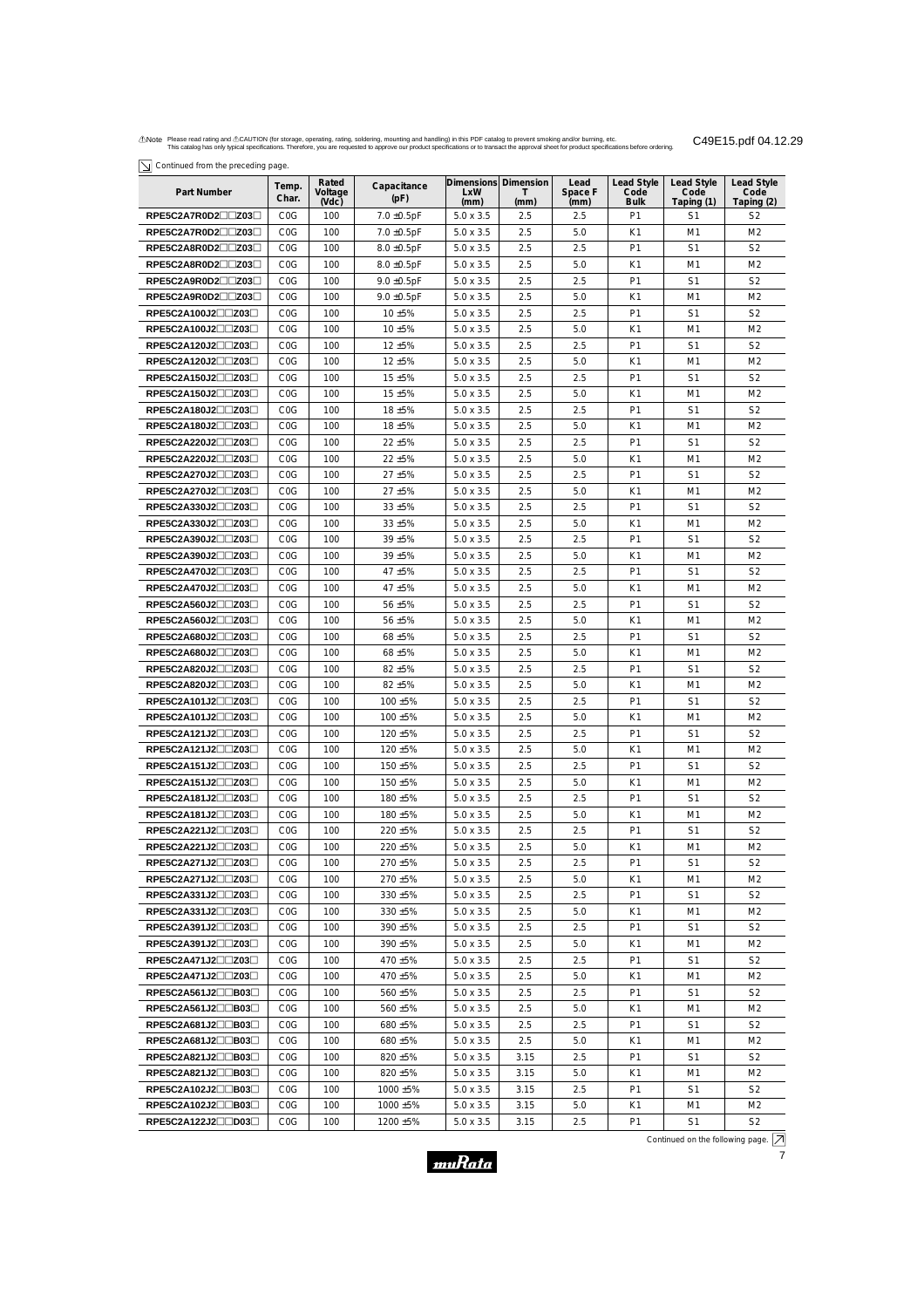| ∕∆Note Please read rating and ∆CAUTION (for storage, operating, rating, soldering, mounting and handling) in this PDF catalog to prevent smoking and/or burning, etc.                          | C49E15.pdf 04.12.29 |
|------------------------------------------------------------------------------------------------------------------------------------------------------------------------------------------------|---------------------|
| This catalog has only typical specifications. Therefore, you are requested to approve our product specifications or to transact the approval sheet for product specifications before ordering. |                     |

|  |  |  | $\overline{\searrow}$ Continued from the preceding page. |  |
|--|--|--|----------------------------------------------------------|--|
|--|--|--|----------------------------------------------------------|--|

| Part Number                         | Temp.<br>Char.   | Rated<br>Voltage<br>(Nd) | Capacitance<br>(pF) | Dimensions Dimension<br><b>LxW</b><br>(mm) | т<br>(mm) | Lead<br>Space F<br>(mm) | <b>Lead Style</b><br>Code<br><b>Bulk</b> | <b>Lead Style</b><br>Code<br>Taping (1) | Lead Style<br>Code<br>Taping (2) |
|-------------------------------------|------------------|--------------------------|---------------------|--------------------------------------------|-----------|-------------------------|------------------------------------------|-----------------------------------------|----------------------------------|
| $RPE5C2A122J2 \Box \Box$ D03 $\Box$ | COG              | 100                      | 1200 ±5%            | $5.0 \times 3.5$                           | 3.15      | 5.0                     | K1                                       | M1                                      | M <sub>2</sub>                   |
| RPE5C2A152J2□□D03□                  | C <sub>0</sub> G | 100                      | 1500 ±5%            | $5.0 \times 3.5$                           | 3.15      | 2.5                     | P <sub>1</sub>                           | S <sub>1</sub>                          | S <sub>2</sub>                   |
| RPE5C2A152J2□□D03□                  | C <sub>0</sub> G | 100                      | 1500 ±5%            | $5.0 \times 3.5$                           | 3.15      | 5.0                     | K1                                       | M1                                      | M <sub>2</sub>                   |
| RPE5C2A182J2□□D03□                  | C <sub>0</sub> G | 100                      | 1800 ±5%            | $5.0 \times 3.5$                           | 3.15      | 2.5                     | P <sub>1</sub>                           | S <sub>1</sub>                          | S <sub>2</sub>                   |
| RPE5C2A182J2□□D03□                  | COG              | 100                      | 1800 ±5%            | $5.0 \times 3.5$                           | 3.15      | 5.0                     | K1                                       | M <sub>1</sub>                          | M <sub>2</sub>                   |
| RPE5C2A222J2□□D03□                  | COG              | 100                      | 2200 ±5%            | $5.0 \times 3.5$                           | 3.15      | 2.5                     | P1                                       | S <sub>1</sub>                          | S <sub>2</sub>                   |
| RPE5C2A222J2∏∏D03∏                  | C <sub>0</sub> G | 100                      | 2200 ±5%            | $5.0 \times 3.5$                           | 3.15      | 5.0                     | K1                                       | M1                                      | M <sub>2</sub>                   |
| RPE5C2A272J3□□D03□                  | COG              | 100                      | 2700 ±5%            | $5.0 \times 4.5$                           | 3.15      | 2.5                     | P <sub>1</sub>                           | S <sub>1</sub>                          | S <sub>2</sub>                   |
| RPE5C2A272J3□□D03□                  | COG              | 100                      | 2700 ±5%            | $5.0 \times 4.5$                           | 3.15      | 5.0                     | K1                                       | M1                                      | M <sub>2</sub>                   |
| RPE5C2A332J3□□D03□                  | C <sub>0</sub> G | 100                      | 3300 ±5%            | $5.0 \times 4.5$                           | 3.15      | 2.5                     | P <sub>1</sub>                           | S <sub>1</sub>                          | S <sub>2</sub>                   |
| RPE5C2A332J3□□D03□                  | C <sub>0</sub> G | 100                      | 3300 ±5%            | $5.0 \times 4.5$                           | 3.15      | 5.0                     | K1                                       | M <sub>1</sub>                          | M <sub>2</sub>                   |
| RPE5C2A392J3□□D03□                  | COG              | 100                      | 3900 ±5%            | $5.0 \times 4.5$                           | 3.15      | 2.5                     | P <sub>1</sub>                           | S <sub>1</sub>                          | S <sub>2</sub>                   |
| RPE5C2A392J3□□D03□                  | C <sub>0</sub> G | 100                      | 3900 ±5%            | $5.0 \times 4.5$                           | 3.15      | 5.0                     | K1                                       | M1                                      | M <sub>2</sub>                   |
| RPE5C2A472J4□□X03□                  | C <sub>0</sub> G | 100                      | 4700 ±5%            | $7.5 \times 5.0$                           | 2.5       | 5.0                     | K1                                       | M1                                      | M <sub>2</sub>                   |
| RPE5C2A562J4□□F03□                  | COG              | 100                      | 5600 ±5%            | $7.5 \times 5.0$                           | 3.15      | 5.0                     | K1                                       | M1                                      | M <sub>2</sub>                   |
| RPE5C2A682J4□□F03□                  | C <sub>0</sub> G | 100                      | 6800 ±5%            | $7.5 \times 5.0$                           | 3.15      | 5.0                     | K1                                       | M1                                      | M <sub>2</sub>                   |
| RPE5C2A822J5□□X03□                  | C <sub>0</sub> G | 100                      | 8200 ±5%            | $7.5 \times 7.5$                           | 4.0       | 5.0                     | <b>B1</b>                                | E <sub>1</sub>                          | E2                               |
| RPE5C2A103J5□□X03□                  | C <sub>0</sub> G | 100                      | 10000 ±5%           | $7.5 \times 7.5$                           | 4.0       | 5.0                     | <b>B1</b>                                | E1                                      | E <sub>2</sub>                   |
| RPE5C2A123J5□□X03□                  | COG              | 100                      | 12000 ±5%           | $7.5 \times 7.5$                           | 4.0       | 5.0                     | <b>B1</b>                                | E1                                      | E <sub>2</sub>                   |
| RPE5C2A153J6□□X13□                  | C <sub>0</sub> G | 100                      | 15000 ±5%           | 10.0 x 10.0                                | 4.0       | 5.0                     | <b>B1</b>                                | E <sub>1</sub>                          | E <sub>2</sub>                   |
| RPE5C2A183J6□□X13□                  | C <sub>0</sub> G | 100                      | 18000 ±5%           | 10.0 x 10.0                                | 4.0       | 5.0                     | <b>B1</b>                                | E1                                      | E <sub>2</sub>                   |
| RPE5C2A223J6□□X03□                  | C <sub>0</sub> G | 100                      | 22000 ±5%           | 10.0 x 10.0                                | 4.0       | 5.0                     | <b>B1</b>                                | E1                                      | E <sub>2</sub>                   |
| RPE5C2A273J6□□X03□                  | C <sub>0</sub> G | 100                      | 27000 ±5%           | 10.0 x 10.0                                | 4.0       | 5.0                     | <b>B1</b>                                | E <sub>1</sub>                          | E2                               |
| RPE5C2A333J6□□F03□                  | C <sub>0</sub> G | 100                      | 33000 ±5%           | 10.0 x 10.0                                | 4.0       | 5.0                     | <b>B1</b>                                | E1                                      | E <sub>2</sub>                   |
| RPE5C2A393J7□□X03□                  | C <sub>0</sub> G | 100                      | 39000 ±5%           | 12.5 x 12.5                                | 5.0       | 10.0                    | C <sub>1</sub>                           | $\overline{\phantom{a}}$                | $\overline{\phantom{a}}$         |
| RPE5C2A473J7□□F03□                  | C <sub>0</sub> G | 100                      | 47000 ±5%           | 12.5 x 12.5                                | 5.0       | 10.0                    | C <sub>1</sub>                           | $\overline{\phantom{a}}$                |                                  |
| RPE5C2A563J7□□F03□                  | C <sub>0</sub> G | 100                      | 56000 ±5%           | 12.5 x 12.5                                | 5.0       | 10.0                    | C <sub>1</sub>                           |                                         |                                  |

Two blank columns are filled with the lead style code. Please refer to the 3 columns on the right for the appropriate code.

The last blank column is filled with the packaging code. (B: bulk, A: ammo pack)

# **High Dielectric Constant Type, X7R Characteristics**

| <b>Part Number</b> | Temp.<br>Char. | Rated<br>Voltage<br>(VdC) | Capacitance      | Dimensions Dimension<br><b>LxW</b><br>(mm) | (mm) | Lead<br>Space F<br>(mm) | <b>Lead Style</b><br>Code<br><b>Bulk</b> | <b>Lead Style</b><br>Code<br>Taping (1) | <b>Lead Style</b><br>Code<br>Taping (2) |
|--------------------|----------------|---------------------------|------------------|--------------------------------------------|------|-------------------------|------------------------------------------|-----------------------------------------|-----------------------------------------|
| RPER71E474K2□□A03□ | X7R            | 25                        | $0.47\mu$ F ±10% | $5.0 \times 3.5$                           | 3.15 | 5.0                     | K1                                       | M1                                      | M <sub>2</sub>                          |
| RPER71E684K2□□C03□ | X7R            | 25                        | 0.68uF ±10%      | $5.0 \times 3.5$                           | 3.15 | 5.0                     | K1                                       | M1                                      | M <sub>2</sub>                          |
| RPER71E105K2□□C03□ | X7R            | 25                        | 1.0uF ±10%       | $5.0 \times 3.5$                           | 3.15 | 5.0                     | K1                                       | M1                                      | M <sub>2</sub>                          |
| RPER71E155K3□□C07□ | X7R            | 25                        | 1.5uF ±10%       | $5.0 \times 4.5$                           | 3.15 | 5.0                     | K1                                       | M1                                      | M <sub>2</sub>                          |
| RPER71E225K3□□C07□ | X7R            | 25                        | 2.2uF ±10%       | $5.0 \times 4.5$                           | 3.15 | 5.0                     | K1                                       | M1                                      | M <sub>2</sub>                          |
| RPER71H221K2□□A03□ | X7R            | 50                        | 220pF ±10%       | $5.0 \times 3.5$                           | 2.5  | 2.5                     | P <sub>1</sub>                           | S <sub>1</sub>                          | S <sub>2</sub>                          |
| RPER71H221K2□□A03□ | X7R            | 50                        | 220pF ±10%       | $5.0 \times 3.5$                           | 2.5  | 5.0                     | K1                                       | M1                                      | M <sub>2</sub>                          |
| RPER71H331K2□□A03□ | X7R            | 50                        | 330pF ±10%       | $5.0 \times 3.5$                           | 2.5  | 2.5                     | P <sub>1</sub>                           | S <sub>1</sub>                          | S <sub>2</sub>                          |
| RPER71H331K2□□A03□ | X7R            | 50                        | 330pF ±10%       | $5.0 \times 3.5$                           | 2.5  | 5.0                     | K1                                       | M1                                      | M <sub>2</sub>                          |
| RPER71H471K2□□A03□ | X7R            | 50                        | 470pF ±10%       | $5.0 \times 3.5$                           | 2.5  | 2.5                     | P <sub>1</sub>                           | S <sub>1</sub>                          | S <sub>2</sub>                          |
| RPER71H471K2□□A03□ | X7R            | 50                        | 470pF ±10%       | $5.0 \times 3.5$                           | 2.5  | 5.0                     | K1                                       | M1                                      | M <sub>2</sub>                          |
| RPER71H681K2□□A03□ | X7R            | 50                        | 680pF ±10%       | $5.0 \times 3.5$                           | 2.5  | 2.5                     | P <sub>1</sub>                           | S <sub>1</sub>                          | S <sub>2</sub>                          |
| RPER71H681K2□□A03□ | X7R            | 50                        | 680pF ±10%       | $5.0 \times 3.5$                           | 2.5  | 5.0                     | K1                                       | M1                                      | M <sub>2</sub>                          |
| RPER71H102K2□□A03□ | X7R            | 50                        | 1000pF ±10%      | $5.0 \times 3.5$                           | 2.5  | 2.5                     | P <sub>1</sub>                           | S <sub>1</sub>                          | S <sub>2</sub>                          |
| RPER71H102K2□□A03□ | X7R            | 50                        | 1000pF ±10%      | $5.0 \times 3.5$                           | 2.5  | 5.0                     | K1                                       | M1                                      | M <sub>2</sub>                          |
| RPER71H152K2□□A03□ | X7R            | 50                        | 1500pF ±10%      | $5.0 \times 3.5$                           | 2.5  | 2.5                     | P <sub>1</sub>                           | S <sub>1</sub>                          | S <sub>2</sub>                          |
| RPER71H152K2□□A03□ | X7R            | 50                        | 1500pF ±10%      | $5.0 \times 3.5$                           | 2.5  | 5.0                     | K1                                       | M1                                      | M <sub>2</sub>                          |
| RPER71H222K2□□A03□ | X7R            | 50                        | 2200pF ±10%      | $5.0 \times 3.5$                           | 2.5  | 2.5                     | P <sub>1</sub>                           | S <sub>1</sub>                          | S <sub>2</sub>                          |
| RPER71H222K2□□A03□ | X7R            | 50                        | 2200pF ±10%      | $5.0 \times 3.5$                           | 2.5  | 5.0                     | K1                                       | M1                                      | M <sub>2</sub>                          |
| RPER71H332K2□□A03□ | X7R            | 50                        | 3300pF ±10%      | $5.0 \times 3.5$                           | 2.5  | 2.5                     | P <sub>1</sub>                           | S <sub>1</sub>                          | S <sub>2</sub>                          |
| RPER71H332K2□□A03□ | X7R            | 50                        | 3300pF ±10%      | $5.0 \times 3.5$                           | 2.5  | 5.0                     | K1                                       | M1                                      | M <sub>2</sub>                          |
| RPER71H472K2□□A03□ | X7R            | 50                        | 4700pF ±10%      | $5.0 \times 3.5$                           | 2.5  | 2.5                     | P <sub>1</sub>                           | S <sub>1</sub>                          | S <sub>2</sub>                          |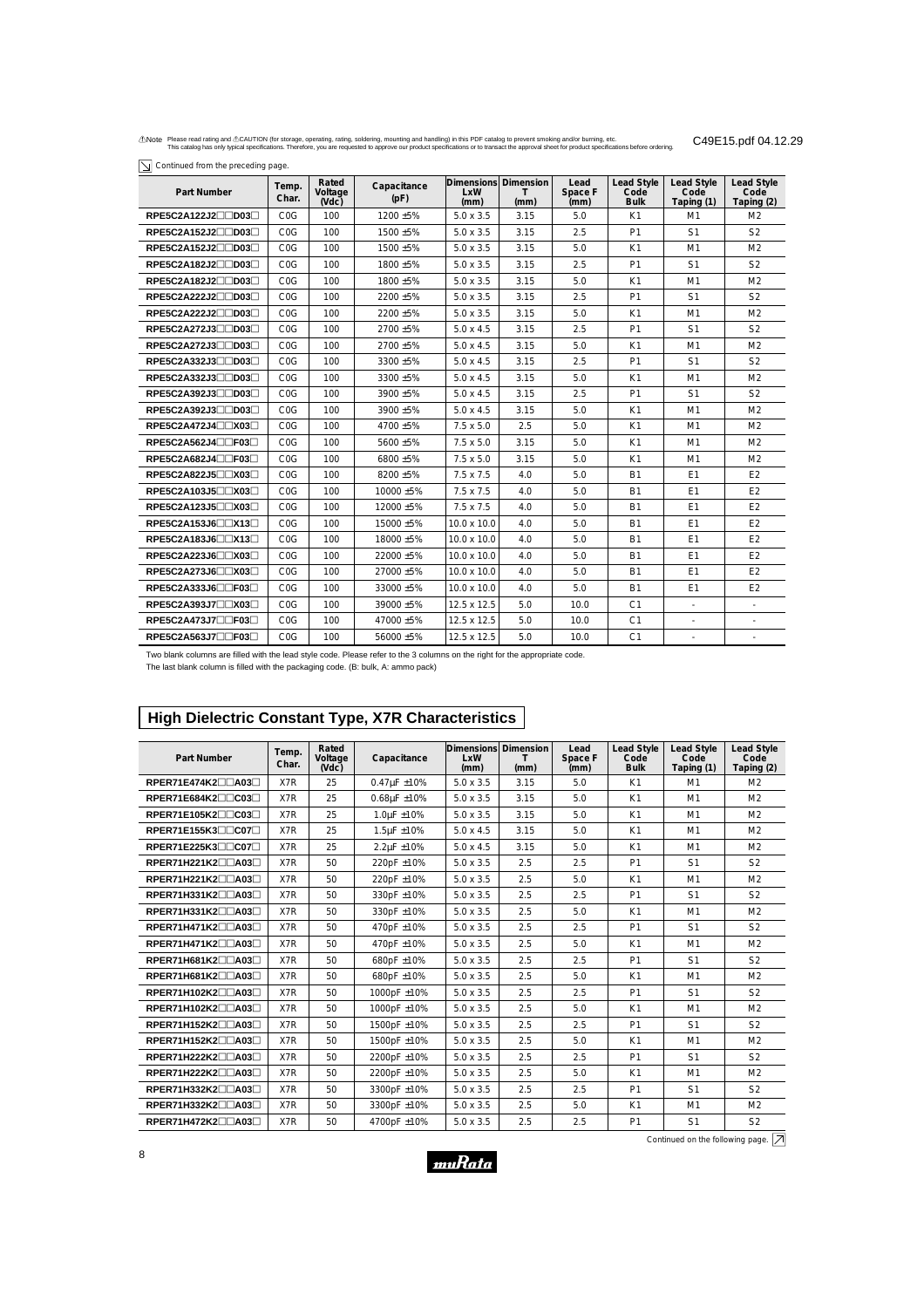$\boxed{\searrow}$  Continued from the preceding page.

| Part Number                                | Temp.<br>Char. | Rated<br>Voltage<br>$($ Vdc $)$ | Capacitance           | <b>LxW</b><br>(mm) | Dimensions Dimension<br>Τ<br>(mm) | Lead<br>Space F<br>(mm) | Lead Style<br>Code<br><b>Bulk</b> | Lead Style<br>Code<br>Taping (1) | Lead Style<br>Code<br>Taping (2) |
|--------------------------------------------|----------------|---------------------------------|-----------------------|--------------------|-----------------------------------|-------------------------|-----------------------------------|----------------------------------|----------------------------------|
| RPER71H472K2□□A03□                         | X7R            | 50                              | 4700pF ±10%           | $5.0 \times 3.5$   | 2.5                               | 5.0                     | K1                                | M1                               | M <sub>2</sub>                   |
| RPER71H682K2□□A03□                         | X7R            | 50                              | 6800pF ±10%           | $5.0 \times 3.5$   | 2.5                               | 2.5                     | P <sub>1</sub>                    | S1                               | S <sub>2</sub>                   |
| RPER71H682K2□□A03□                         | X7R            | 50                              | 6800pF ±10%           | $5.0 \times 3.5$   | 2.5                               | 5.0                     | K1                                | M1                               | M <sub>2</sub>                   |
| RPER71H103K2□□A03□                         | X7R            | 50                              | 10000pF ±10%          | $5.0 \times 3.5$   | 2.5                               | 2.5                     | P <sub>1</sub>                    | S <sub>1</sub>                   | S <sub>2</sub>                   |
| RPER71H103K2□□A03□                         | X7R            | 50                              | 10000pF ±10%          | $5.0 \times 3.5$   | 2.5                               | 5.0                     | K1                                | M1                               | M <sub>2</sub>                   |
| RPER71H153K2□□A03□                         | X7R            | 50                              | 15000pF ±10%          | $5.0 \times 3.5$   | 2.5                               | 2.5                     | P <sub>1</sub>                    | S <sub>1</sub>                   | S <sub>2</sub>                   |
| RPER71H153K2□□A03□                         | X7R            | 50                              | 15000pF ±10%          | $5.0 \times 3.5$   | 2.5                               | 5.0                     | K1                                | M1                               | M <sub>2</sub>                   |
| RPER71H223K2□□A03□                         | X7R            | 50                              | 22000pF ±10%          | $5.0 \times 3.5$   | 2.5                               | 2.5                     | P <sub>1</sub>                    | S1                               | S <sub>2</sub>                   |
| RPER71H223K2□□A03□                         | X7R            | 50                              | 22000pF ±10%          | $5.0 \times 3.5$   | 2.5                               | 5.0                     | K1                                | M1                               | M <sub>2</sub>                   |
| RPER71H333K2□□A03□                         | X7R            | 50                              | 33000pF ±10%          | $5.0 \times 3.5$   | 3.15                              | 2.5                     | P1                                | S1                               | S <sub>2</sub>                   |
| RPER71H333K2□□A03□                         | X7R            | 50                              | 33000pF ±10%          | $5.0 \times 3.5$   | 3.15                              | 5.0                     | K1                                | M1                               | M <sub>2</sub>                   |
| RPER71H473K2□□A03□                         | X7R            | 50                              | 47000pF ±10%          | $5.0 \times 3.5$   | 3.15                              | 2.5                     | P <sub>1</sub>                    | S <sub>1</sub>                   | S <sub>2</sub>                   |
| RPER71H473K2□□A03□                         | X7R            | 50                              | 47000pF ±10%          | $5.0 \times 3.5$   | 3.15                              | 5.0                     | K1                                | M1                               | M <sub>2</sub>                   |
| RPER71H683K2□□A03□                         | X7R            | 50                              | 68000pF ±10%          | $5.0 \times 3.5$   | 3.15                              | 2.5                     | P <sub>1</sub>                    | S <sub>1</sub>                   | S <sub>2</sub>                   |
| RPER71H683K2□□A03□                         | X7R            | 50                              | 68000pF ±10%          | $5.0 \times 3.5$   | 3.15                              | 5.0                     | K1                                | M1                               | M <sub>2</sub>                   |
| RPER71H104K2□□A03□                         | X7R            | 50                              | $0.10\mu F \pm 10\%$  | $5.0 \times 3.5$   | 3.15                              | 2.5                     | P1                                | S1                               | S <sub>2</sub>                   |
| RPER71H104K2□□A03□                         | X7R            | 50                              | $0.10 \mu F \pm 10\%$ | $5.0 \times 3.5$   | 3.15                              | 5.0                     | K1                                | M1                               | M <sub>2</sub>                   |
| RPER71H154K2□□C03□                         | X7R            | 50                              | $0.15\mu$ F ±10%      | $5.0 \times 3.5$   | 3.15                              | 2.5                     | P1                                | S1                               | S <sub>2</sub>                   |
| RPER71H154K2□□C03□                         | X7R            | 50                              | $0.15\mu$ F ±10%      | $5.0 \times 3.5$   | 3.15                              | 5.0                     | K1                                | M1                               | M <sub>2</sub>                   |
| RPER71H224K2□□C03□                         | X7R            | 50                              | $0.22 \mu F \pm 10\%$ | $5.0 \times 3.5$   | 3.15                              | 2.5                     | P <sub>1</sub>                    | S <sub>1</sub>                   | S <sub>2</sub>                   |
| RPER71H224K2□□C03□                         | X7R            | 50                              | $0.22 \mu F \pm 10\%$ | $5.0 \times 3.5$   | 3.15                              | 5.0                     | K1                                | M1                               | M <sub>2</sub>                   |
| $RPER71H334K2 \square \square C03 \square$ | X7R            | 50                              | $0.33\mu$ F ±10%      | $5.0 \times 3.5$   | 2.5                               | 2.5                     | P <sub>1</sub>                    | S1                               | S <sub>2</sub>                   |
| RPER71H334K2□□C03□                         | X7R            | 50                              | $0.33\mu$ F ±10%      | $5.0 \times 3.5$   | 2.5                               | 5.0                     | K1                                | M1                               | M <sub>2</sub>                   |
| RPER71H474K2□□C03□                         | X7R            | 50                              | $0.47 \mu F \pm 10\%$ | $5.0 \times 3.5$   | 3.15                              | 2.5                     | P1                                | S <sub>1</sub>                   | S <sub>2</sub>                   |
| RPER71H474K2□□C03□                         | X7R            | 50                              | $0.47\mu F \pm 10\%$  | $5.0 \times 3.5$   | 3.15                              | 5.0                     | K1                                | M1                               | M <sub>2</sub>                   |
| RPER71H684K3□□C03□                         | X7R            | 50                              | $0.68\mu$ F ±10%      | $5.0 \times 4.5$   | 3.15                              | 2.5                     | P <sub>1</sub>                    | S <sub>1</sub>                   | S <sub>2</sub>                   |
| RPER71H684K3□□C03□                         | X7R            | 50                              | $0.68\mu$ F ±10%      | $5.0 \times 4.5$   | 3.15                              | 5.0                     | K1                                | M1                               | M <sub>2</sub>                   |
| RPER71H105K3□□C07□                         | X7R            | 50                              | 1.0 $\mu$ F ±10%      | $5.0 \times 4.5$   | 3.15                              | 2.5                     | P1                                | S <sub>1</sub>                   | S <sub>2</sub>                   |
| RPER71H105K3□□C07□                         | X7R            | 50                              | 1.0 $\mu$ F ±10%      | $5.0 \times 4.5$   | 3.15                              | 5.0                     | K1                                | M1                               | M <sub>2</sub>                   |
| $RPER71H155K8 \square \square C03 \square$ | X7R            | 50                              | 1.5 $\mu$ F ±10%      | $7.5 \times 5.5$   | 4.0                               | 5.0                     | K1                                | M1                               | M <sub>2</sub>                   |
| RPER71H225K8□□C03□                         | X7R            | 50                              | 2.2uF ±10%            | $7.5 \times 5.5$   | 4.0                               | 5.0                     | K1                                | M1                               | M <sub>2</sub>                   |
| RPER71H335K5□□C03□                         | X7R            | 50                              | 3.3µF ±10%            | $7.5 \times 7.5$   | 5.0                               | 5.0                     | <b>B1</b>                         | E1                               | E <sub>2</sub>                   |
| $RPER71H475K5 \square \square C03 \square$ | X7R            | 50                              | 4.7 $\mu$ F ±10%      | 7.5 x 7.5          | 4.0                               | 5.0                     | <b>B1</b>                         | E1                               | E <sub>2</sub>                   |
| RPER72A221K2 <sup>1</sup> 803 <sup>1</sup> | X7R            | 100                             | 220pF ±10%            | $5.0 \times 3.5$   | 2.5                               | 2.5                     | P1                                | S <sub>1</sub>                   | S2                               |
| RPER72A221K2□□B03□                         | X7R            | 100                             | 220pF ±10%            | $5.0 \times 3.5$   | 2.5                               | 5.0                     | K1                                | M1                               | M <sub>2</sub>                   |
| RPER72A331K2□□B03□                         | X7R            | 100                             | 330pF ±10%            | $5.0 \times 3.5$   | 2.5                               | 2.5                     | P <sub>1</sub>                    | S <sub>1</sub>                   | S <sub>2</sub>                   |
| RPER72A331K2□□B03□                         | X7R            | 100                             | 330pF ±10%            | $5.0 \times 3.5$   | 2.5                               | 5.0                     | K1                                | M1                               | M <sub>2</sub>                   |
| RPER72A471K2□□B03□                         | X7R            | 100                             | 470pF ±10%            | $5.0 \times 3.5$   | 2.5                               | 2.5                     | P1                                | S1                               | S2                               |
| RPER72A471K2□□B03□                         | X7R            | 100                             | 470pF ±10%            | $5.0 \times 3.5$   | 2.5                               | 5.0                     | K1                                | M1                               | M <sub>2</sub>                   |
| $RPER72A681K2 \square \square B03 \square$ | X7R            | 100                             | 680pF ±10%            | $5.0 \times 3.5$   | 2.5                               | 2.5                     | P <sub>1</sub>                    | S1                               | S <sub>2</sub>                   |
| RPER72A681K2□□B03□                         | X7R            | 100                             | 680pF ±10%            | $5.0 \times 3.5$   | 2.5                               | 5.0                     | K1                                | M1                               | M <sub>2</sub>                   |
| RPER72A102K2□□A03□                         | X7R            | 100                             | 1000pF ±10%           | $5.0 \times 3.5$   | 2.5                               | 2.5                     | P <sub>1</sub>                    | S <sub>1</sub>                   | S2                               |
| RPER72A102K2□□A03□                         | X7R            | 100                             | 1000pF ±10%           | $5.0 \times 3.5$   | 2.5                               | 5.0                     | K1                                | M1                               | M <sub>2</sub>                   |
| RPER72A152K2□□A03□                         | X7R            | 100                             | 1500pF ±10%           | $5.0 \times 3.5$   | 2.5                               | 2.5                     | P1                                | S <sub>1</sub>                   | S <sub>2</sub>                   |
| RPER72A152K2□□A03□                         | X7R            | 100                             | 1500pF ±10%           | $5.0 \times 3.5$   | 2.5                               | 5.0                     | K1                                | M1                               | M <sub>2</sub>                   |
| $RPER72A222K2\square A03\square$           | X7R            | 100                             | 2200pF ±10%           | $5.0 \times 3.5$   | 2.5                               | 2.5                     | P1                                | S1                               | S2                               |
| RPER72A222K2□□A03□                         | X7R            | 100                             | 2200pF ±10%           | $5.0 \times 3.5$   | 2.5                               | 5.0                     | K1                                | M1                               | M <sub>2</sub>                   |
| RPER72A332K2□□A03□                         | X7R            | 100                             | 3300pF ±10%           | $5.0 \times 3.5$   | 2.5                               | 2.5                     | P <sub>1</sub>                    | S <sub>1</sub>                   | S <sub>2</sub>                   |
| RPER72A332K2□□A03□                         | X7R            | 100                             | 3300pF ±10%           | $5.0 \times 3.5$   | 2.5                               | 5.0                     | K1                                | M1                               | M <sub>2</sub>                   |
| RPER72A472K2□□A03□                         | X7R            | 100                             | 4700pF ±10%           | $5.0 \times 3.5$   | 2.5                               | 2.5                     | P <sub>1</sub>                    | S <sub>1</sub>                   | S <sub>2</sub>                   |
| RPER72A472K2□□A03□                         | X7R            | 100                             | 4700pF ±10%           | $5.0 \times 3.5$   | 2.5                               | 5.0                     | K1                                | M1                               | M <sub>2</sub>                   |
| $RPER72A682K2 \square \square A03 \square$ | X7R            | 100                             | 6800pF ±10%           | $5.0 \times 3.5$   | 2.5                               | 2.5                     | P <sub>1</sub>                    | S <sub>1</sub>                   | S <sub>2</sub>                   |
| RPER72A682K2□□A03□                         | X7R            | 100                             | 6800pF ±10%           | $5.0 \times 3.5$   | 2.5                               | 5.0                     | K1                                | M1                               | M <sub>2</sub>                   |
| $RPER72A103K2\square\square A03\square$    | X7R            | 100                             | 10000pF ±10%          | $5.0 \times 3.5$   | 2.5                               | 2.5                     | P <sub>1</sub>                    | S1                               | S2                               |
| RPER72A103K2□□A03□                         | X7R            | 100                             | 10000pF ±10%          | $5.0 \times 3.5$   | 2.5                               | 5.0                     | K1                                | M1                               | M <sub>2</sub>                   |
| $RPER72A153K2\square A03\square$           | X7R            | 100                             | 15000pF ±10%          | $5.0 \times 3.5$   | 2.5                               | 2.5                     | P1                                | S1                               | S2                               |
| RPER72A153K2□□A03□                         | X7R            | 100                             | 15000pF ±10%          | $5.0 \times 3.5$   | 2.5                               | 5.0                     | K1                                | M1                               | M <sub>2</sub>                   |

Continued on the following page.  $\boxed{\nearrow}$ 

9

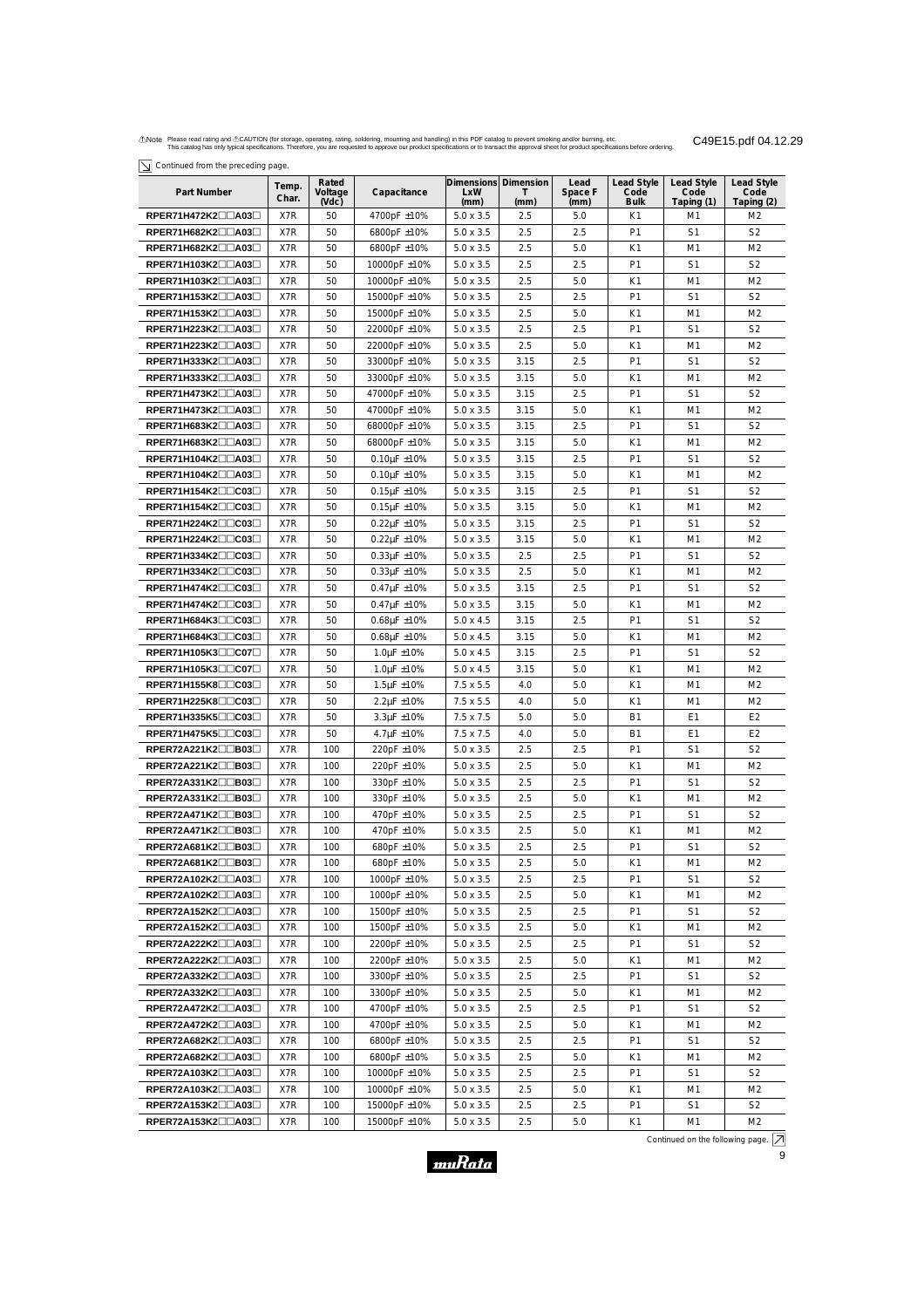$\boxed{\searrow}$  Continued from the preceding page.

| Part Number        | Temp.<br>Char. | Rated<br>Voltage<br>(Vdc) | Capacitance           | Dimensions<br>LxW<br>(mm) | <b>Dimension</b><br>(mm) | Lead<br>Space F<br>(mm) | <b>Lead Style</b><br>Code<br><b>Bulk</b> | <b>Lead Style</b><br>Code<br>Taping (1) | Lead Style<br>Code<br>Taping (2) |
|--------------------|----------------|---------------------------|-----------------------|---------------------------|--------------------------|-------------------------|------------------------------------------|-----------------------------------------|----------------------------------|
| RPER72A223K2□□A03□ | X7R            | 100                       | 22000pF ±10%          | $5.0 \times 3.5$          | 3.15                     | 2.5                     | P <sub>1</sub>                           | S <sub>1</sub>                          | S <sub>2</sub>                   |
| RPER72A223K2□□A03□ | X7R            | 100                       | 22000pF ±10%          | $5.0 \times 3.5$          | 3.15                     | 5.0                     | K1                                       | M <sub>1</sub>                          | M <sub>2</sub>                   |
| RPER72A333K2□□C03□ | X7R            | 100                       | 33000pF ±10%          | $5.0 \times 3.5$          | 3.15                     | 2.5                     | P <sub>1</sub>                           | S <sub>1</sub>                          | S <sub>2</sub>                   |
| RPER72A333K2□□C03□ | X7R            | 100                       | 33000pF ±10%          | $5.0 \times 3.5$          | 3.15                     | 5.0                     | K1                                       | M1                                      | M <sub>2</sub>                   |
| RPER72A473K3□□C07□ | X7R            | 100                       | 47000pF ±10%          | $5.0 \times 4.5$          | 3.15                     | 2.5                     | P <sub>1</sub>                           | S <sub>1</sub>                          | S <sub>2</sub>                   |
| RPER72A473K3□□C07□ | X7R            | 100                       | 47000pF ±10%          | $5.0 \times 4.5$          | 3.15                     | 5.0                     | K1                                       | M1                                      | M <sub>2</sub>                   |
| RPER72A683K3□□C07□ | X7R            | 100                       | 68000pF ±10%          | $5.0 \times 4.5$          | 3.15                     | 2.5                     | P <sub>1</sub>                           | S <sub>1</sub>                          | S <sub>2</sub>                   |
| RPER72A683K3□□C07□ | X7R            | 100                       | 68000pF ±10%          | $5.0 \times 4.5$          | 3.15                     | 5.0                     | K1                                       | M1                                      | M <sub>2</sub>                   |
| RPER72A104K3□□C07□ | X7R            | 100                       | $0.10 \mu F \pm 10\%$ | $5.0 \times 4.5$          | 3.15                     | 2.5                     | P <sub>1</sub>                           | S <sub>1</sub>                          | S <sub>2</sub>                   |
| RPER72A104K3□□C07□ | X7R            | 100                       | $0.10 \mu F \pm 10\%$ | $5.0 \times 4.5$          | 3.15                     | 5.0                     | K1                                       | M1                                      | M <sub>2</sub>                   |
| RPER72A154K8□□C03□ | X7R            | 100                       | $0.15\mu$ F ±10%      | $7.5 \times 5.5$          | 4.0                      | 5.0                     | K1                                       | M1                                      | M <sub>2</sub>                   |
| RPER72A224K8□□C03□ | X7R            | 100                       | $0.22 \mu F \pm 10\%$ | $7.5 \times 5.5$          | 4.0                      | 5.0                     | K1                                       | M1                                      | M <sub>2</sub>                   |
| RPER72A334K5□□C03□ | X7R            | 100                       | $0.33\mu$ F ±10%      | $7.5 \times 7.5$          | 4.0                      | 5.0                     | <b>B1</b>                                | E <sub>1</sub>                          | E <sub>2</sub>                   |
| RPER72A474K8□□C03□ | X7R            | 100                       | $0.47 \mu F \pm 10\%$ | $7.5 \times 5.5$          | 4.0                      | 5.0                     | K1                                       | M1                                      | M <sub>2</sub>                   |
| RPER72A684K6□□F14□ | X7R            | 100                       | $0.68\mu$ F ±10%      | 10.0 x 10.0               | 4.0                      | 5.0                     | <b>B1</b>                                | E <sub>1</sub>                          | E <sub>2</sub>                   |
| RPER72A105K5□□C03□ | X7R            | 100                       | $1.0 \mu F \pm 10\%$  | $7.5 \times 7.5$          | 4.0                      | 5.0                     | <b>B1</b>                                | E <sub>1</sub>                          | E2                               |
| RPER72A155K7□□F03□ | X7R            | 100                       | $1.5 \mu F \pm 10\%$  | 12.5 x 12.5               | 5.0                      | 10.0                    | C <sub>1</sub>                           | ٠                                       |                                  |
| RPER72A225K7□□F03□ | X7R            | 100                       | 2.2µF ±10%            | 12.5 x 12.5               | 5.0                      | 10.0                    | C <sub>1</sub>                           |                                         |                                  |

Two blank columns are filled with the lead style code. Please refer to the 3 columns on the right for the appropriate code.

The last blank column is filled with the packaging code. (B: bulk, A: ammo pack)

# **High Dielectric Constant Type, Z5U Characteristics**

| Part Number                                | Temp.<br>Char.  | Rated<br>Voltage<br>$($ Vdc $)$ | Capacitance            | Dimensions Dimension<br>LxW<br>(mm) | т<br>(mm) | Lead<br>Space F<br>(mm) | <b>Lead Style</b><br>Code<br><b>Bulk</b> | <b>Lead Style</b><br>Code<br>Taping (1) | <b>Lead Style</b><br>Code<br>Taping (2) |
|--------------------------------------------|-----------------|---------------------------------|------------------------|-------------------------------------|-----------|-------------------------|------------------------------------------|-----------------------------------------|-----------------------------------------|
| RPEE41E105M3□□C03□                         | Z <sub>5U</sub> | 25                              | 1.0uF ±20%             | $5.0 \times 4.5$                    | 2.5       | 2.5                     | P <sub>1</sub>                           | S1                                      | S <sub>2</sub>                          |
| RPEE41E105M3□□C03□                         | Z <sub>5U</sub> | 25                              | 1.0uF ±20%             | $5.0 \times 4.5$                    | 2.5       | 5.0                     | K1                                       | M <sub>1</sub>                          | M <sub>2</sub>                          |
| RPEE41H102M2□□A03□                         | Z <sub>5U</sub> | 50                              | 1000pF ±20%            | $5.0 \times 3.5$                    | 2.5       | 2.5                     | P <sub>1</sub>                           | S <sub>1</sub>                          | S <sub>2</sub>                          |
| RPEE41H102M2□□A03□                         | Z <sub>5U</sub> | 50                              | 1000pF ±20%            | $5.0 \times 3.5$                    | 2.5       | 5.0                     | K1                                       | M1                                      | M <sub>2</sub>                          |
| RPEE41H222M2□□A03□                         | Z5U             | 50                              | 2200pF ±20%            | $5.0 \times 3.5$                    | 2.5       | 2.5                     | P <sub>1</sub>                           | S <sub>1</sub>                          | S <sub>2</sub>                          |
| RPEE41H222M2□□A03□                         | Z <sub>5U</sub> | 50                              | 2200pF ±20%            | $5.0 \times 3.5$                    | 2.5       | 5.0                     | K1                                       | M <sub>1</sub>                          | M <sub>2</sub>                          |
| RPEE41H472M2□□A03□                         | Z <sub>5U</sub> | 50                              | 4700pF ±20%            | $5.0 \times 3.5$                    | 2.5       | 2.5                     | P <sub>1</sub>                           | S1                                      | S <sub>2</sub>                          |
| RPEE41H472M2□□A03□                         | Z <sub>5U</sub> | 50                              | 4700pF ±20%            | $5.0 \times 3.5$                    | 2.5       | 5.0                     | K1                                       | M <sub>1</sub>                          | M <sub>2</sub>                          |
| RPEE41H103M2□□A03□                         | Z <sub>5U</sub> | 50                              | 10000pF ±20%           | $5.0 \times 3.5$                    | 2.5       | 2.5                     | P <sub>1</sub>                           | S1                                      | S <sub>2</sub>                          |
| RPEE41H103M2□□A03□                         | Z <sub>5U</sub> | 50                              | 10000pF ±20%           | $5.0 \times 3.5$                    | 2.5       | 5.0                     | K1                                       | M <sub>1</sub>                          | M <sub>2</sub>                          |
| RPEE41H223M2□□A03□                         | Z <sub>5U</sub> | 50                              | 22000pF ±20%           | $5.0 \times 3.5$                    | 2.5       | 2.5                     | P <sub>1</sub>                           | S <sub>1</sub>                          | S <sub>2</sub>                          |
| RPEE41H223M2□□A03□                         | Z5U             | 50                              | 22000pF ±20%           | $5.0 \times 3.5$                    | 2.5       | 5.0                     | K1                                       | M1                                      | M <sub>2</sub>                          |
| RPEE41H473M2□□A03□                         | Z5U             | 50                              | 47000pF ±20%           | $5.0 \times 3.5$                    | 2.5       | 2.5                     | P <sub>1</sub>                           | S <sub>1</sub>                          | S <sub>2</sub>                          |
| RPEE41H473M2□□A03□                         | Z <sub>5U</sub> | 50                              | 47000pF ±20%           | $5.0 \times 3.5$                    | 2.5       | 5.0                     | K1                                       | M1                                      | M <sub>2</sub>                          |
| RPEE41H104M2□□A03□                         | Z <sub>5U</sub> | 50                              | 0.10uF ±20%            | $5.0 \times 3.5$                    | 2.5       | 2.5                     | P <sub>1</sub>                           | S <sub>1</sub>                          | S <sub>2</sub>                          |
| RPEE41H104M2□□A03□                         | Z <sub>5U</sub> | 50                              | $0.10\mu F \pm 20\%$   | $5.0 \times 3.5$                    | 2.5       | 5.0                     | K1                                       | M <sub>1</sub>                          | M <sub>2</sub>                          |
| RPEE41H224M3□□C03□                         | Z <sub>5U</sub> | 50                              | $0.22\mu$ F ±20%       | $5.0 \times 4.5$                    | 2.5       | 2.5                     | P <sub>1</sub>                           | S1                                      | S <sub>2</sub>                          |
| RPEE41H224M3□□C03□                         | Z <sub>5U</sub> | 50                              | $0.22\mu$ F $\pm 20\%$ | $5.0 \times 4.5$                    | 2.5       | 5.0                     | K1                                       | M <sub>1</sub>                          | M <sub>2</sub>                          |
| RPEE41H474M3□□C03□                         | Z <sub>5U</sub> | 50                              | 0.47uF ±20%            | $5.0 \times 4.5$                    | 3.15      | 2.5                     | P <sub>1</sub>                           | S <sub>1</sub>                          | S <sub>2</sub>                          |
| $RPEE41H474M3 \square \square C03 \square$ | Z <sub>5U</sub> | 50                              | 0.47uF ±20%            | $5.0 \times 4.5$                    | 3.15      | 5.0                     | K1                                       | M1                                      | M <sub>2</sub>                          |
| $RPEE41H105M4 \Box \Box E12 \Box$          | Z5U             | 50                              | 1.0uF ±20%             | $7.5 \times 5.0$                    | 3.15      | 5.0                     | K1                                       | M1                                      | M <sub>2</sub>                          |
| $RPEE41H225M6\n\neg\neg\nF14\neg$          | Z <sub>5U</sub> | 50                              | 2.2uF ±20%             | 10.0 x 10.0                         | 4.0       | 5.0                     | <b>B1</b>                                | E1                                      | E <sub>2</sub>                          |
| RPEE41H475M7□□F03□                         | Z <sub>5U</sub> | 50                              | 4.7µF ±20%             | 12.5 x 12.5                         | 5.0       | 10.0                    | C <sub>1</sub>                           | $\overline{\phantom{a}}$                | $\overline{\phantom{a}}$                |
| RPEE42A102M2□□B03□                         | Z <sub>5U</sub> | 100                             | 1000pF ±20%            | $5.0 \times 3.5$                    | 2.5       | 2.5                     | P <sub>1</sub>                           | S1                                      | S <sub>2</sub>                          |
| RPEE42A102M2□□B03□                         | Z <sub>5U</sub> | 100                             | 1000pF ±20%            | $5.0 \times 3.5$                    | 2.5       | 5.0                     | K1                                       | M <sub>1</sub>                          | M <sub>2</sub>                          |
| RPEE42A222M2□□B03□                         | Z <sub>5U</sub> | 100                             | 2200pF ±20%            | $5.0 \times 3.5$                    | 2.5       | 2.5                     | P <sub>1</sub>                           | S1                                      | S <sub>2</sub>                          |
| RPEE42A222M2□□B03□                         | Z <sub>5U</sub> | 100                             | 2200pF ±20%            | $5.0 \times 3.5$                    | 2.5       | 5.0                     | K1                                       | M <sub>1</sub>                          | M <sub>2</sub>                          |
| RPEE42A472M2□□B03□                         | Z <sub>5U</sub> | 100                             | 4700pF ±20%            | $5.0 \times 3.5$                    | 2.5       | 2.5                     | P <sub>1</sub>                           | S <sub>1</sub>                          | S <sub>2</sub>                          |
| RPEE42A472M2□□B03□                         | Z <sub>5U</sub> | 100                             | 4700pF ±20%            | $5.0 \times 3.5$                    | 2.5       | 5.0                     | K1                                       | M <sub>1</sub>                          | M <sub>2</sub>                          |
| $RPEE42A103M2 \Box \Box B03 \Box$          | Z <sub>5U</sub> | 100                             | 10000pF ±20%           | $5.0 \times 3.5$                    | 2.5       | 2.5                     | P <sub>1</sub>                           | S <sub>1</sub>                          | S <sub>2</sub>                          |
| RPEE42A103M2□□B03□                         | Z5U             | 100                             | 10000pF ±20%           | $5.0 \times 3.5$                    | 2.5       | 5.0                     | K1                                       | M1                                      | M <sub>2</sub>                          |

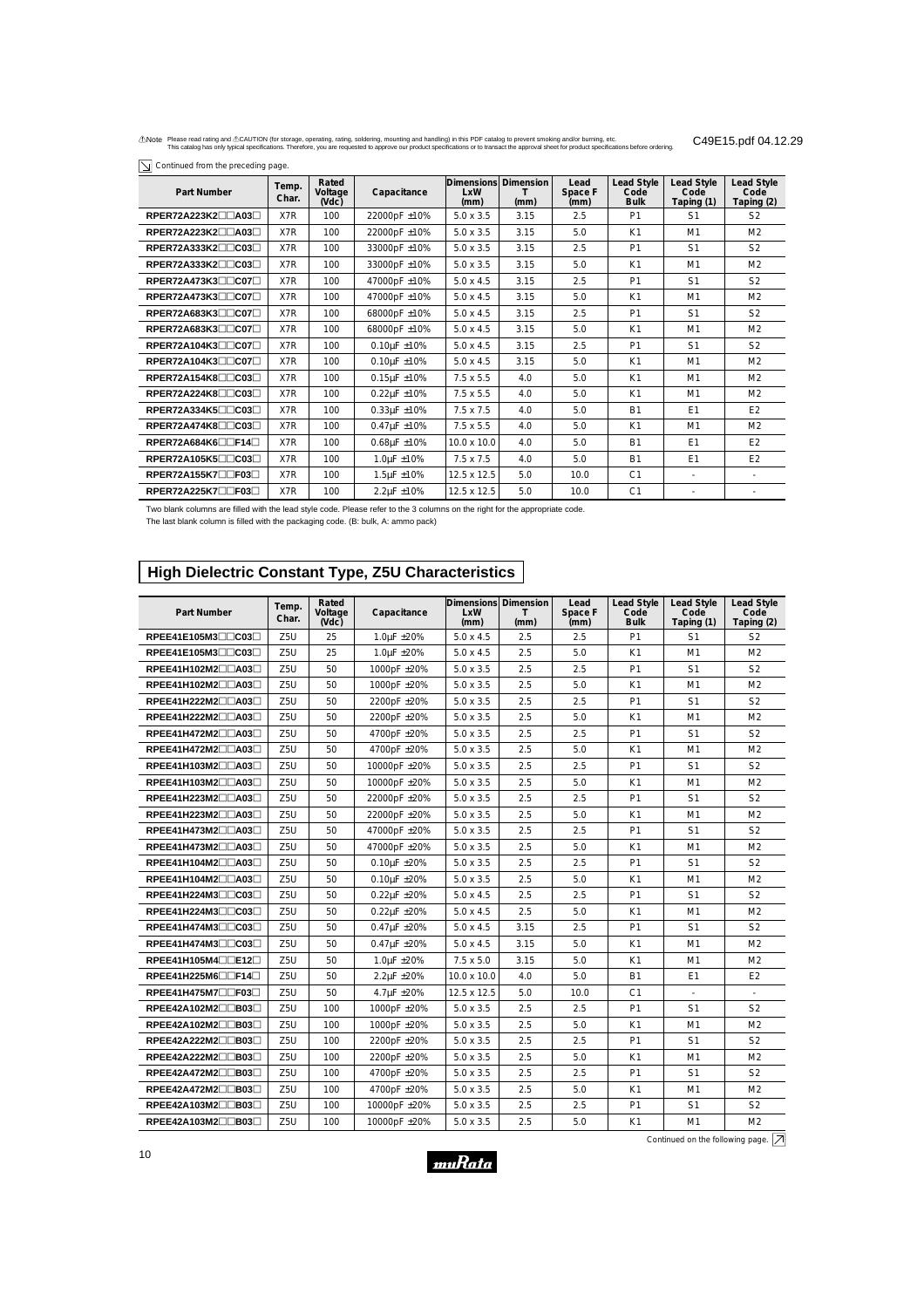$\boxed{\searrow}$  Continued from the preceding page.

| Part Number        | Temp.<br>Char. | Rated<br>Voltage<br>(VdC) | Capacitance          | Dimensions Dimension<br>LxW<br>(mm) | (mm) | Lead<br>Space F<br>(mm) | <b>Lead Style</b><br>Code<br><b>Bulk</b> | <b>Lead Style</b><br>Code<br>Taping (1) | Lead Style<br>Code<br>Taping (2) |
|--------------------|----------------|---------------------------|----------------------|-------------------------------------|------|-------------------------|------------------------------------------|-----------------------------------------|----------------------------------|
| RPEE42A223M2       | Z5U            | 100                       | 22000pF ±20%         | $5.0 \times 3.5$                    | 2.5  | 2.5                     | P <sub>1</sub>                           | S <sub>1</sub>                          | S <sub>2</sub>                   |
| RPEE42A223M2□□D03□ | Z5U            | 100                       | 22000pF ±20%         | $5.0 \times 3.5$                    | 2.5  | 5.0                     | K <sub>1</sub>                           | M1                                      | M <sub>2</sub>                   |
| RPEE42A473M3□□D03□ | Z5U            | 100                       | 47000pF ±20%         | $5.0 \times 4.5$                    | 2.5  | 2.5                     | P <sub>1</sub>                           | S <sub>1</sub>                          | S <sub>2</sub>                   |
| RPEE42A473M3□□D03□ | Z5U            | 100                       | 47000pF ±20%         | $5.0 \times 4.5$                    | 2.5  | 5.0                     | K <sub>1</sub>                           | M1                                      | M <sub>2</sub>                   |
| RPEE42A104M3□□C03□ | Z5U            | 100                       | $0.10\mu F \pm 20\%$ | $5.0 \times 4.5$                    | 3.15 | 2.5                     | P <sub>1</sub>                           | S <sub>1</sub>                          | S <sub>2</sub>                   |
| RPEE42A104M3□□C03□ | Z5U            | 100                       | $0.10\mu F \pm 20\%$ | $5.0 \times 4.5$                    | 3.15 | 5.0                     | K <sub>1</sub>                           | M <sub>1</sub>                          | M <sub>2</sub>                   |

Two blank columns are filled with the lead style code. Please refer to the 3 columns on the right for the appropriate code. The last blank column is filled with the packaging code. (B: bulk, A: ammo pack)

### **High Dielectric Constant Type, Y5V Characteristics**

| <b>Part Number</b>                | Temp.<br>Char.   | Rated<br>Voltage<br>(Vdc) | Capacitance             | Dimensions Dimension<br>LxW<br>(mm) | $\mathsf{T}$<br>(mm) | Lead<br>Space F<br>(mm) | <b>Lead Style</b><br>Code<br><b>Bulk</b> | <b>Lead Style</b><br>Code<br>Taping (1) | <b>Lead Style</b><br>Code<br>Taping (2) |
|-----------------------------------|------------------|---------------------------|-------------------------|-------------------------------------|----------------------|-------------------------|------------------------------------------|-----------------------------------------|-----------------------------------------|
| RPEF51E105Z3□□C03□                | Y5V              | 25                        | $1.0\mu$ F +80/-20%     | $5.0 \times 4.5$                    | 2.5                  | 2.5                     | P <sub>1</sub>                           | S <sub>1</sub>                          | S <sub>2</sub>                          |
| RPEF51E105Z3□□C03□                | Y5V              | 25                        | $1.0\mu$ F +80/-20%     | $5.0 \times 4.5$                    | 2.5                  | 5.0                     | K1                                       | M1                                      | M <sub>2</sub>                          |
| RPEF51H102Z2□□A03□                | Y5V              | 50                        | 1000pF +80/-20%         | $5.0 \times 3.5$                    | 2.5                  | 2.5                     | P <sub>1</sub>                           | S <sub>1</sub>                          | S <sub>2</sub>                          |
| RPEF51H102Z2□□A03□                | Y5V              | 50                        | 1000pF +80/-20%         | $5.0 \times 3.5$                    | 2.5                  | 5.0                     | K1                                       | M1                                      | M <sub>2</sub>                          |
| RPEF51H222Z2□□A03□                | Y <sub>5</sub> V | 50                        | 2200pF +80/-20%         | $5.0 \times 3.5$                    | 2.5                  | 2.5                     | P <sub>1</sub>                           | S <sub>1</sub>                          | S <sub>2</sub>                          |
| RPEF51H222Z2□□A03□                | Y5V              | 50                        | 2200pF +80/-20%         | $5.0 \times 3.5$                    | 2.5                  | 5.0                     | K1                                       | M1                                      | M <sub>2</sub>                          |
| RPEF51H472Z2□□A03□                | Y5V              | 50                        | 4700pF +80/-20%         | $5.0 \times 3.5$                    | 2.5                  | 2.5                     | P <sub>1</sub>                           | S <sub>1</sub>                          | S <sub>2</sub>                          |
| RPEF51H472Z2□□A03□                | Y <sub>5</sub> V | 50                        | 4700pF +80/-20%         | $5.0 \times 3.5$                    | 2.5                  | 5.0                     | K1                                       | M1                                      | M <sub>2</sub>                          |
| RPEF51H103Z2□□A03□                | Y5V              | 50                        | 10000pF +80/-20%        | $5.0 \times 3.5$                    | 2.5                  | 2.5                     | P <sub>1</sub>                           | S <sub>1</sub>                          | S <sub>2</sub>                          |
| RPEF51H103Z2□□A03□                | Y5V              | 50                        | 10000pF +80/-20%        | $5.0 \times 3.5$                    | 2.5                  | 5.0                     | K1                                       | M1                                      | M <sub>2</sub>                          |
| RPEF51H223Z2□□A03□                | Y5V              | 50                        | 22000pF +80/-20%        | $5.0 \times 3.5$                    | 2.5                  | 2.5                     | P <sub>1</sub>                           | S <sub>1</sub>                          | S <sub>2</sub>                          |
| RPEF51H223Z2□□A03□                | Y5V              | 50                        | 22000pF +80/-20%        | $5.0 \times 3.5$                    | 2.5                  | 5.0                     | K1                                       | M1                                      | M <sub>2</sub>                          |
| RPEF51H473Z2□□A03□                | Y <sub>5</sub> V | 50                        | 47000pF +80/-20%        | $5.0 \times 3.5$                    | 2.5                  | 2.5                     | P <sub>1</sub>                           | S <sub>1</sub>                          | S <sub>2</sub>                          |
| RPEF51H473Z2□□A03□                | Y <sub>5</sub> V | 50                        | 47000pF +80/-20%        | $5.0 \times 3.5$                    | 2.5                  | 5.0                     | K1                                       | M1                                      | M <sub>2</sub>                          |
| RPEF51H104Z2□□A03□                | Y5V              | 50                        | $0.10\mu$ F +80/-20%    | $5.0 \times 3.5$                    | 2.5                  | 2.5                     | P <sub>1</sub>                           | S <sub>1</sub>                          | S <sub>2</sub>                          |
| RPEF51H104Z2□□A03□                | Y <sub>5</sub> V | 50                        | $0.10\mu$ F +80/-20%    | $5.0 \times 3.5$                    | 2.5                  | 5.0                     | K1                                       | M1                                      | M <sub>2</sub>                          |
| RPEF51H224Z2□□A03□                | Y <sub>5</sub> V | 50                        | $0.22 \mu$ F +80/-20%   | $5.0 \times 3.5$                    | 3.15                 | 2.5                     | P <sub>1</sub>                           | S <sub>1</sub>                          | S <sub>2</sub>                          |
| RPEF51H224Z2□□A03□                | Y5V              | 50                        | $0.22\mu$ F +80/-20%    | $5.0 \times 3.5$                    | 3.15                 | 5.0                     | K1                                       | M1                                      | M <sub>2</sub>                          |
| RPEF51H474Z2□□C03□                | Y5V              | 50                        | $0.47\mu$ F +80/-20%    | $5.0 \times 3.5$                    | 3.15                 | 2.5                     | P1                                       | S <sub>1</sub>                          | S <sub>2</sub>                          |
| RPEF51H474Z2□□C03□                | Y <sub>5</sub> V | 50                        | $0.47\mu$ F +80/-20%    | $5.0 \times 3.5$                    | 3.15                 | 5.0                     | K1                                       | M1                                      | M <sub>2</sub>                          |
| $RPEF51H105Z4 \Box \Box E12 \Box$ | Y5V              | 50                        | $1.0\mu$ F +80/-20%     | $7.5 \times 5.0$                    | 2.5                  | 5.0                     | K1                                       | M1                                      | M <sub>2</sub>                          |
| RPEF51H225Z6□□F14□                | Y5V              | 50                        | 2.2uF +80/-20%          | 10.0 x 10.0                         | 4.0                  | 5.0                     | <b>B1</b>                                | E <sub>1</sub>                          | E <sub>2</sub>                          |
| RPEF51H475Z6□□F03□                | Y5V              | 50                        | 4.7uF +80/-20%          | $10.0 \times 10.0$                  | 4.0                  | 5.0                     | <b>B1</b>                                | E1                                      | E <sub>2</sub>                          |
| RPEF52A102Z2□□B03□                | Y5V              | 100                       | 1000pF +80/-20%         | $5.0 \times 3.5$                    | 2.5                  | 2.5                     | P <sub>1</sub>                           | S <sub>1</sub>                          | S <sub>2</sub>                          |
| RPEF52A102Z2□□B03□                | Y <sub>5</sub> V | 100                       | 1000pF +80/-20%         | $5.0 \times 3.5$                    | 2.5                  | 5.0                     | K1                                       | M1                                      | M <sub>2</sub>                          |
| RPEF52A222Z2□□B03□                | Y5V              | 100                       | 2200pF +80/-20%         | $5.0 \times 3.5$                    | 2.5                  | 2.5                     | P <sub>1</sub>                           | S <sub>1</sub>                          | S <sub>2</sub>                          |
| RPEF52A222Z2□□B03□                | Y <sub>5</sub> V | 100                       | 2200pF +80/-20%         | $5.0 \times 3.5$                    | 2.5                  | 5.0                     | K1                                       | M1                                      | M <sub>2</sub>                          |
| RPEF52A472Z2□□B03□                | Y5V              | 100                       | 4700pF +80/-20%         | $5.0 \times 3.5$                    | 2.5                  | 2.5                     | P <sub>1</sub>                           | S <sub>1</sub>                          | S <sub>2</sub>                          |
| RPEF52A472Z2□□B03□                | Y5V              | 100                       | 4700pF +80/-20%         | $5.0 \times 3.5$                    | 2.5                  | 5.0                     | K1                                       | M1                                      | M <sub>2</sub>                          |
| RPEF52A103Z2□□B03□                | Y <sub>5</sub> V | 100                       | 10000pF +80/-20%        | $5.0 \times 3.5$                    | 2.5                  | 2.5                     | P <sub>1</sub>                           | S <sub>1</sub>                          | S <sub>2</sub>                          |
| RPEF52A103Z2□□B03□                | Y <sub>5</sub> V | 100                       | 10000pF +80/-20%        | $5.0 \times 3.5$                    | 2.5                  | 5.0                     | K1                                       | M1                                      | M <sub>2</sub>                          |
| RPEF52A223Z2□□D03□                | Y5V              | 100                       | 22000pF +80/-20%        | $5.0 \times 3.5$                    | 2.5                  | 2.5                     | P <sub>1</sub>                           | S <sub>1</sub>                          | S <sub>2</sub>                          |
| RPEF52A223Z2 <sup>1003</sup>      | Y5V              | 100                       | 22000pF +80/-20%        | $5.0 \times 3.5$                    | 2.5                  | 5.0                     | K1                                       | M1                                      | M <sub>2</sub>                          |
| RPEF52A473Z3□□D03□                | Y5V              | 100                       | 47000pF +80/-20%        | $5.0 \times 4.5$                    | 2.5                  | 2.5                     | P <sub>1</sub>                           | S <sub>1</sub>                          | S <sub>2</sub>                          |
| RPEF52A473Z3□□D03□                | Y5V              | 100                       | 47000pF +80/-20%        | $5.0 \times 4.5$                    | 2.5                  | 5.0                     | K1                                       | M <sub>1</sub>                          | M <sub>2</sub>                          |
| RPEF52A104Z4□□F03□                | Y5V              | 100                       | $0.10 \mu F + 80/-20\%$ | $7.5 \times 5.0$                    | 2.5                  | 5.0                     | K1                                       | M <sub>1</sub>                          | M <sub>2</sub>                          |

Two blank columns are filled with the lead style code. Please refer to the 3 columns on the right for the appropriate code.

The last blank column is filled with the packaging code. (B: bulk, A: ammo pack)

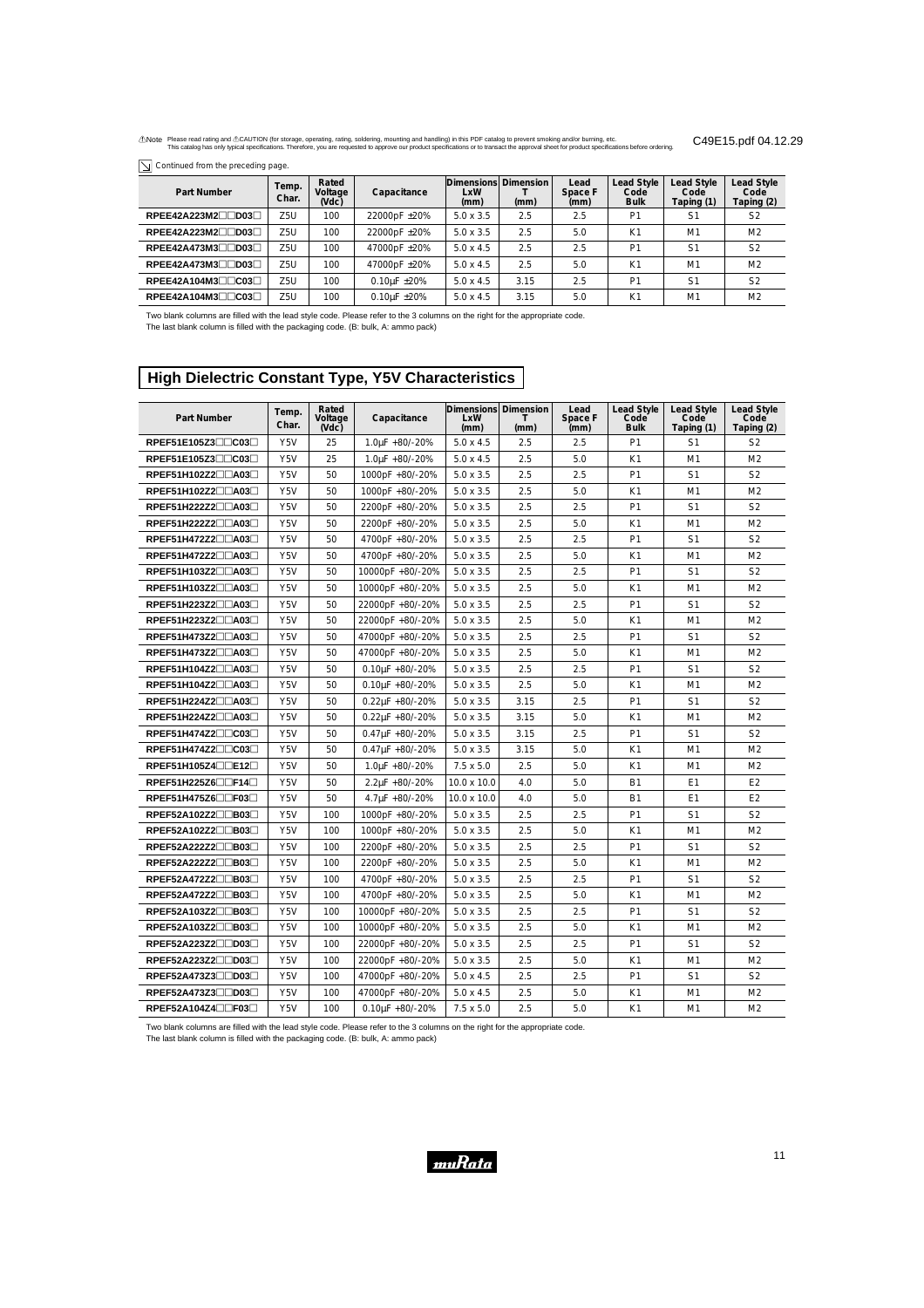# **Small Size, Temperature Compensating Type, C0G Characteristics**

| Part Number                              | Temp.<br>Char.   | Rated<br>Voltage<br>$($ Vdc $)$ | Capacitance<br>(pF)  | Dimensions<br><b>LxW</b><br>(mm)     | Dimension<br>т<br>(mm) | Lead<br>Space F<br>(mm) |
|------------------------------------------|------------------|---------------------------------|----------------------|--------------------------------------|------------------------|-------------------------|
| RPE5C1HR50C1A1D03B                       | COG              | 50                              | $0.5 \pm 0.25$ pF    | $3.5 \times 3.0$                     | 2.5                    | 2.5                     |
| RPE5C1H1R0C1A1D03B                       | C <sub>0</sub> G | 50                              | $1.0 \pm 0.25$ pF    | $3.5 \times 3.0$                     | 2.5                    | 2.5                     |
| RPE5C1H2R0C1A1D03B                       | COG              | 50                              | $2.0 \pm 0.25$ pF    | $3.5 \times 3.0$                     | 2.5                    | 2.5                     |
| RPE5C1H3R0C1A1D03B                       | C <sub>0</sub> G | 50                              | $3.0 \pm 0.25$ pF    | $3.5 \times 3.0$                     | 2.5                    | 2.5                     |
| RPE5C1H4R0C1A1D03B                       | COG              | 50                              | $4.0 \pm 0.25$ pF    | $3.5 \times 3.0$                     | 2.5                    | 2.5                     |
| RPE5C1H5R0C1A1D03B                       | COG              | 50                              | $5.0 \pm 0.25$ pF    | $3.5 \times 3.0$                     | 2.5                    | 2.5                     |
| RPE5C1H6R0D1A1D03B                       | C <sub>0</sub> G | 50                              | $6.0 \pm 0.5$ pF     | $3.5 \times 3.0$                     | 2.5                    | 2.5                     |
| RPE5C1H7R0D1A1Y03B                       | C <sub>0</sub> G | 50                              | $7.0 \pm 0.5$ pF     | $3.5 \times 3.0$                     | 2.5                    | 2.5                     |
| RPE5C1H8R0D1A1Y03B                       | C <sub>0</sub> G | 50                              | $8.0 \pm 0.5$ pF     | $3.5 \times 3.0$                     | 2.5                    | 2.5                     |
| RPE5C1H9R0D1A1Y03B                       | COG              | 50                              | $9.0 \pm 0.5$ pF     | $3.5 \times 3.0$                     | 2.5                    | 2.5                     |
| RPE5C1H100J1A1Y03B                       | C <sub>0</sub> G | 50                              | 10 ±5%               | $3.5 \times 3.0$                     | 2.5                    | 2.5                     |
| RPE5C1H120J1A1Y03B                       | COG              | 50                              | 12 ±5%               | $3.5 \times 3.0$                     | 2.5                    | 2.5                     |
| RPE5C1H150J1A1Y03B                       | C <sub>0</sub> G | 50                              | 15 ±5%               | $3.5 \times 3.0$                     | 2.5                    | 2.5                     |
| RPE5C1H180J1A1Y03B                       | COG              | 50                              | 18 ±5%               | $3.5 \times 3.0$                     | 2.5                    | 2.5                     |
| RPE5C1H220J1A1Y03B                       | C <sub>0</sub> G | 50                              | 22 ±5%               | $3.5 \times 3.0$                     | 2.5                    | 2.5                     |
| RPE5C1H270J1A1Y03B                       | COG              | 50                              | 27 ±5%               | $3.5 \times 3.0$                     | 2.5                    | 2.5                     |
| RPE5C1H330J1A1Y03B                       | C <sub>0</sub> G | 50                              | 33 ±5%               | $3.5 \times 3.0$                     | 2.5                    | 2.5                     |
| RPE5C1H390J1A1Y03B                       | COG              | 50                              | 39 ±5%               | $3.5 \times 3.0$                     | 2.5                    | 2.5                     |
| RPE5C1H470J1A1Y03B                       | C <sub>0</sub> G | 50                              | 47 ±5%               | $3.5 \times 3.0$                     | 2.5                    | 2.5                     |
| RPE5C1H560J1A1Y03B                       | COG              | 50                              | 56 ±5%               | $3.5 \times 3.0$                     | 2.5                    | 2.5                     |
| RPE5C1H680J1A1Y03B                       | C <sub>0</sub> G | 50                              | 68 ±5%               | $3.5 \times 3.0$                     | 2.5                    | 2.5                     |
| RPE5C1H820J1A1Y03B                       | COG              | 50                              | 82 ±5%               | $3.5 \times 3.0$                     | 2.5                    | 2.5                     |
| RPE5C1H101J1A1C03B                       | C <sub>0</sub> G | 50                              | 100 ±5%              | $3.5 \times 3.0$                     | 2.5                    | 2.5                     |
| RPE5C1H121J1A1C03B                       | COG              | 50                              | 120 ±5%              | $3.5 \times 3.0$                     | 2.5                    | 2.5                     |
| RPE5C1H151J1A1C03B                       | C <sub>0</sub> G | 50                              | 150 ±5%              | $3.5 \times 3.0$                     | 2.5                    | 2.5                     |
| RPE5C1H181J1A1C03B                       | C <sub>0</sub> G | 50                              | 180 ±5%              | $3.5 \times 3.0$                     | 2.5                    | 2.5                     |
| RPE5C1H221J1A1C03B                       | C <sub>0</sub> G | 50                              | 220 ±5%              | $3.5 \times 3.0$                     | 2.5                    | 2.5                     |
| RPE5C1H271J1A1C03B                       | COG              | 50                              | 270 ±5%              | $3.5 \times 3.0$                     | 2.5                    | 2.5                     |
| RPE5C1H331J1A1C03B                       | C <sub>0</sub> G | 50                              | 330 ±5%              | $3.5 \times 3.0$                     | 2.5                    | 2.5                     |
| RPE5C1H391J1A1C03B                       | COG              | 50                              | 390 ±5%              | $3.5 \times 3.0$                     | 2.5                    | 2.5                     |
| RPE5C1H471J1A1C03B                       | C <sub>0</sub> G | 50                              | 470 ±5%              | $3.5 \times 3.0$                     | 2.5                    | 2.5                     |
| RPE5C1H561J1A1C03B                       | COG              | 50                              | 560 ±5%              | $3.5 \times 3.0$                     | 2.5                    | 2.5                     |
| RPE5C1H681J1A1C03B                       | COG              | 50                              | 680 ±5%              | $3.5 \times 3.0$                     | 2.5                    | 2.5                     |
| RPE5C1H821J1A1C03B                       | COG<br>COG       | 50<br>50                        | 820 ±5%              | $3.5 \times 3.0$<br>$3.5 \times 3.0$ | 2.5<br>2.5             | 2.5<br>2.5              |
| RPE5C1H102J1A1C03B<br>RPE5C1H122J1A1C03B | COG              | 50                              | 1000 ±5%<br>1200 ±5% | $3.5 \times 3.0$                     | 2.5                    | 2.5                     |
| RPE5C1H152J1A1C03B                       | COG              | 50                              | 1500 ±5%             | $3.5 \times 3.0$                     | 2.5                    | 2.5                     |
| RPE5C1H182J1A1D03B                       | COG              | 50                              | 1800 ±5%             | $3.5 \times 3.0$                     | 2.5                    | 2.5                     |
| RPE5C1H222J1A1D03B                       | C <sub>0</sub> G | 50                              | 2200 ±5%             | $3.5 \times 3.0$                     | 2.5                    | 2.5                     |
| RPE5C2A1R0C1A1D03B                       | COG              | 100                             | $1.0 \pm 0.25pF$     | $3.5 \times 3.0$                     | 2.5                    | 2.5                     |
| RPE5C2A2R0C1A1D03B                       | COG              | 100                             | $2.0 \pm 0.25$ pF    | $3.5 \times 3.0$                     | 2.5                    | 2.5                     |
| RPE5C2A3R0C1A1D03B                       | COG              | 100                             | $3.0 \pm 0.25$ pF    | $3.5 \times 3.0$                     | 2.5                    | 2.5                     |
| RPE5C2A4R0C1A1D03B                       | COG              | 100                             | 4.0 ±0.25pF          | $3.5 \times 3.0$                     | 2.5                    | 2.5                     |
| RPE5C2A5R0C1A1D03B                       | COG              | 100                             | $5.0 \pm 0.25$ pF    | $3.5 \times 3.0$                     | 2.5                    | 2.5                     |
| RPE5C2A6R0D1A1D03B                       | C <sub>0</sub> G | 100                             | $6.0 \pm 0.5$ pF     | $3.5 \times 3.0$                     | 2.5                    | 2.5                     |
| RPE5C2A7R0D1A1Y03B                       | COG              | 100                             | 7.0 $\pm$ 0.5pF      | $3.5 \times 3.0$                     | 2.5                    | 2.5                     |
| RPE5C2A8R0D1A1Y03B                       | COG              | 100                             | $8.0 \pm 0.5$ pF     | $3.5 \times 3.0$                     | 2.5                    | 2.5                     |
| RPE5C2A9R0D1A1Y03B                       | COG              | 100                             | 9.0 $\pm$ 0.5pF      | $3.5 \times 3.0$                     | 2.5                    | 2.5                     |
| RPE5C2A100J1A1Y03B                       | COG              | 100                             | 10 ±5%               | $3.5 \times 3.0$                     | 2.5                    | 2.5                     |
| RPE5C2A120J1A1Y03B                       | COG              | 100                             | 12 ±5%               | $3.5 \times 3.0$                     | 2.5                    | 2.5                     |
| RPE5C2A150J1A1Y03B                       | COG              | 100                             | 15 ±5%               | $3.5 \times 3.0$                     | 2.5                    | 2.5                     |
| RPE5C2A180J1A1Y03B                       | COG              | 100                             | 18 ±5%               | $3.5 \times 3.0$                     | 2.5                    | 2.5                     |
| RPE5C2A220J1A1Y03B                       | COG              | 100                             | 22 ±5%               | $3.5 \times 3.0$                     | 2.5                    | 2.5                     |
| RPE5C2A270J1A1Y03B                       | COG              | 100                             | 27 ±5%               | $3.5 \times 3.0$                     | 2.5                    | 2.5                     |

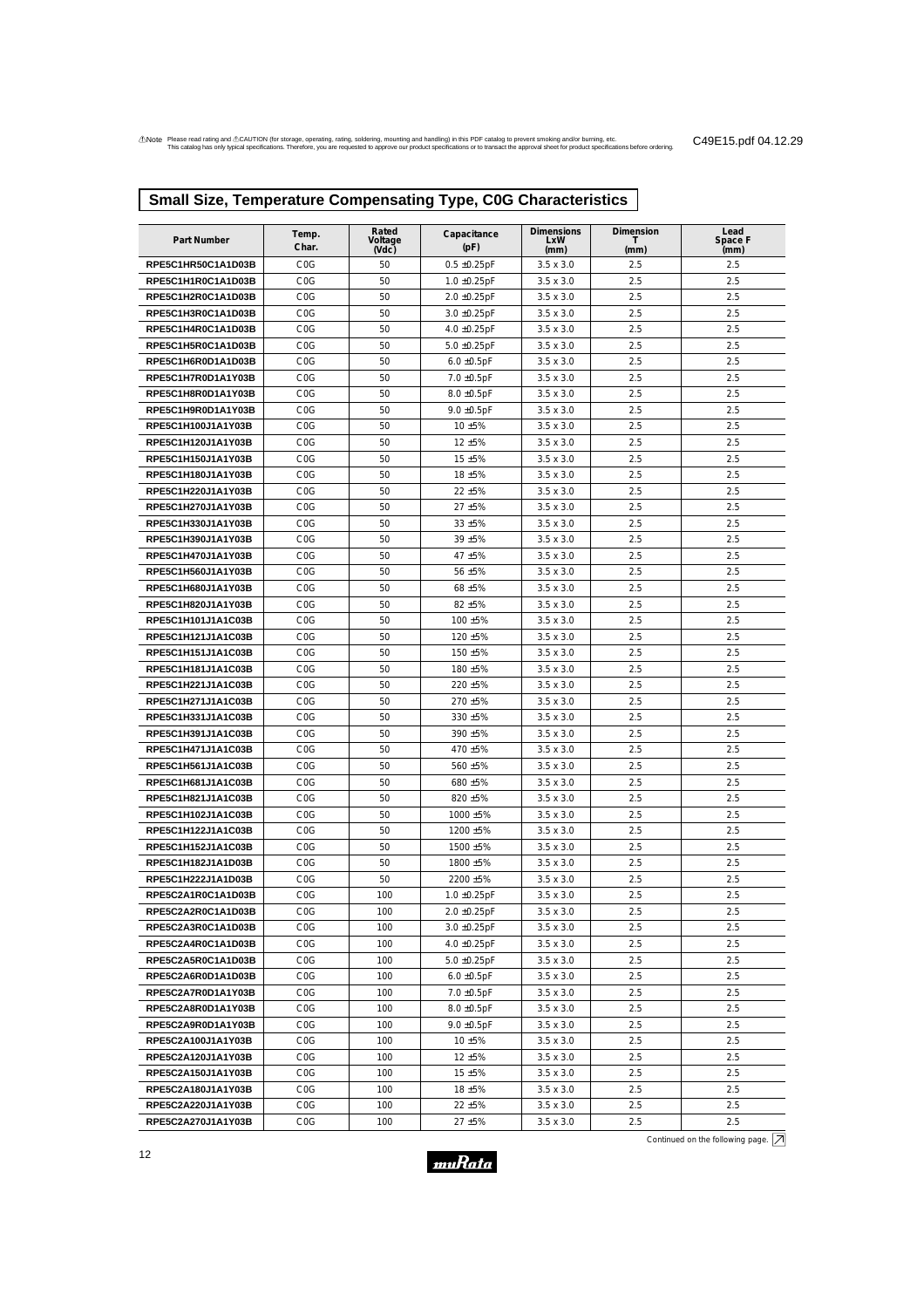$\boxed{\searrow}$  Continued from the preceding page.

| Part Number        | Temp.<br>Char. | Rated<br>Voltage<br>$($ Vdc $)$ | Capacitance<br>(pF) | <b>Dimensions</b><br><b>LxW</b><br>(mm) | <b>Dimension</b><br>(mm) | Lead<br>Space F<br>(mm) |
|--------------------|----------------|---------------------------------|---------------------|-----------------------------------------|--------------------------|-------------------------|
| RPE5C2A330J1A1Y03B | COG            | 100                             | 33 ±5%              | $3.5 \times 3.0$                        | 2.5                      | 2.5                     |
| RPE5C2A390J1A1Y03B | COG            | 100                             | 39 ±5%              | $3.5 \times 3.0$                        | 2.5                      | 2.5                     |
| RPE5C2A470J1A1Y03B | COG            | 100                             | 47 ±5%              | $3.5 \times 3.0$                        | 2.5                      | 2.5                     |
| RPE5C2A560J1A1Y03B | COG            | 100                             | 56 ±5%              | $3.5 \times 3.0$                        | 2.5                      | 2.5                     |
| RPE5C2A680J1A1Y03B | COG            | 100                             | 68 ±5%              | $3.5 \times 3.0$                        | 2.5                      | 2.5                     |
| RPE5C2A820J1A1Y03B | COG            | 100                             | $82 + 5%$           | $3.5 \times 3.0$                        | 2.5                      | 2.5                     |
| RPE5C2A101J1A1Y03B | COG            | 100                             | $100 + 5%$          | $3.5 \times 3.0$                        | 2.5                      | 2.5                     |
| RPE5C2A121J1A1Y03B | COG            | 100                             | $120 + 5%$          | $3.5 \times 3.0$                        | 2.5                      | 2.5                     |
| RPE5C2A151J1A1Y03B | COG            | 100                             | 150 ±5%             | $3.5 \times 3.0$                        | 2.5                      | 2.5                     |
| RPE5C2A181J1A1Y03B | COG            | 100                             | 180 ±5%             | $3.5 \times 3.0$                        | 2.5                      | 2.5                     |
| RPE5C2A221J1A1Y03B | COG            | 100                             | $220 + 5%$          | $3.5 \times 3.0$                        | 2.5                      | 2.5                     |
| RPE5C2A271J1A1Y03B | COG            | 100                             | $270 + 5%$          | $3.5 \times 3.0$                        | 2.5                      | 2.5                     |
| RPE5C2A331J1A1Y03B | COG            | 100                             | 330 ±5%             | $3.5 \times 3.0$                        | 2.5                      | 2.5                     |
| RPE5C2A391J1A1Y03B | COG            | 100                             | 390 ±5%             | $3.5 \times 3.0$                        | 2.5                      | 2.5                     |
| RPE5C2A471J1A1Y03B | COG            | 100                             | 470 ±5%             | $3.5 \times 3.0$                        | 2.5                      | 2.5                     |
| RPE5C2A561J1A1D03B | COG            | 100                             | 560 ±5%             | $3.5 \times 3.0$                        | 2.5                      | 2.5                     |
| RPE5C2A681J1A1D03B | COG            | 100                             | 680 ±5%             | $3.5 \times 3.0$                        | 2.5                      | 2.5                     |
| RPE5C2A821J1A1D03B | COG            | 100                             | $820 + 5%$          | $3.5 \times 3.0$                        | 2.5                      | 2.5                     |
| RPE5C2A102J1A1D03B | COG            | 100                             | $1000 + 5%$         | $3.5 \times 3.0$                        | 2.5                      | 2.5                     |

# **Small Size, High Dielectric Constant Type, X7R Characteristics**

| Part Number        | Temp.<br>Char. | Rated<br>Voltage<br>NdC | Capacitance      | <b>Dimensions</b><br>LxW<br>(mm) | <b>Dimension</b><br>T<br>(mm) | Lead<br>Space F<br>(mm) |
|--------------------|----------------|-------------------------|------------------|----------------------------------|-------------------------------|-------------------------|
| RPER71H221K1A1C03B | X7R            | 50                      | 220pF ±10%       | $3.5 \times 3.0$                 | 2.5                           | 2.5                     |
| RPER71H331K1A1C03B | X7R            | 50                      | 330pF ±10%       | $3.5 \times 3.0$                 | 2.5                           | 2.5                     |
| RPER71H471K1A1C03B | X7R            | 50                      | 470pF ±10%       | $3.5 \times 3.0$                 | 2.5                           | 2.5                     |
| RPER71H681K1A1C03B | X7R            | 50                      | 680pF ±10%       | $3.5 \times 3.0$                 | 2.5                           | 2.5                     |
| RPER71H102K1A1C03B | X7R            | 50                      | 1000pF ±10%      | $3.5 \times 3.0$                 | 2.5                           | 2.5                     |
| RPER71H152K1A1C03B | X7R            | 50                      | 1500pF ±10%      | $3.5 \times 3.0$                 | 2.5                           | 2.5                     |
| RPER71H222K1A1C03B | X7R            | 50                      | 2200pF ±10%      | $3.5 \times 3.0$                 | 2.5                           | 2.5                     |
| RPER71H332K1A1C03B | X7R            | 50                      | 3300pF ±10%      | $3.5 \times 3.0$                 | 2.5                           | 2.5                     |
| RPER71H472K1A1C03B | X7R            | 50                      | 4700pF ±10%      | $3.5 \times 3.0$                 | 2.5                           | 2.5                     |
| RPER71H682K1A1C03B | X7R            | 50                      | 6800pF ±10%      | $3.5 \times 3.0$                 | 2.5                           | 2.5                     |
| RPER71H103K1A1C03B | X7R            | 50                      | 10000pF ±10%     | $3.5 \times 3.0$                 | 2.5                           | 2.5                     |
| RPER71H153K1A1C03B | X7R            | 50                      | 15000pF ±10%     | $3.5 \times 3.0$                 | 2.5                           | 2.5                     |
| RPER71H223K1A1C03B | X7R            | 50                      | 22000pF ±10%     | $3.5 \times 3.0$                 | 2.5                           | 2.5                     |
| RPER71H333K1A1C03B | X7R            | 50                      | 33000pF ±10%     | $3.5 \times 3.0$                 | 2.5                           | 2.5                     |
| RPER71H473K1A1C03B | X7R            | 50                      | 47000pF ±10%     | $3.5 \times 3.0$                 | 2.5                           | 2.5                     |
| RPER71H683K1A1C03B | X7R            | 50                      | 68000pF ±10%     | $3.5 \times 3.0$                 | 2.5                           | 2.5                     |
| RPER71H104K1A1C03B | X7R            | 50                      | $0.10\mu$ F ±10% | $3.5 \times 3.0$                 | 2.5                           | 2.5                     |
| RPER72A221K1A1D03B | X7R            | 100                     | 220pF ±10%       | $3.5 \times 3.0$                 | 2.5                           | 2.5                     |
| RPER72A331K1A1D03B | X7R            | 100                     | 330pF ±10%       | $3.5 \times 3.0$                 | 2.5                           | 2.5                     |
| RPER72A471K1A1D03B | X7R            | 100                     | 470pF ±10%       | $3.5 \times 3.0$                 | 2.5                           | 2.5                     |
| RPER72A681K1A1D03B | X7R            | 100                     | 680pF ±10%       | $3.5 \times 3.0$                 | 2.5                           | 2.5                     |
| RPER72A102K1A1C03B | X7R            | 100                     | 1000pF ±10%      | $3.5 \times 3.0$                 | 2.5                           | 2.5                     |
| RPER72A152K1A1C03B | X7R            | 100                     | 1500pF ±10%      | $3.5 \times 3.0$                 | 2.5                           | 2.5                     |
| RPER72A222K1A1C03B | X7R            | 100                     | 2200pF ±10%      | $3.5 \times 3.0$                 | 2.5                           | 2.5                     |
| RPER72A332K1A1C03B | X7R            | 100                     | 3300pF ±10%      | $3.5 \times 3.0$                 | 2.5                           | 2.5                     |
| RPER72A472K1A1C03B | X7R            | 100                     | 4700pF ±10%      | $3.5 \times 3.0$                 | 2.5                           | 2.5                     |
| RPER72A682K1A1C03B | X7R            | 100                     | 6800pF ±10%      | $3.5 \times 3.0$                 | 2.5                           | 2.5                     |
| RPER72A103K1A1C03B | X7R            | 100                     | 10000pF ±10%     | $3.5 \times 3.0$                 | 2.5                           | 2.5                     |

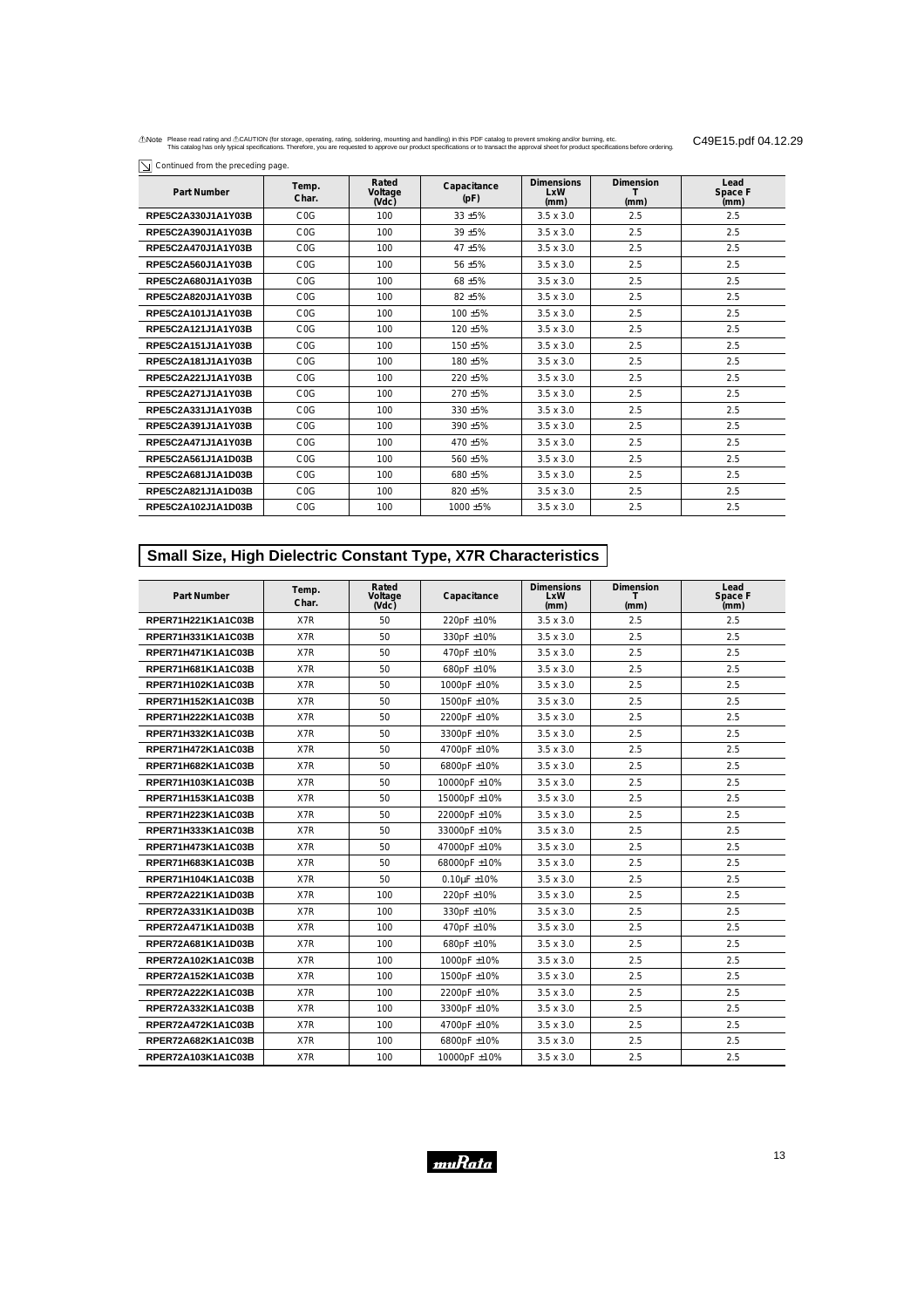# **Small Size, High Dielectric Constant Type, Z5U Characteristics**

| Part Number        | Temp.<br>Char. | Rated<br>Voltage<br>$($ Vdc $)$ | Capacitance          | <b>Dimensions</b><br>LxW<br>(mm) | <b>Dimension</b><br>(mm) | Lead<br>Space F<br>(mm) |
|--------------------|----------------|---------------------------------|----------------------|----------------------------------|--------------------------|-------------------------|
| RPEE41H102M1A1C03B | Z5U            | 50                              | 1000pF ±20%          | $3.5 \times 3.0$                 | 2.5                      | 2.5                     |
| RPEE41H222M1A1C03B | Z5U            | 50                              | 2200pF ±20%          | $3.5 \times 3.0$                 | 2.5                      | 2.5                     |
| RPEE41H472M1A1C03B | Z5U            | 50                              | 4700pF ±20%          | $3.5 \times 3.0$                 | 2.5                      | 2.5                     |
| RPEE41H103M1A1C03B | Z5U            | 50                              | 10000pF ±20%         | $3.5 \times 3.0$                 | 2.5                      | 2.5                     |
| RPEE41H223M1A1C03B | Z5U            | 50                              | 22000pF ±20%         | $3.5 \times 3.0$                 | 2.5                      | 2.5                     |
| RPEE41H473M1A1C03B | Z5U            | 50                              | 47000pF ±20%         | $3.5 \times 3.0$                 | 2.5                      | 2.5                     |
| RPEE41H104M1A1C03B | Z5U            | 50                              | $0.10\mu F \pm 20\%$ | $3.5 \times 3.0$                 | 2.5                      | 2.5                     |
| RPEE42A102M1A1D03B | Z5U            | 100                             | 1000pF ±20%          | $3.5 \times 3.0$                 | 2.5                      | 2.5                     |
| RPEE42A222M1A1D03B | Z5U            | 100                             | 2200pF ±20%          | $3.5 \times 3.0$                 | 2.5                      | 2.5                     |
| RPEE42A472M1A1D03B | Z5U            | 100                             | 4700pF ±20%          | $3.5 \times 3.0$                 | 2.5                      | 2.5                     |
| RPEE42A103M1A1D03B | Z5U            | 100                             | 10000pF ±20%         | $3.5 \times 3.0$                 | 2.5                      | 2.5                     |

# **Small Size, High Dielectric Constant Type, Y5V Characteristics**

| Part Number        | Temp.<br>Char.   | Rated<br>Voltage<br>(Vdc) | Capacitance          | <b>Dimensions</b><br>LxW<br>(mm) | <b>Dimension</b><br>(mm) | Lead<br>Space F<br>(mm) |
|--------------------|------------------|---------------------------|----------------------|----------------------------------|--------------------------|-------------------------|
| RPEF51H102Z1A1C03B | Y <sub>5</sub> V | 50                        | 1000pF +80/-20%      | $3.5 \times 3.0$                 | 2.5                      | 2.5                     |
| RPEF51H222Z1A1C03B | Y5V              | 50                        | 2200pF +80/-20%      | $3.5 \times 3.0$                 | 2.5                      | 2.5                     |
| RPEF51H472Z1A1C03B | Y <sub>5</sub> V | 50                        | 4700pF +80/-20%      | $3.5 \times 3.0$                 | 2.5                      | 2.5                     |
| RPEF51H103Z1A1C03B | Y5V              | 50                        | 10000pF +80/-20%     | $3.5 \times 3.0$                 | 2.5                      | 2.5                     |
| RPEF51H223Z1A1C03B | Y <sub>5</sub> V | 50                        | 22000pF +80/-20%     | $3.5 \times 3.0$                 | 2.5                      | 2.5                     |
| RPEF51H473Z1A1C03B | Y <sub>5</sub> V | 50                        | 47000pF +80/-20%     | $3.5 \times 3.0$                 | 2.5                      | 2.5                     |
| RPEF51H104Z1A1C03B | Y5V              | 50                        | $0.10\mu$ F +80/-20% | $3.5 \times 3.0$                 | 2.5                      | 2.5                     |
| RPEF51H224Z1A1C03B | Y5V              | 50                        | $0.22\mu$ F +80/-20% | $3.5 \times 3.0$                 | 2.5                      | 2.5                     |
| RPEF52A102Z1A1D03B | Y5V              | 100                       | 1000pF +80/-20%      | $3.5 \times 3.0$                 | 2.5                      | 2.5                     |
| RPEF52A222Z1A1D03B | Y5V              | 100                       | 2200pF +80/-20%      | $3.5 \times 3.0$                 | 2.5                      | 2.5                     |
| RPEF52A472Z1A1D03B | Y5V              | 100                       | 4700pF +80/-20%      | $3.5 \times 3.0$                 | 2.5                      | 2.5                     |
| RPEF52A103Z1A1D03B | Y <sub>5</sub> V | 100                       | 10000pF +80/-20%     | $3.5 \times 3.0$                 | 2.5                      | 2.5                     |

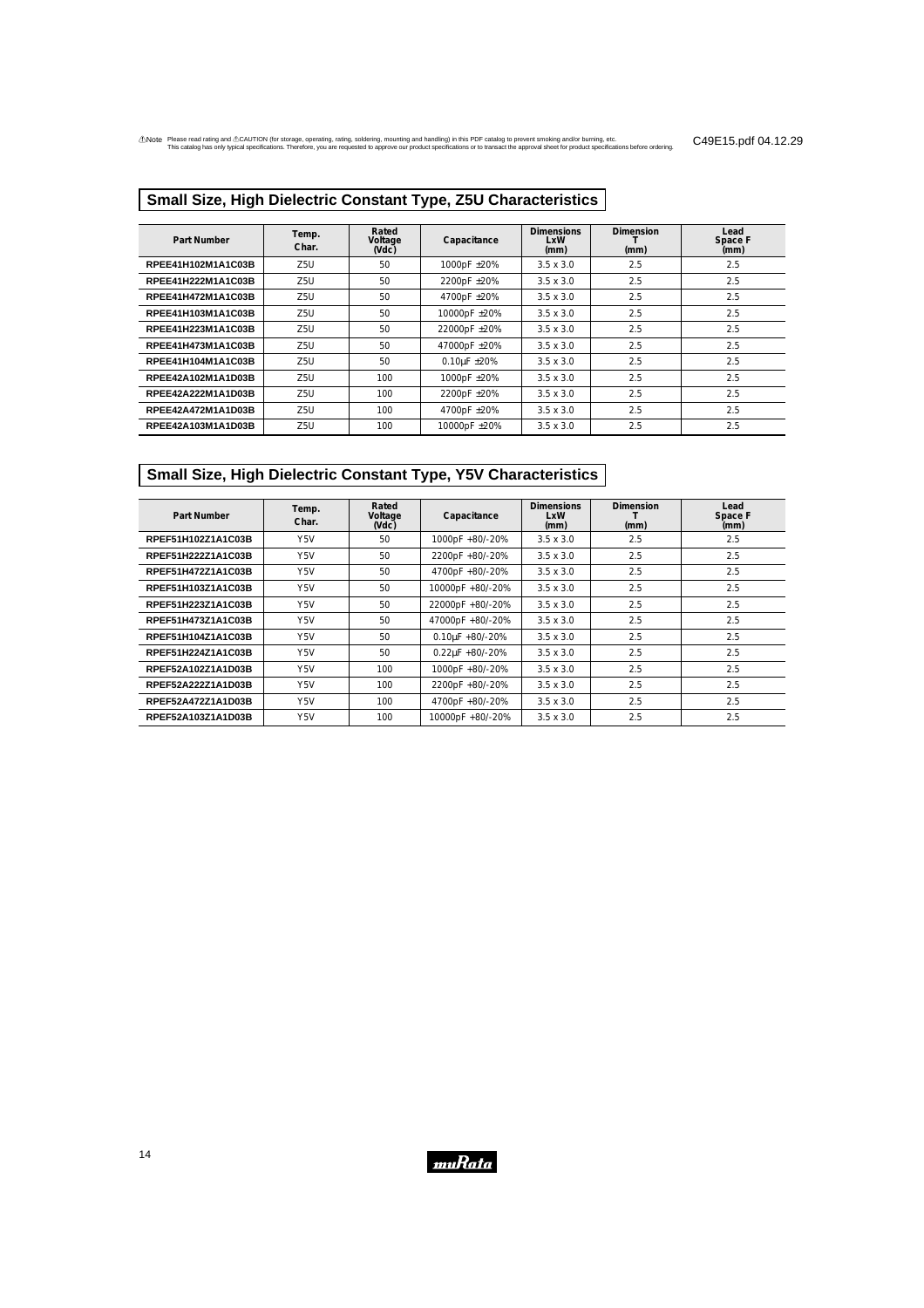# **Specifications and Test Methods**

| No.            | <b>Specifications</b><br>Item                                                      |                             | <b>Test Method</b>                                                                                                                                                                                                                                              |                                                                                                                                                                                                                                                                                                                                                                  |                                                                                                                                                                                                             |                                                                                                                                                                                                                                                                                                                                                                                                                             |  |
|----------------|------------------------------------------------------------------------------------|-----------------------------|-----------------------------------------------------------------------------------------------------------------------------------------------------------------------------------------------------------------------------------------------------------------|------------------------------------------------------------------------------------------------------------------------------------------------------------------------------------------------------------------------------------------------------------------------------------------------------------------------------------------------------------------|-------------------------------------------------------------------------------------------------------------------------------------------------------------------------------------------------------------|-----------------------------------------------------------------------------------------------------------------------------------------------------------------------------------------------------------------------------------------------------------------------------------------------------------------------------------------------------------------------------------------------------------------------------|--|
|                |                                                                                    |                             | Temperature Compensating Type<br><b>High Dielectric Constant Type</b>                                                                                                                                                                                           |                                                                                                                                                                                                                                                                                                                                                                  |                                                                                                                                                                                                             |                                                                                                                                                                                                                                                                                                                                                                                                                             |  |
| $\mathbf{1}$   | <b>Operating Temperature</b><br>Range                                              |                             | $-55$ to $+125^{\circ}$ C                                                                                                                                                                                                                                       | Char. X7R: -55 to +125°C<br>Char. $Z5U : +10$ to + $85^{\circ}$ C<br>Char. Y5V: -30 to + 85°C                                                                                                                                                                                                                                                                    |                                                                                                                                                                                                             |                                                                                                                                                                                                                                                                                                                                                                                                                             |  |
| $\overline{2}$ | <b>Rated Voltage</b>                                                               |                             | See previous pages                                                                                                                                                                                                                                              |                                                                                                                                                                                                                                                                                                                                                                  | within the rated voltage range.                                                                                                                                                                             | The rated voltage is defined as the maximum voltage<br>which may be applied continuously to the capacitor.<br>When AC voltage is superimposed on DC voltage, VP-P<br>or V <sup>O-P</sup> , whichever is larger, should be maintained                                                                                                                                                                                        |  |
| 3              | Appearance                                                                         |                             | No defects or abnormalities                                                                                                                                                                                                                                     |                                                                                                                                                                                                                                                                                                                                                                  | Visual inspection                                                                                                                                                                                           |                                                                                                                                                                                                                                                                                                                                                                                                                             |  |
| 4              | Dimension and Marking                                                              |                             | See previous pages                                                                                                                                                                                                                                              |                                                                                                                                                                                                                                                                                                                                                                  | Visual inspection, Vernier Caliper                                                                                                                                                                          |                                                                                                                                                                                                                                                                                                                                                                                                                             |  |
|                |                                                                                    | <b>Between</b><br>Terminals | No defects or abnormalities                                                                                                                                                                                                                                     |                                                                                                                                                                                                                                                                                                                                                                  | between the terminals for 1 to 5 sec.<br>(Charge/Discharge current $\leq$ 50mA)<br>* 250% for char. X7R, Z5U, Y5V                                                                                           | The capacitors should not be damaged when DC<br>voltages of *300% of the rated voltage are applied                                                                                                                                                                                                                                                                                                                          |  |
| 5              | <b>Dielectric</b><br>Strength<br>Body<br>No defects or abnormalities<br>Insulation |                             |                                                                                                                                                                                                                                                                 | The capacitor is placed in a<br>container with metal balls of 1mm<br>diameter so that each terminal,<br>short-circuited, is kept<br>approximately 2mm from the balls<br>as shown in the figure, and 250%<br>of the rated DC voltage is<br>impressed for 1 to 5 sec. between<br>capacitor terminals and metal<br>balls. (Charge/Discharge current<br>$\leq$ 50mA) | Approx. 2mm<br>10000<br>Metal balls                                                                                                                                                                         |                                                                                                                                                                                                                                                                                                                                                                                                                             |  |
| 6              | Insulation<br>Resistance                                                           | <b>Between</b><br>Terminals | Char. X7R: 100,000M $\Omega$ min. or 1000 $\Omega \cdot F$ min.<br>(whichever is smaller)<br>100,000MΩ min. or 1000Ω • F<br>Char. Z5U 1 10,000M $\Omega$ min. or 500 $\Omega \cdot F$ min.<br>min. (whichever is smaller)<br>Char. Y5V J (whichever is smaller) |                                                                                                                                                                                                                                                                                                                                                                  | The insulation resistance should be measured with a<br>DC voltage not exceeding the rated voltage at normal<br>temperature and humidity and within 2 min. of charging.<br>(Charge/Discharge current ≤ 50mA) |                                                                                                                                                                                                                                                                                                                                                                                                                             |  |
| $\overline{7}$ | Capacitance                                                                        |                             | Within the specified tolerance                                                                                                                                                                                                                                  |                                                                                                                                                                                                                                                                                                                                                                  | The capacitance, Q/D.F. should be measured at 25°C                                                                                                                                                          |                                                                                                                                                                                                                                                                                                                                                                                                                             |  |
| 8              | Q/Dissipation Factor (D.F.)                                                        |                             | 30pF min. : Q ≥ 1000<br>30pF max.: $Q \ge 400+20C$<br>C: Nominal capacitance (pF)                                                                                                                                                                               | ן Char. X7R<br>: 0.025 max.<br>Char. Z5U<br>Char. Y5V : 0.05 max.                                                                                                                                                                                                                                                                                                | Char.<br>Item<br>Frequency<br>Voltage                                                                                                                                                                       | at the frequency and voltage shown in the table.<br>C <sub>0</sub> G<br>C <sub>0</sub> G<br>(more than<br>(1000pF<br>Z <sub>5U</sub><br>1000pF)<br>and below)<br><b>X7R, Y5V</b><br>$1\pm0.1$ MHz<br>$1\pm0.1$ kHz<br>$1\pm0.1$ kHz<br>AC0.5 to 5V<br>$AC1\pm0.2V$<br>AC0.5±0.05V<br>(r.m.s.)<br>(r.m.s.)<br>$(r \, \text{m.s.})$                                                                                           |  |
|                |                                                                                    | Capacitance<br>Change       | Within the specified tolerance<br>(Table A)                                                                                                                                                                                                                     | Within the specified tolerance<br>(Table B)                                                                                                                                                                                                                                                                                                                      |                                                                                                                                                                                                             | The capacitance change should be measured after 5<br>min at each specified temperature stage.<br>(1) Temperature Compensating Type<br>The temperature coefficient is determined using the<br>capacitance measured in step 3 as a reference. When<br>cycling the temperature sequentially from step 1<br>through 5 (-55 to $+125^{\circ}$ C) the capacitance should be<br>within the specified tolerance for the temperature |  |
| 9              | Capacitance<br>Temperature<br><b>Characteristics</b>                               | Temperature<br>Coefficient  | Within the specified tolerance<br>(Table A)                                                                                                                                                                                                                     |                                                                                                                                                                                                                                                                                                                                                                  | step 3.<br><b>Step</b><br>1                                                                                                                                                                                 | coefficient and capacitance change as Table A. The<br>capacitance drift is calculated by dividing the<br>differences between the maximum and minimum<br>measured values in step 1, 3 and 5 by the cap. value in<br>Temperature (°C)<br>$25+2$                                                                                                                                                                               |  |
|                |                                                                                    |                             |                                                                                                                                                                                                                                                                 |                                                                                                                                                                                                                                                                                                                                                                  | $\overline{2}$                                                                                                                                                                                              | $-55±3$                                                                                                                                                                                                                                                                                                                                                                                                                     |  |
|                |                                                                                    |                             |                                                                                                                                                                                                                                                                 |                                                                                                                                                                                                                                                                                                                                                                  | 3<br>4                                                                                                                                                                                                      | $25\pm2$<br>$125 + 3$                                                                                                                                                                                                                                                                                                                                                                                                       |  |
|                |                                                                                    |                             |                                                                                                                                                                                                                                                                 |                                                                                                                                                                                                                                                                                                                                                                  | 5                                                                                                                                                                                                           | $25 + 2$                                                                                                                                                                                                                                                                                                                                                                                                                    |  |
|                |                                                                                    | Capacitance<br><b>Drift</b> | Within $\pm 0.2\%$ or $\pm 0.05pF$<br>(whichever is larger)                                                                                                                                                                                                     |                                                                                                                                                                                                                                                                                                                                                                  | (2) High Dielectric Constant Type                                                                                                                                                                           | The ranges of capacitance change compared with the<br>25°C value over the temperature ranges shown in the<br>Table B should be within the specified ranges.                                                                                                                                                                                                                                                                 |  |

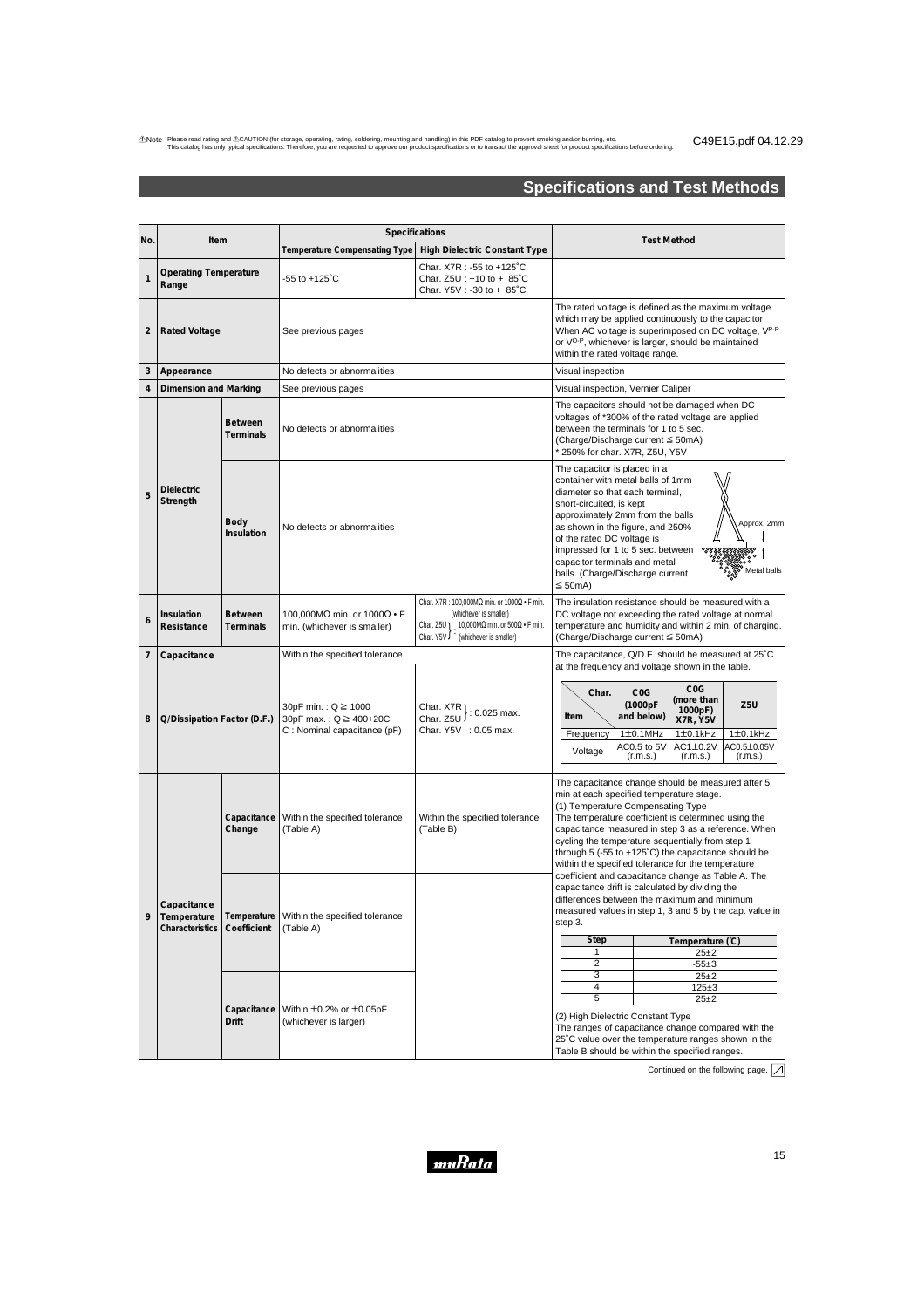# **Specifications and Test Methods**

|    | Continued from the preceding page.                                                                                                                                           |                                                                                        |                                                                                                                        |                                                                                                                                                                                                                                                                                      |                                                                                                                                                                                                                                                                           |  |  |  |
|----|------------------------------------------------------------------------------------------------------------------------------------------------------------------------------|----------------------------------------------------------------------------------------|------------------------------------------------------------------------------------------------------------------------|--------------------------------------------------------------------------------------------------------------------------------------------------------------------------------------------------------------------------------------------------------------------------------------|---------------------------------------------------------------------------------------------------------------------------------------------------------------------------------------------------------------------------------------------------------------------------|--|--|--|
|    | Item<br>No.                                                                                                                                                                  |                                                                                        |                                                                                                                        | Specifications                                                                                                                                                                                                                                                                       | <b>Test Method</b>                                                                                                                                                                                                                                                        |  |  |  |
|    |                                                                                                                                                                              |                                                                                        | Temperature Compensating Type   High Dielectric Constant Type                                                          |                                                                                                                                                                                                                                                                                      |                                                                                                                                                                                                                                                                           |  |  |  |
| 10 | Terminal<br>Strength                                                                                                                                                         | Tensile<br>Strength                                                                    | Termination not to be broken or loosened                                                                               |                                                                                                                                                                                                                                                                                      | As in the figure, fix the capacitor body, apply the force<br>gradually to each lead in the radial direction of the<br>capacitor until reaching 10N* and then keep the force<br>applied for 10±1 sec.<br>F<br>* 5N for L3.5 x W3.0 (mm)                                    |  |  |  |
|    |                                                                                                                                                                              | Bending<br>Strength                                                                    | Termination not to be broken or loosened                                                                               |                                                                                                                                                                                                                                                                                      | Each lead wire should be subjected to a force of 2.5N<br>and then bent 90° at the point of egress in one<br>direction. Each wire is then returned to the original<br>position and bent 90° in the opposite direction at the<br>rate of one bend per 2 to 3 sec.           |  |  |  |
|    |                                                                                                                                                                              | Appearance                                                                             | No defects or abnormalities                                                                                            |                                                                                                                                                                                                                                                                                      | The capacitor is soldered securely to a supporting                                                                                                                                                                                                                        |  |  |  |
|    | Vibration                                                                                                                                                                    | Capacitance                                                                            | Within the specified tolerance                                                                                         |                                                                                                                                                                                                                                                                                      | terminal and a 10 to 55Hz vibration of 1.5mm peak-                                                                                                                                                                                                                        |  |  |  |
| 11 | Resistance                                                                                                                                                                   | Q/D.F.                                                                                 | 30pF min. : Q ≥ 1000<br>30pF max.: Q ≥ 400+20C<br>C: Nominal capacitance (pF)                                          | Char. $X7R$ : 0.025 max.<br>Char. Z5U<br>Char. Y5V : 0.05 max.                                                                                                                                                                                                                       | peak amplitude is applied for 6 hrs. total, 2 hrs. in each<br>mutually perpendicular direction. Allow 1 min. to cycle<br>the frequency from 10Hz to 55Hz and the converse.                                                                                                |  |  |  |
| 12 | Solder is deposited on unintermittently immersed portion in axial<br>Solderability of Leads<br>direction covering 3/4 or more in circumferential direction of lead<br>wires. |                                                                                        |                                                                                                                        | The terminal of a capacitor is dipped into a 25%<br>ethanol (JIS-K-8101) solution of rosin (JIS-K-5902) and<br>then into molten solder (JIS-H-4341, H63A) of 235±5°C<br>for $2\pm0.5$ sec. In both cases the depth of dipping is up<br>to about 1.5mm to 2mm from the terminal body. |                                                                                                                                                                                                                                                                           |  |  |  |
|    |                                                                                                                                                                              | Appearance                                                                             | No defects or abnormalities                                                                                            |                                                                                                                                                                                                                                                                                      | The lead wire is immersed in the melted solder (JIS-H-                                                                                                                                                                                                                    |  |  |  |
|    | Resistance<br>to                                                                                                                                                             | Capacitance<br>Change                                                                  | Within $\pm 2.5\%$ or $\pm 0.25$ pF<br>(whichever is larger)                                                           | Char. $X7R$ : Within $\pm 7.5\%$<br>Char. Z5U : Within ±20%<br>Char. Y5V )                                                                                                                                                                                                           | 4341, H63A) 1.5mm to 2mm from the main body at<br>270 $\pm$ 5°C for 3 $\pm$ 0.5 sec. (L3.5 x W3.0 (mm) type) or<br>350±10°C for 3.5±0.5 sec. (all other types). The<br>specified items are measured after 24±2 hrs.<br>(temperature compensating type) or 48±4 hrs. (high |  |  |  |
| 13 | Soldering<br>Heat                                                                                                                                                            | <b>Dielectric</b><br>Strength                                                          | No defects                                                                                                             |                                                                                                                                                                                                                                                                                      | dielectric type).<br>. Initial measurement for high dielectric constant type                                                                                                                                                                                              |  |  |  |
|    |                                                                                                                                                                              | (Between<br>Terminals)                                                                 |                                                                                                                        |                                                                                                                                                                                                                                                                                      | The capacitors are heat treated for 1 hr. at $150\pm_{10}^6$ °C,<br>allowed to set at room temperature for 48±4 hrs., and<br>given an initial measurement.                                                                                                                |  |  |  |
|    |                                                                                                                                                                              | Appearance                                                                             | No defects or abnormalities                                                                                            |                                                                                                                                                                                                                                                                                      | First, repeat the following temperature/time cycle 5                                                                                                                                                                                                                      |  |  |  |
|    |                                                                                                                                                                              | Capacitance<br>Change                                                                  | Within $\pm 5\%$ or $\pm 0.5$ pF<br>(whichever is larger)                                                              | Char. $X7R : Within \pm 12.5\%$<br>Char. Z5U }: Within ±30%<br>Char. Y5V }: Within ±30%                                                                                                                                                                                              | times:<br>lowest operating temperature ±3°C/30±3 min.<br>> ordinary temperature/3 min. max.<br>$\geq$ highest operating temperature $\pm 3^{\circ}$ C/30 $\pm 3$ min.                                                                                                     |  |  |  |
|    | Temperature<br>and<br>Immersion<br>Cycle                                                                                                                                     | Q/D.F.                                                                                 | 30pF min.: Q ≥ 350<br>10pF to 30pF : Q ≥ 275+ $\frac{5}{2}$ C<br>10pF max.: Q ≥ 200+10C<br>C: Nominal capacitance (pF) | Char. X7R : 0.05 max.<br>Char. Z5U }: 0.075 max.<br>Char. Y5V }: 0.075 max.                                                                                                                                                                                                          | > ordinary temperature/3 min. max.<br>Next, repeat twice the successive cycles of immersion,<br>each cycle consisting of immersion in a fresh water at<br>$65\frac{+5}{0}$ °C for 15 min. and immersion in a saturated                                                    |  |  |  |
| 14 |                                                                                                                                                                              | Insulation<br>Resistance                                                               | 10000M $\Omega$ or 500 $\Omega \cdot F$ min.<br>(whichever is smaller)                                                 | Char. X7R : 10000M $\Omega$ or 500 $\Omega \cdot F$ min.<br>(whichever is smaller)<br>Char. Z5U $\uparrow$ 1000M $\Omega$ or 50 $\Omega \cdot F$ min.<br>Char. Y5V $\int$ (whichever is smaller)                                                                                     | aqueous solution of salt at 0±3°C for 15 min.<br>The capacitor is then promptly washed in running<br>water, dried with a drying cloth, and allowed to sit at<br>room temperature for 24±2 hrs. (temperature<br>compensating type) or 48±4 hrs. (high dielectric type).    |  |  |  |
|    |                                                                                                                                                                              | <b>Dielectric</b><br>Strength<br>No defects or abnormalities<br>(Between<br>Terminals) |                                                                                                                        | • Initial measurement for high dielectric constant type<br>The capacitors are heat treated for 1 hr. at<br>150 $\pm$ <sub>10</sub> °C, allowed to sit at room temperature for 48<br>$\pm$ 4 hrs., and given an initial measurement.                                                  |                                                                                                                                                                                                                                                                           |  |  |  |

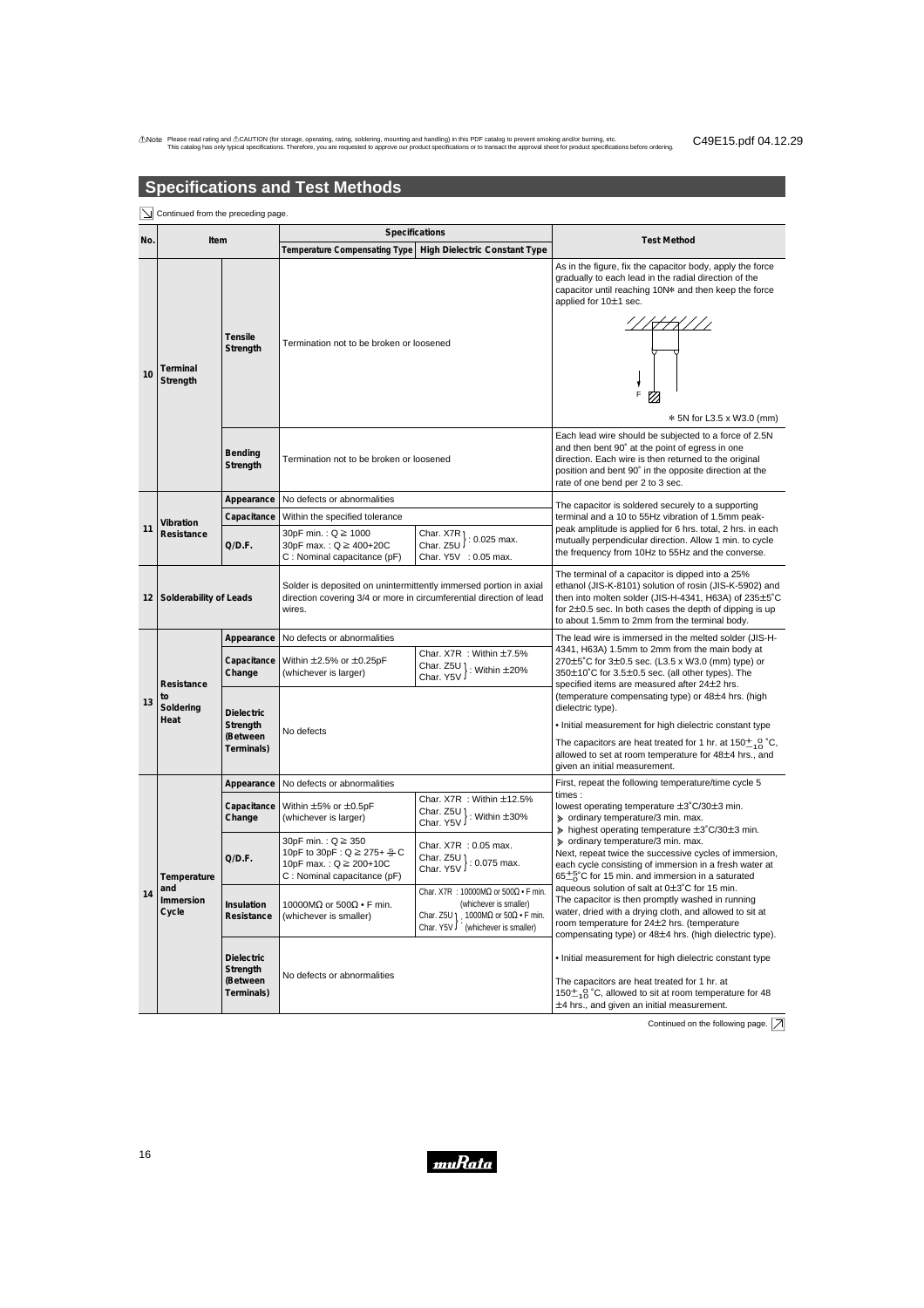# **Specifications and Test Methods**

|     | Continued from the preceding page. |                          |                                                                                                                            |                                                                                                                                                                                       |                                                                                                                                                                                                                  |  |  |
|-----|------------------------------------|--------------------------|----------------------------------------------------------------------------------------------------------------------------|---------------------------------------------------------------------------------------------------------------------------------------------------------------------------------------|------------------------------------------------------------------------------------------------------------------------------------------------------------------------------------------------------------------|--|--|
| No. | Item                               |                          |                                                                                                                            | Specifications                                                                                                                                                                        | <b>Test Method</b>                                                                                                                                                                                               |  |  |
|     |                                    |                          | Temperature Compensating Type<br><b>High Dielectric Constant Type</b>                                                      |                                                                                                                                                                                       |                                                                                                                                                                                                                  |  |  |
|     |                                    | Appearance               | No defects or abnormalities                                                                                                |                                                                                                                                                                                       |                                                                                                                                                                                                                  |  |  |
| 15  |                                    | Capacitance<br>Change    | Within $\pm 5\%$ or $\pm 0.5$ pF<br>(whichever is larger)                                                                  | Char. $X7R$ : Within $\pm 12.5\%$<br>Char. Z5U }: Within ±30%<br>Char. Y5V }: Within ±30%                                                                                             | Set the capacitor for 500 $\pm 24$ hrs. at 40 $\pm 2^{\circ}$ C in 90 to<br>95% humidity. Remove and set for 24±2 hrs.<br>(temperature compensating type) and 48±4 hrs. (high                                    |  |  |
|     | Humidity<br>(Steady<br>State)      | Q/D.F.                   | 30pF min.: $Q \ge 350$<br>10pF to 30pF : Q ≥ 275+ $\frac{5}{2}$ C<br>10pF max.: Q ≥ 200+10C<br>C: Nominal capacitance (pF) | Char. X7R : 0.05 max.<br>Char. Z5U }: 0.075 max.<br>Char. Y5V }: 0.075 max.                                                                                                           | dielectric constant type) at room temperature, then<br>measure.<br>. Initial measurement for high dielectric constant type                                                                                       |  |  |
|     |                                    | Insulation<br>Resistance | 10000MΩ or 500Ω • F min.<br>(whichever is smaller)                                                                         | Char. X7R : 10000M $\Omega$ or 500 $\Omega \cdot F$ min.<br>(whichever is smaller)<br>Char. Z5U 1 1000M $\Omega$ or 50 $\Omega \cdot F$ min.<br>Char. Y5V J (whichever is smaller)    | The capacitors are heat treated for 1 hr. at $150\pm_{10}^4$ °C,<br>allowed to sit at room temperature for 48±4 hrs. and<br>given an initial measurement.                                                        |  |  |
|     |                                    | Appearance               | No defects or abnormalities                                                                                                |                                                                                                                                                                                       |                                                                                                                                                                                                                  |  |  |
|     | Humidity<br>Load                   | Capacitance<br>Change    | Within $\pm 5\%$ or $\pm 0.5$ pF<br>(whichever is larger)                                                                  | Char. X7R : Within ±12.5%<br>Char. Z5U }: Within ±30%<br>Char. Y5V }: Within ±30%                                                                                                     | Apply the rated voltage for 500 $\pm^{24}_{0}$ hrs. at 40 $\pm$ 2°C and                                                                                                                                          |  |  |
| 16  |                                    | Q/D.F.                   | 30pF min. : Q ≥ 350<br>10pF to 30pF : Q ≥ 275+ $\frac{5}{2}$ C<br>10pF max.: Q ≥ 200+10C<br>C: Nominal capacitance (pF)    | Char. X7R : 0.05 max.<br>Char. Z5U }: 0.075 max.<br>Char. Y5V }: 0.075 max.                                                                                                           | in 90 to 95% humidity. Remove and set for 24±2 hrs.<br>(temperature compensating type) and 48±4 hrs. (high<br>dielectric constant type) at room temperature, then<br>measure.                                    |  |  |
|     |                                    | Insulation<br>Resistance | 10000MΩ or 500Ω • F min.<br>(whichever is smaller)                                                                         | Char. X7R : 10000M $\Omega$ or 500 $\Omega \cdot F$ min.<br>(whichever is smaller)<br>Char. Z5U 1 1000M $\Omega$ or 50 $\Omega \cdot F$ min.<br>Char. Y5V J (whichever is smaller)    | (Charge/Discharge current $\leq$ 50mA)                                                                                                                                                                           |  |  |
|     |                                    | Appearance               | No defects or abnormalities                                                                                                |                                                                                                                                                                                       | Apply 200% of the rated voltage for 1000 $^{+48}_{-0}$ hrs. at                                                                                                                                                   |  |  |
|     |                                    | Capacitance<br>Change    | Within $\pm 3\%$ or $\pm 0.3pF$<br>(whichever is larger)                                                                   | Char. $X7R$ : Within $\pm 12.5\%$<br>Char. Z5U }: Within ±30%<br>Char. Y5V }: Within ±30%                                                                                             | the maximum operating temperature. Remove and set<br>for 24±2 hrs. (temperature compensating type) and 48<br>$\pm$ 4 hrs. (high dielectric constant type) at room<br>temperature, then measure.                  |  |  |
| 17  | High<br>Temperature<br>Load        | Q/D.F.                   | 30pF min.: Q ≥ 350<br>10pF to 30pF : Q ≥ 275+ $\frac{5}{2}$ C<br>10pF max.: $Q \ge 200+10C$<br>C: Nominal capacitance (pF) | Char. $X7R = 0.04$ max.<br>Char. Z5U }: 0.075 max.<br>Char. Y5V }: 0.075 max.                                                                                                         | (Charge/Discharge current $\leq$ 50mA)<br>. Initial measurement for high dielectric constant type<br>A voltage treatment should be given to the capacitor in                                                     |  |  |
|     |                                    | Insulation<br>Resistance | 10000MΩ or $500\Omega \cdot F$ min.<br>(whichever is smaller)                                                              | Char. X7R : 10000M $\Omega$ or 500 $\Omega \cdot F$ min.<br>(whichever is smaller)<br>Char. Z5U \ 1000M $\Omega$ or 50 $\Omega \cdot F$ min.<br>Char. Y5V J<br>(whichever is smaller) | which a DC voltage of 200% of the rated voltage is<br>applied for 1 hr. at the maximum operating temperature<br>$\pm$ 3 °C. Then set for 48 $\pm$ 4 hrs. at room temperature and<br>conduct initial measurement. |  |  |
|     |                                    | Appearance               | No defects or abnormalities                                                                                                |                                                                                                                                                                                       | The capacitor should be fully immersed, unagitated, in                                                                                                                                                           |  |  |
| 18  | Solvent<br>Resistance              | Marking                  | Legible                                                                                                                    |                                                                                                                                                                                       | reagent at 20 to 25 °C for 30±5 sec. and then remove<br>gently. Marking on the surface of the capacitor should<br>immediately be visually examined.<br>Reagent:<br>· Isopropyl alcohol                           |  |  |

#### **Table A**

| Char.            |                                 | Capacitance Change from 25°C (%) |         |                 |         |                 |         |
|------------------|---------------------------------|----------------------------------|---------|-----------------|---------|-----------------|---------|
|                  | Nominal Values<br>$(ppm/^c)^*1$ | $-55^{\circ}$ C                  |         | $-30^{\circ}$ C |         | $-10^{\circ}$ C |         |
|                  |                                 | Max.                             | Min.    | Max.            | Min.    | Max.            | Min.    |
| C <sub>0</sub> G | $0 + 30$                        | 0.58                             | $-0.24$ | 0.40            | $-0.17$ | 0.25            | $-0.11$ |

#### **Table B**

| Char. | Reference Temp.<br>Temp. Range          |                | Cap. Change Rate              |
|-------|-----------------------------------------|----------------|-------------------------------|
| X7R   | $-55$ to $+125^{\circ}$ C               |                | Within $\pm$ 15%              |
| Z5U   | +10 to + $85^{\circ}$ C                 | $25^{\circ}$ C | Within $\frac{+22}{-56}$ %    |
| Y5V   | $-30 \text{ to } + 85^{\circ} \text{C}$ |                | Within $\pm$ $\frac{22}{2}$ % |

\*1: Nominal values denote the temperature coefficient within a range of 25 to 125˚C

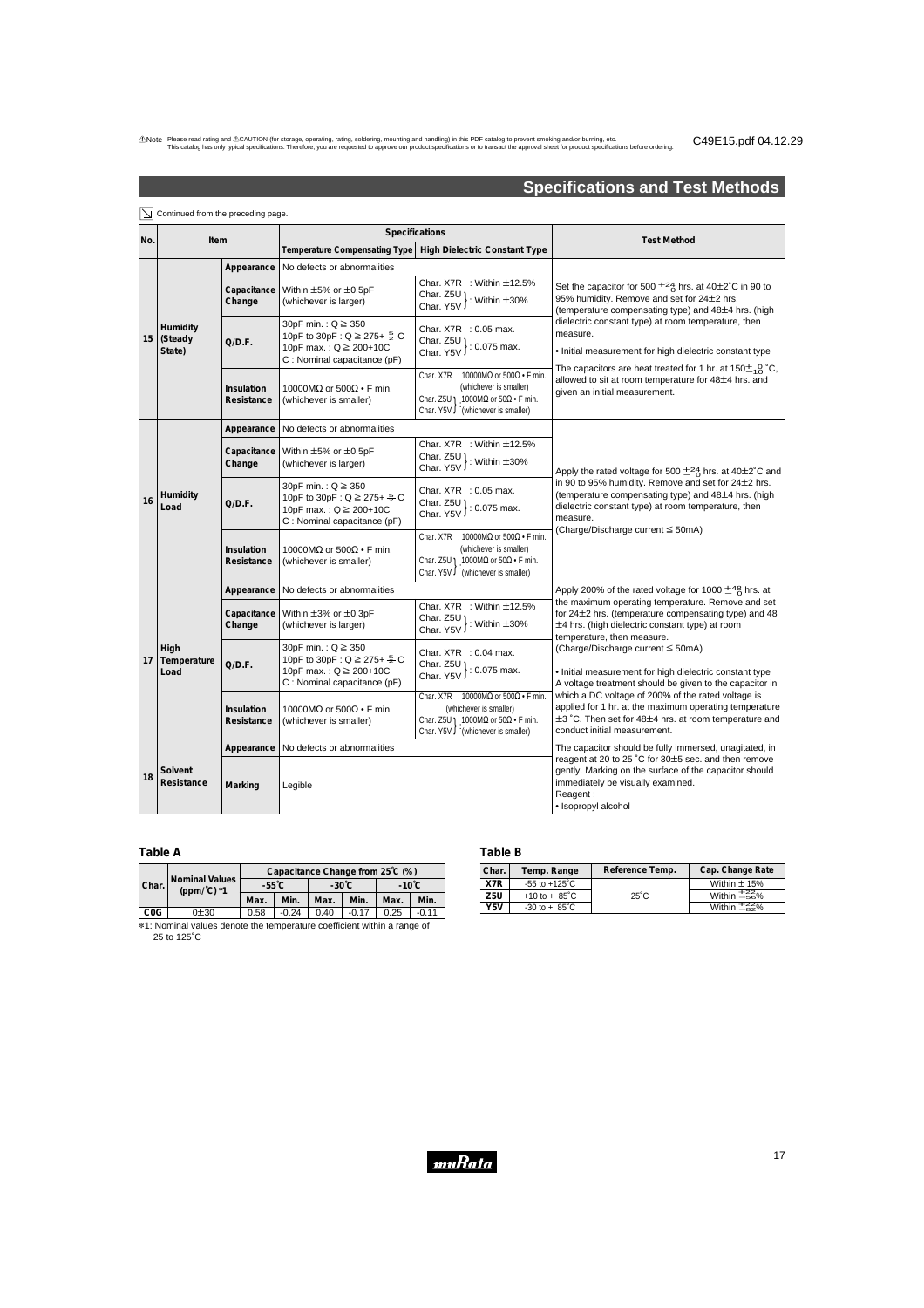### **Characteristics Data (Typical Example)**



■ **Capacitance-DC Voltage Characteristics**



#### ■ **Capacitance-Resonant Frequency**



#### **High Dielectric Constant Type**



#### ■ Capacitance Change-Aging



#### ■ **Impedance-Frequency Characteristics**



muRata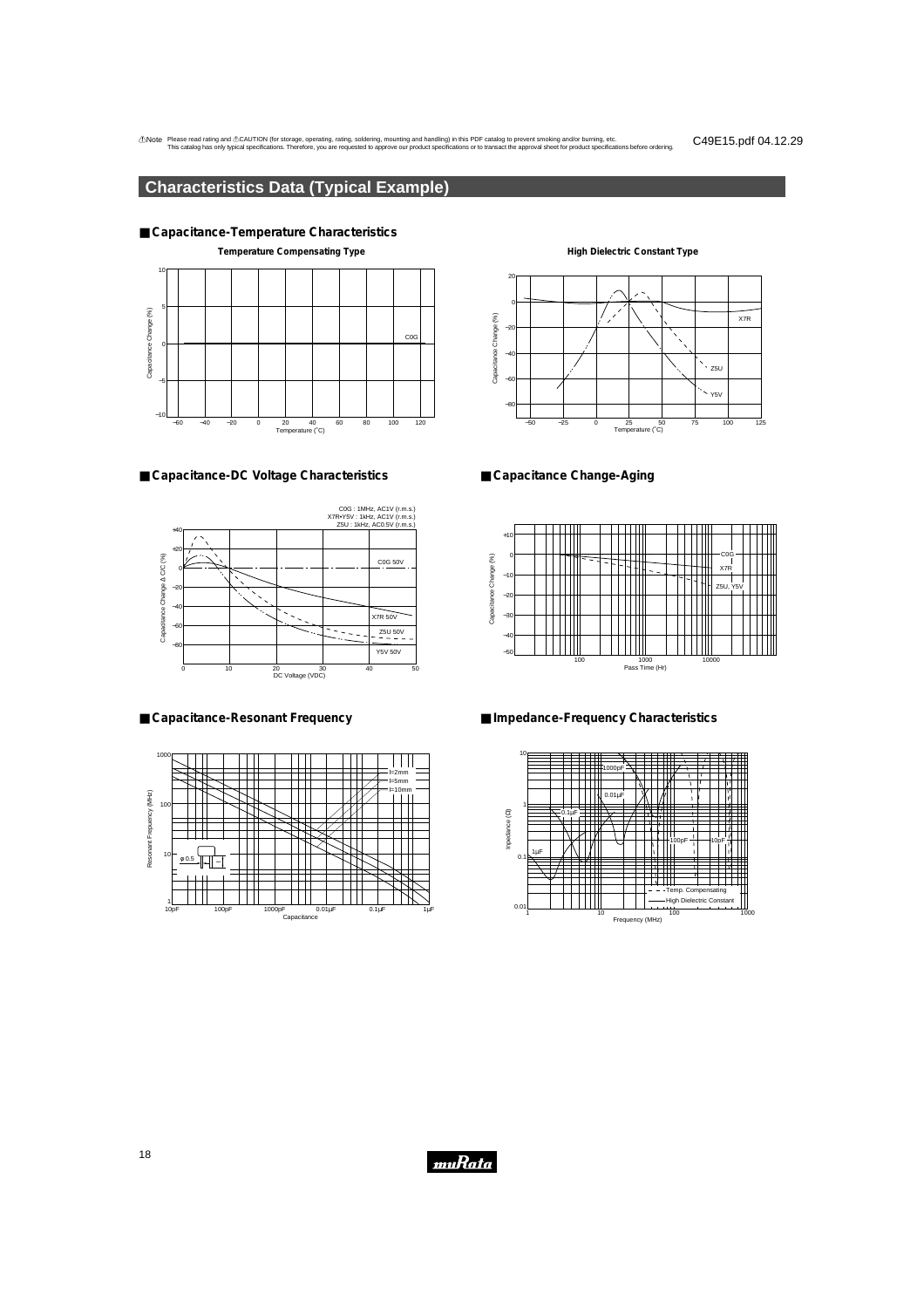#### **Packaging**

#### **PACKAGING**

Two types of packaging for epoxy coated monolithic ceramic capacitors are available.

#### **1. BULK PACKAGING**

| Minimum quantity*1                  |             |                             |  |  |  |
|-------------------------------------|-------------|-----------------------------|--|--|--|
| Dimensions code<br>Dimensions (LxW) |             | Minimum quantity (pcs./bag) |  |  |  |
|                                     | 3.5x3.0mm   |                             |  |  |  |
| 2                                   | 5.0x3.5mm   |                             |  |  |  |
| 3                                   | 5.0x4.5mm   |                             |  |  |  |
| 4                                   | 7.5x5.0mm   | 500                         |  |  |  |
| 5                                   | 7.5x7.5mm   |                             |  |  |  |
| 6                                   | 10.0x10.0mm |                             |  |  |  |
| 8                                   | 7.5x5.5mm   |                             |  |  |  |
|                                     | 12.5x12.5mm | 100                         |  |  |  |

Please order with an integral multiple of the minimum quantity above.

#### **2. TAPE CARRIER PACKAGING** (1) Dimensions of Ammo Pack



#### (2) Minimum quantity\*1

| Dimensions code | Dimensions (LxW) | Minimum quantity (pcs./Ammo Pack) |  |
|-----------------|------------------|-----------------------------------|--|
|                 | 5.0x3.5mm        |                                   |  |
| 3               | 5.0x4.5mm        | 2000                              |  |
|                 | 7.5x5.0mm        |                                   |  |
| 5               | 7.5x7.5mm        | 2000*2                            |  |
|                 | 7.5x5.5mm        |                                   |  |
|                 | 10.0x10.0mm      | 1500                              |  |

Please order with an integral multiple of the minimum quantity above. \*2 1500 pcs. for **RPER71H335K5**pp**C03A, RPER71H475K5**pp**C03A,**

 $RPER72A334K5□□CO3A, RPER72A105K5□□CO3A$ 

(Two blank columns are filled with the lead style code.)

(3) Marking on Ammo Pack

- The following items are in the marking position on the side of the ammo pack.
	- (a) Part Number
	- (b) Quantity
	- (c) Inspection No.
	- (d) Manufacturer's name, or its abbreviation.
	- **1** (e) Other requirements.

(4) Incidental condition of taping



Ensure that thickness (t1) does not exceed 1.05mm.

• If hold down tape has been cut :



Overlap the hold down tape. Ensure that thickness (t1) does not exceed 1.05mm.

• If both hold down tape and base tape have been cut :



\*1 "Minimum Quantity" means the numbers of units of each delivery or order. The quantity should be an integral multiple of the "minimum quantity". (Please note that the actual delivery quantity in a package may change sometimes.)

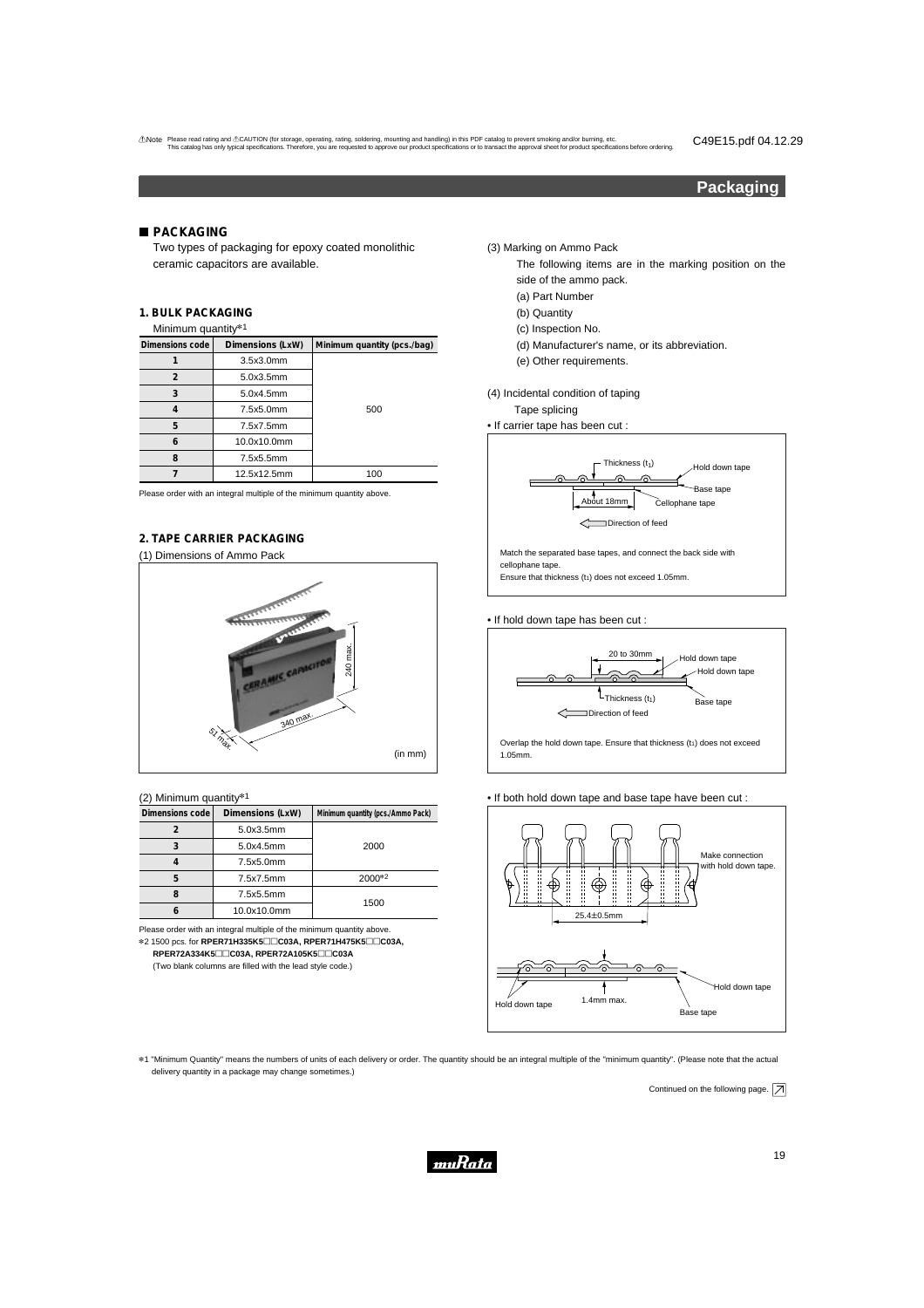### **Packaging**

#### $\boxed{\searrow}$  Continued from the preceding page.

#### (5) Taping dimensions



Straight Taping



| Item                                                  | Code                                     | Dimensions (mm)                               |  |
|-------------------------------------------------------|------------------------------------------|-----------------------------------------------|--|
| Pitch of Component                                    | P                                        | 12.7                                          |  |
| Pitch of Sprocket Hole                                | Po                                       | $12.7 \pm 0.2$                                |  |
|                                                       | F <sub>1</sub>                           | $2.5\substack{+0.4 \\ -0.2}$                  |  |
| Lead Spacing                                          | F                                        | 5.0 $\frac{10.6}{2}$                          |  |
| Length from Hole Center to<br><b>Component Center</b> | P <sub>2</sub>                           | $6.35 \pm 1.3$                                |  |
|                                                       | P <sub>1</sub>                           | $3.85 \pm 0.7$                                |  |
| Length from Hole Center to                            | P <sub>1</sub>                           | 5.1 $\pm$ 0.7 (S1) (S2)                       |  |
| Lead                                                  |                                          | 254±1.5 Total length of components pitch × 20 |  |
| <b>Body Dimension</b>                                 |                                          | See the individual product specification      |  |
| Deviation Along Tape, Left<br>or Right Defect         | ΔS                                       | ±2.0                                          |  |
| Carrier Tape Width                                    | W                                        | $18.0 \pm 0.5$                                |  |
| Position of Sprocket Hole                             | W <sub>1</sub>                           | $9.0^{+0}_{-0.5}$                             |  |
| Lead Distance between Ref-                            | Ho                                       | $16.0 \pm 0.5$ (M1) (S1)                      |  |
| erence and Bottom Plane                               | Ho                                       | 20.0±0.5 (M2) (S2)                            |  |
| For Straight Lead Type                                | н                                        | 20±0.5 (E2), 17.5±0.5 (E1)                    |  |
| Diameter of Sprocket Hole                             | Do                                       | $4.0 + 0.1$                                   |  |
| <b>Lead Diameter</b>                                  | d                                        | $0.5 \pm 0.05$                                |  |
| <b>Total Tape Thickness</b>                           | t <sub>1</sub>                           | $0.6 \pm 0.3$                                 |  |
| <b>Total Thickness of Tape</b><br>and Lead Wire       | t <sub>2</sub>                           | 1.5 max.                                      |  |
| <b>Body Thickness</b>                                 | T                                        | See the individual product specification      |  |
|                                                       | $\Delta h1$                              | $1.0$ max.                                    |  |
| <b>Deviation Across Tape</b>                          | $\Delta h2$                              | 1.0 max.                                      |  |
| Portion to Cut in Case of                             |                                          | $11.0 + 0.0 + 0.0$                            |  |
| Defect                                                | L                                        |                                               |  |
| <b>Protrusion Length</b>                              | l                                        | $0.5$ max.                                    |  |
| <b>Hold Down Tape Width</b>                           | <b>Wo</b>                                | 9.5 min.                                      |  |
| <b>Hold Down Tape Position</b>                        | W <sub>2</sub>                           | $1.5 + 1.5$                                   |  |
| <b>Coating Extension</b>                              | See the individual product specification |                                               |  |

#### Outside Crimp Taping



| Dimensions and Lead style code | Dimensions (LxW) |  |
|--------------------------------|------------------|--|
| <b>2S1</b>                     | 5.0x3.5mm        |  |
| 2S <sub>2</sub>                |                  |  |
| 3S1                            | 5.0x4.5mm        |  |
| 352                            |                  |  |



∆S

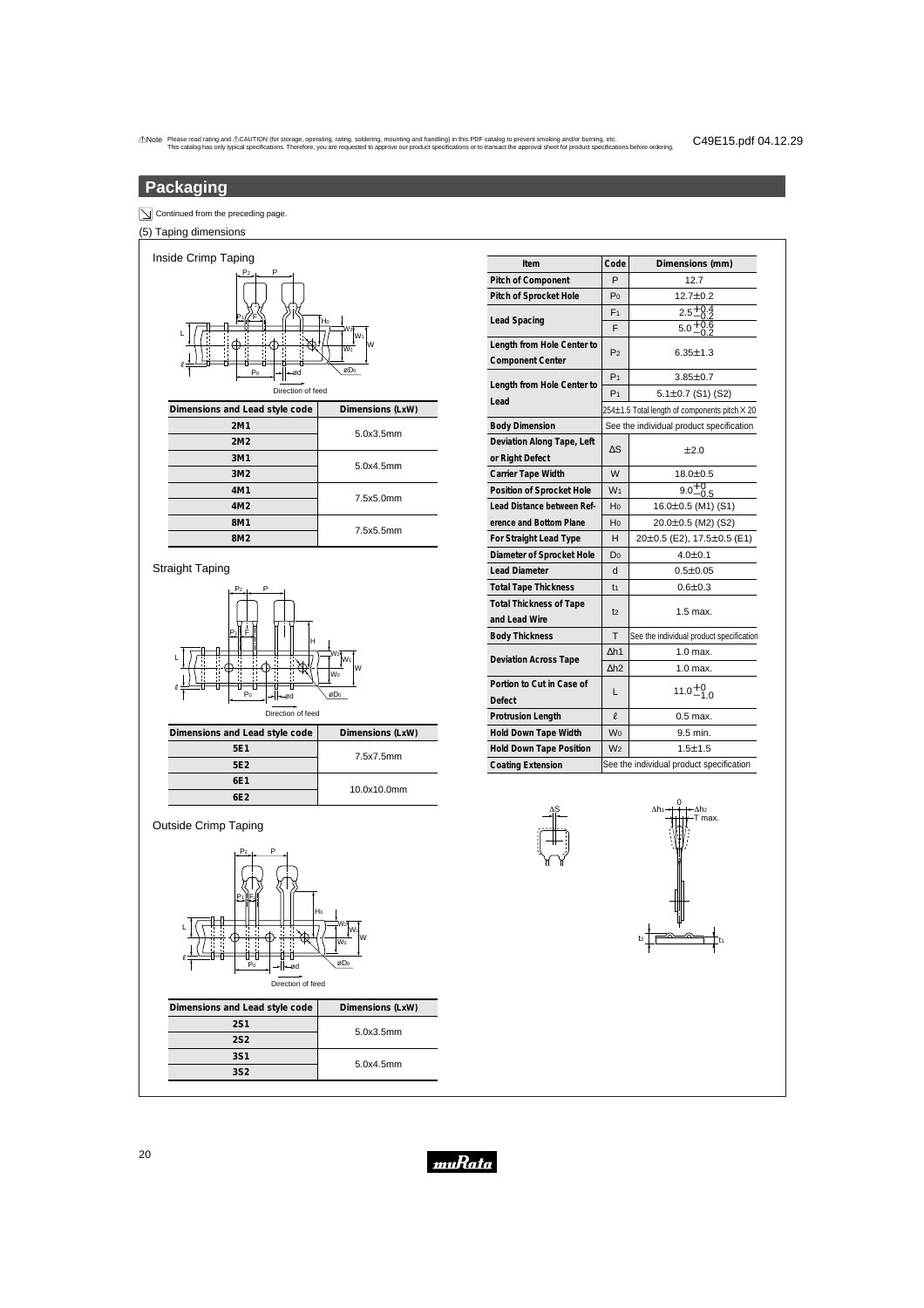#### !**Caution**

■ *∆Caution* (Storage and Operating Condition) Operating and storage environment

The insulating coating of capacitors does not form a perfect seal; therefore, do not use or store capacitors in a corrosive atmosphere, especially where chloride gas, sulfide gas, acid, alkali, salt or the like are present. And avoid exposure to moisture. Before cleaning, bonding or molding this product, verify that these processes do not affect product quality by testing the performance of a cleaned, bonded or molded product in the intended

equipment. Store the capacitors where the temperature and relative humidity do not exceed 5 to 40 degrees centigrade and 20 to 70%. Use capacitors within 6 months.

FAILURE TO FOLLOW THE ABOVE CAUTIONS MAY RESULT, WORST CASE, IN A SHORT CIRCUIT AND CAUSE FUMING OR PARTIAL DISPERSION WHEN THE PRODUCT IS USED.

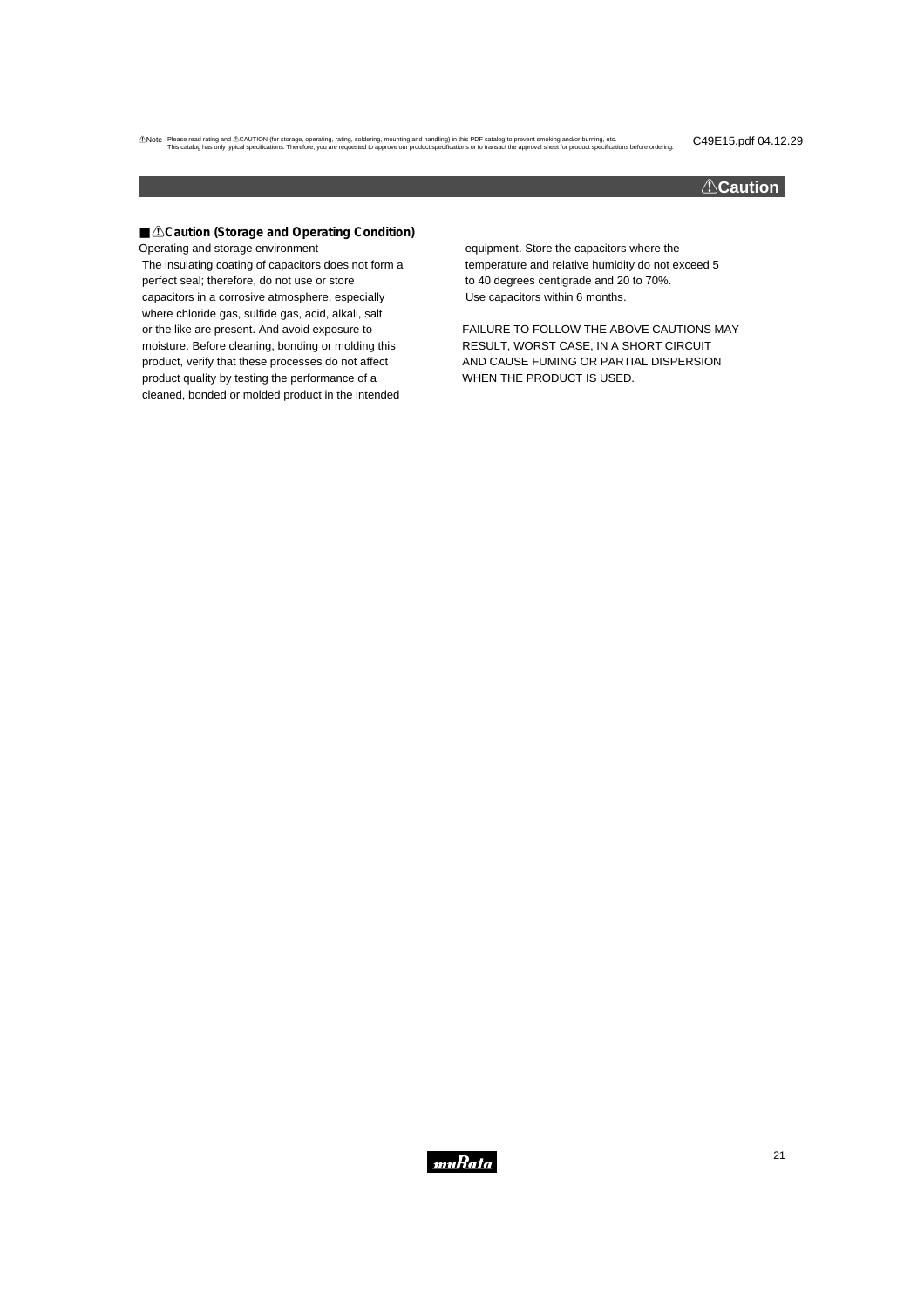### ■!!**CCaau ution (Rating) tion**

- *<u>A</u>*Caution (Rating)
- **1. Operating Voltage**

When DC-rated capacitors are to be used in AC or ripple current circuits, be sure to maintain the Vp-p value of the applied voltage or the Vo-p which contains DC bias within the rated voltage range.

When the voltage is applied to the circuit, starting or stopping may generate irregular voltage for a transit period because of resonance or switching. Be sure to use a capacitor with a rated voltage range that includes these irregular voltages.

| Voltage                   | DC Voltage | DC+AC Voltage | <b>AC Voltage</b> | Pulse Voltage (1) | Pulse Voltage (2) |
|---------------------------|------------|---------------|-------------------|-------------------|-------------------|
| Positional<br>Measurement | $V_0-p$    | $V_0$ -p      | $Vp-p$            | Vp-p              | Vp-p<br>-         |

- Keep the surface temperature of a capacitor below the upper limit of its rated operating temperature range. Be sure to take into account the heat generated by the capacitor itself. When the capacitor is used in a highfrequency current, pulse current or similar current, it may have self-generated heat due to dielectric loss. In case of "High Dielectric Constant Type Capacitors (X7R/Y5V/Z5U char.)", applied voltage load should be such that selfgenerated heat is within 20 °C under the condition where the capacitor is subjected at an atmosphere temperature of 25 °C. Please contact us if self-generated heat is occurred with "Temperature Compensating Type Capacitors (C0G char.)". When measuring, use a thermocouple of small thermal capacity-K of ø0.1mm under conditions where the capacitor is not affected by radiant heat from other components or wind from surroundings. Excessive heat may lead to deterioration of the capacitor's characteristics and reliability. (Never attempt to perform measurement with the cooling fan running. Otherwise, accurate measurement cannot be ensured.) **2. Operating Temperature and Self-generated Heat**
- **3. Fail-Safe**

Be sure to provide an appropriate fail-safe function on your product to prevent a second damage that may be caused by the abnormal function or the failure of our product.

FAILURE TO FOLLOW THE ABOVE CAUTIONS MAY RESULT, WORST CASE, IN A SHORT CIRCUIT AND CAUSE FUMING OR PARTIAL DISPERSION WHEN THE PRODUCT IS USED.

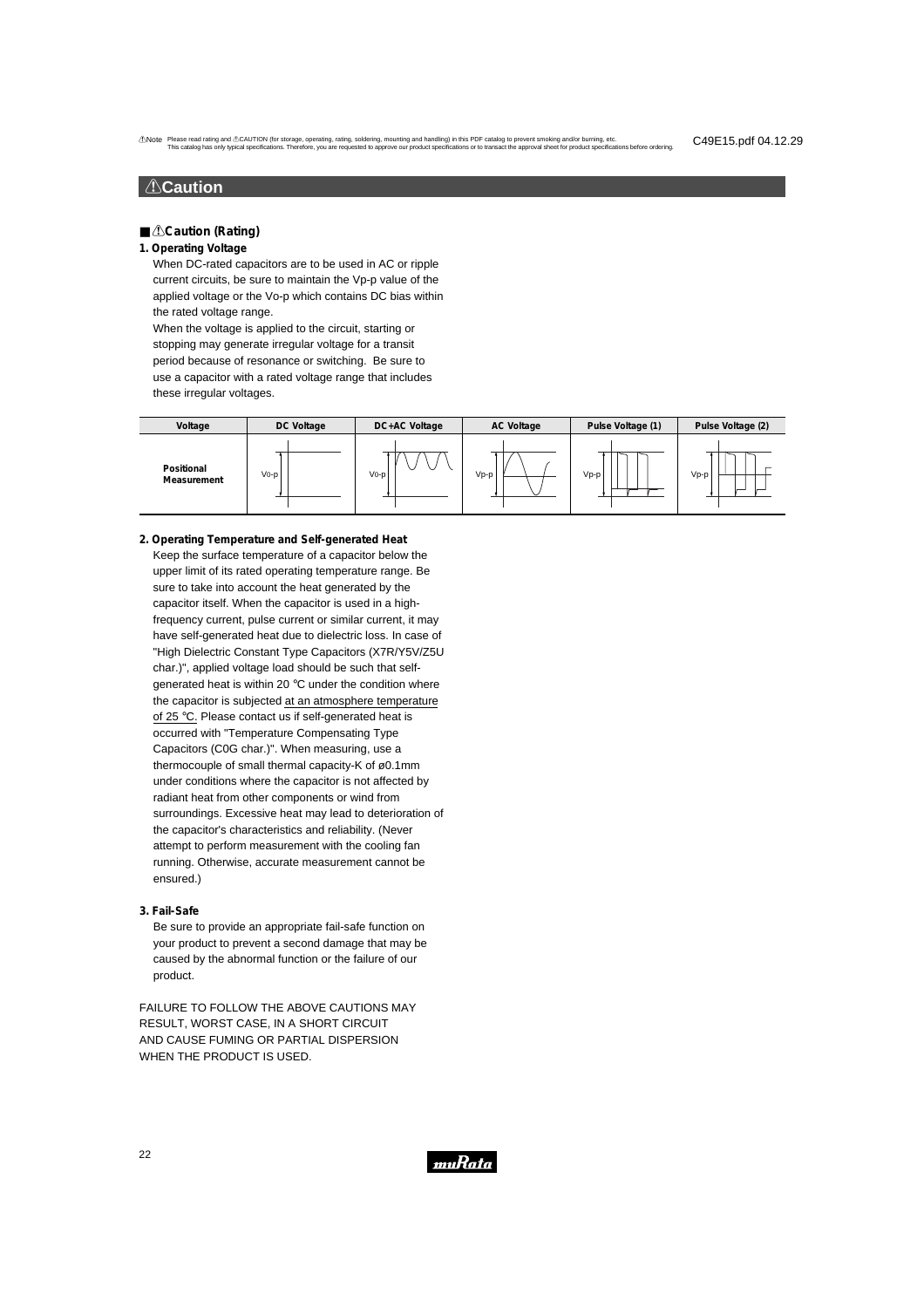#### !**Caution**

■ *<u>A</u>*Caution (Soldering and Mounting)

1. Vibration and impact Do not expose a capacitor or its leads to

excessive shock or vibration during use. 2. Soldering

When soldering this product to a PCB/PWB, do not exceed the solder heat resistance specification of the capacitor. Subjecting this product to excessive heating could melt the internal junction solder and may result in thermal shocks that can crack the ceramic element.

3. Bonding and resin molding Before bonding or molding this product, verify that these processes do not affect the quality of capacitor by testing the performance of a bonded or molded product in the intended equipment. In case of the amount of applications, dryness/

#### ■ *<u>A</u>***Caution (Handling)**

Vibration and impact

Do not expose a capacitor or its leads to excessive shock or vibration during use.

FAILURE TO FOLLOW THE ABOVE CAUTIONS MAY RESULT, WORST CASE, IN A SHORT CIRCUIT AND CAUSE FUMING OR PARTIAL DISPERSION WHEN THE PRODUCT IS USED.

hardening conditions of adhesives and molding resins containing organic solvents (ethyl acetate, methyl ethyl ketone toluene, etc.) are unsuitable, the outer coating resin of a capacitor is damaged by the organic solvents and it may result, worst case, in a short circuit.

The variation in thickness of adhesive or molding resin may cause a outer coating resin cracking and/or ceramic element cracking of a capacitor in a temperature cycling.

FAILURE TO FOLLOW THE ABOVE CAUTIONS MAY RESULT, WORST CASE, IN A SHORT CIRCUIT AND CAUSE FUMING OR PARTIAL DISPERSION WHEN THE PRODUCT IS USED.

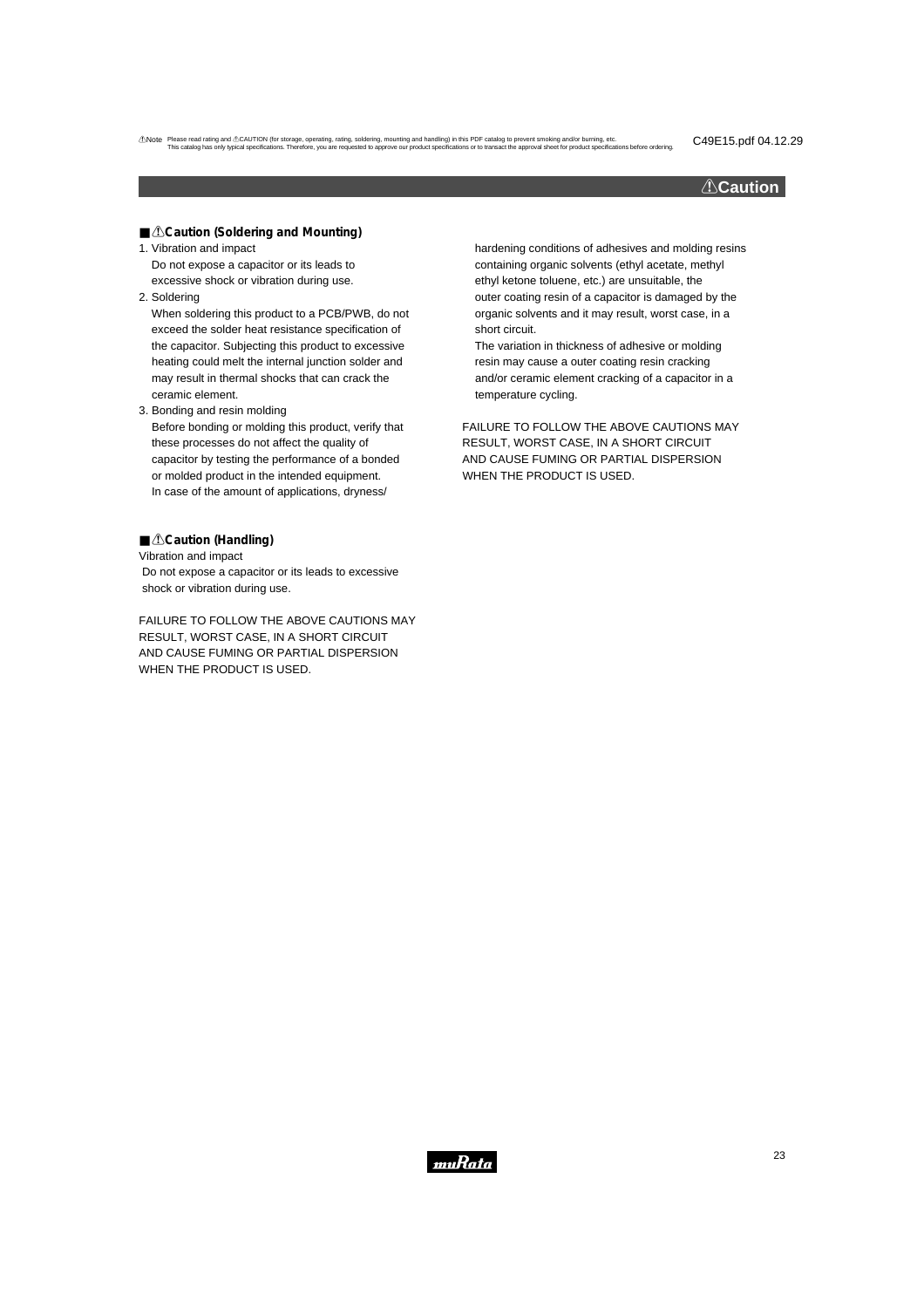#### **Notice/QS9000 Certificaion**

#### ■ **Notice (Rating)**

Capacitance change of capacitor

- 1. In case of C0G char.
- Capacitance might change a little depending on the surrounding temperature or an applied voltage. Please contact us if you intend to use this product in a strict time constant circuit.
- 2. In case of X7R/Y5V/Z5U char. Capacitors have an aging characteristic, whereby

#### ■ **Notice (Soldering and Mounting)**

**1. Cleaning (ultrasonic cleaning)** To perform ultrasonic cleaning, observe the following conditions. Rinse bath capacity : Output of 20 watts per liter or less. Rinsing time : 5 min. maximum. Do not vibrate the PCB/PWB directly. Excessive ultrasonic cleaning may lead to fatigue destruction of the lead wires.

#### **2. Soldering and Mounting**

(1) Allowable Conditions for Soldering Temperature and Time



Perform soldering within tolerance range (shaded portion).

#### (2) Insertion of the Lead Wire

- · When soldering, insert the lead wire into the PCB without mechanically stressing the lead wire.
- · Insert the lead wire into the PCB with a distance appropriate to the lead space.

#### ■ **QS9000** Certifications

Manufacturing plants which produce the products in this catalog have obtained the QS9000 quality system certificate.

| Plant                                | <b>Certified Date</b> | Organization                   | Registration No. |
|--------------------------------------|-----------------------|--------------------------------|------------------|
| Iwami Murata Manufacturing Co., Ltd. | Mar. 29, '99          | Underwriters Laboratories Inc. | A7905            |

the capacitor continually decreases its capacitance slightly if the capacitor is left on for a long time. Moreover, capacitance might change greatly depending on the surrounding temperature or an applied voltage.

So, it is not likely to be suitable for use in a time constant circuit. Please contact us if you need detailed information.